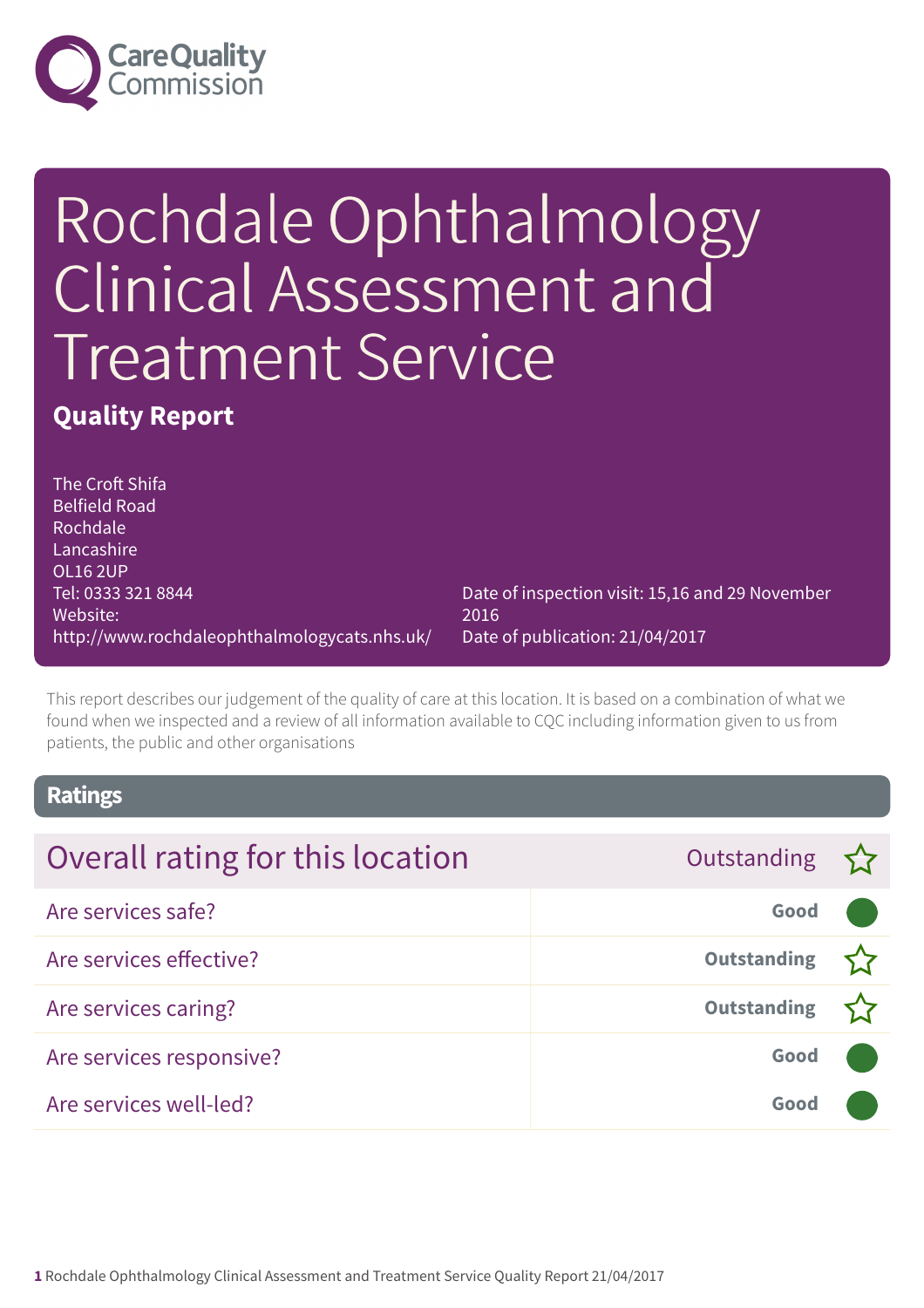### **Overall summary**

Rochdale Ophthalmology Clinical Assessment and Treatment Service is operated by Care UK Clinical Services Ltd. Facilities include one operating theatre and outpatient facilities.

The service provides surgery and outpatients and diagnostic imaging. We inspected surgery and outpatients and diagnostic imaging.

We inspected this service using our comprehensive inspection methodology. We carried out the announced part of the inspection on 15 and 16 November 2016, along with an unannounced visit to the hospital on 30 November 2016.

To get to the heart of patients' experiences of care and treatment, we ask the same five questions of all services: are they safe, effective, caring, responsive to people's needs, and well-led? Where we have a legal duty to do so we rate services' performance against each key question as outstanding, good, requires improvement or inadequate.

Throughout the inspection, we took account of what people told us and how the provider understood and complied with the Mental Capacity Act 2005.

The surgery and outpatient services worked closely together with staff working between disciplines. Where our findings on surgery – for example, management arrangements – also apply to outpatient services, we do not repeat the information but cross-refer to the surgery core service.

We rated this service as outstanding overall.

We found areas of outstanding practice in surgery:

- The service audited the outcomes of every patient who had surgery at the service. The service measured patient outcomes service wide and individually for each consultant.
- The service achieved and exceeded patient outcome professional standards for cataract surgery and age-related macular degeneration (AMD), while achieving better (lower) complication rates than recommended in professional standards. Irrespective of the low numbers, the service reviewed all complications to derive any relevant learning.
- The service proactively planned surgical and clinic sessions up to 12 months in advance and, using management information, was flexible to demand for the service. The service filled empty surgery slots by bringing surgical dates forward, thus shortening the waiting time for patients.
- The service provided a fast-track 48 hour service from referral to treatment for patients with AMD. This included a 'one-stop-shop' facility, where appropriate patients could undergo intravitreal injection within the same appointment, which reduced the likelihood of any further deterioration of vision.
- At the time of the inspection, the waiting time for cataract surgery was three weeks from the time of the initial consultation.

We found outstanding practice in relation to both surgery and outpatient care:

- All patients were treated by staff compassionately and their privacy and dignity was maintained. Staff treated all patients with respect and as individuals, taking into account their personal needs and, through working closely with the eye clinic liaison officer and other community professionals, ensured that social needs were met after treatment.
- The service contacted every patient who did not attend an appointment by telephone, to discuss the reasons of non-attendance and to reiterate the importance of attending appointment to prevent further deterioration of eyesight.
- The service developed two patient forums; one for AMD patients and the other for Glaucoma patients. These forums were open to any patient, or relative of a patient, with AMD or Glaucoma to discuss any concerns or anxieties they may have.

We found good practice in relation to both surgery and outpatient care:

- There were systems in place to keep people safe and safeguarded from harm. The service had procedures to investigate and learn from incidents.
- The environment was visibly clean, procedures were in place to prevent the spread of infection and equipment was well maintained and appropriate for the service.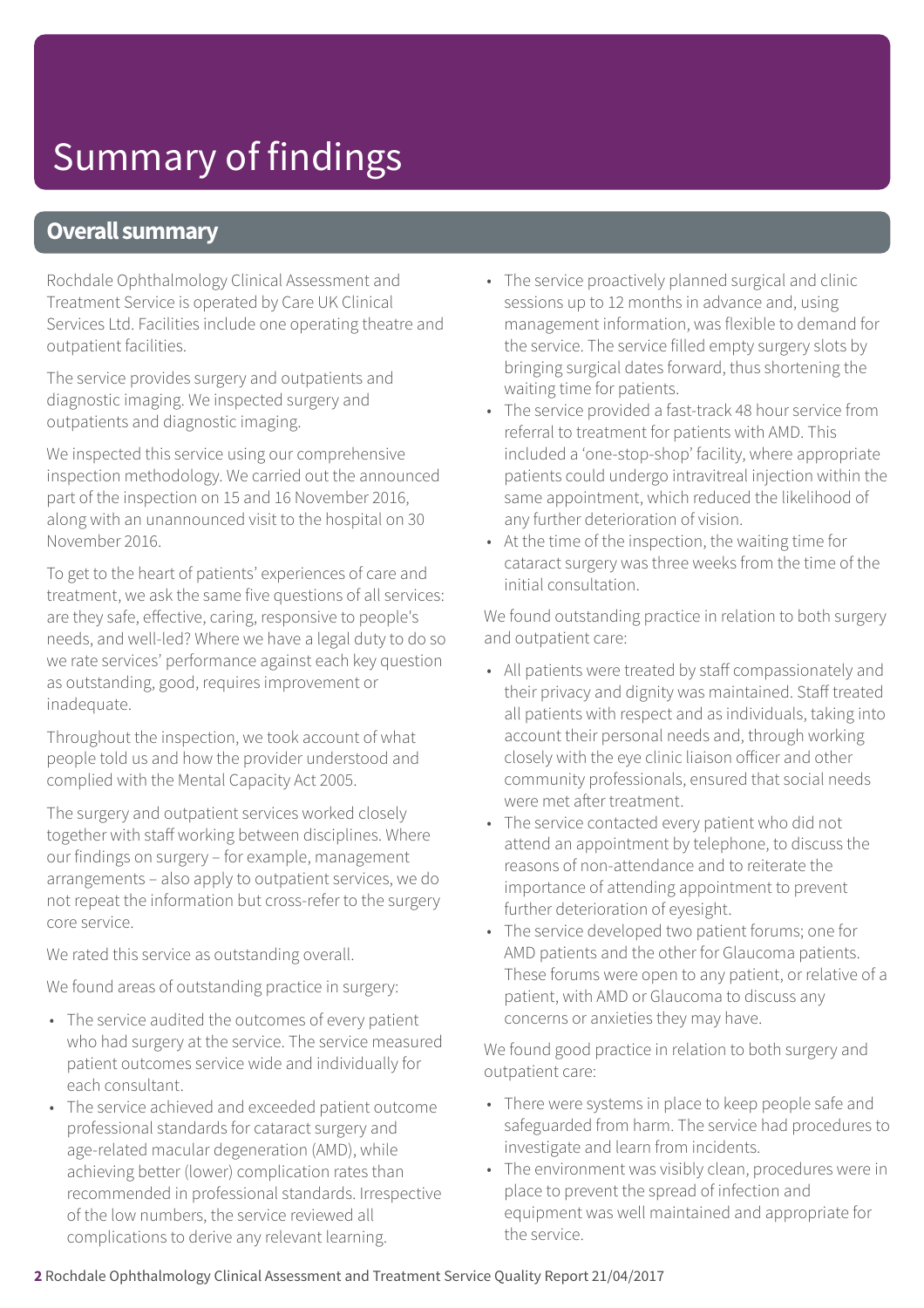- There were systems in place to ensure the safe storage, use and administration of medicines.
- The service held contemporaneous and fully completed patient records for every patient who used the service. As all records were electronic, these could be easily accessed by staff.
- There were adequate numbers of suitably qualified, skilled and experienced staff (doctors, nurses and health care assistants). Mandatory training completion was high and all staff had received an appraisal within the last year.
- Care was delivered in line with national and Royal College guidelines.
- The service had robust arrangements in place for obtaining consent for patients having surgery or other procedures at the service.
- The service offered a range of appointments, which meant that patients could attend at times suitable for them. A satellite clinic offered outpatient appointments, so patients did not have to travel as far and outpatient home visits were offered for patients who could not leave their own home.
- The service was responsive to patients who required additional support, such as patients living with dementia, with learning disabilities and with hearing loss.
- The service worked with the local eye clinic liaison officer and district nurses to provide additional support to patients.
- While the service received very few complaints, it had a complaints process in place and supported patients who had concerns about the service.
- Staff felt supported and confident in the management of the service. Staff worked well together and there was a positive culture. Staff engagement was good, which was demonstrated in the most recent staff survey.
- The service had a clear vision and strategy, which were understood by staff.
- The service had appropriate governance structures in place and systems to identify, manage and mitigate risks.
- The service had appropriate arrangements for laser protection advisor and supervisors.

There were no breaches of regulations. However, there were areas where the provider should make some improvements, even though a regulation had not been breached, to help the service improve. These were:

- The service should consider reminding staff to ensure that sharps bins are 'part-closed' as appropriate.
- The service should ensure that staff are observing hand hygiene precautions when having contact with patients.
- The service should consider how it can formalise the assessment and recording of patient pain.
- The service should ensure that a record of progress against actions taken following its bi-monthly meeting is recorded and updated.

#### **Ellen Armistead**

Deputy Chief Inspector of Hospitals (North)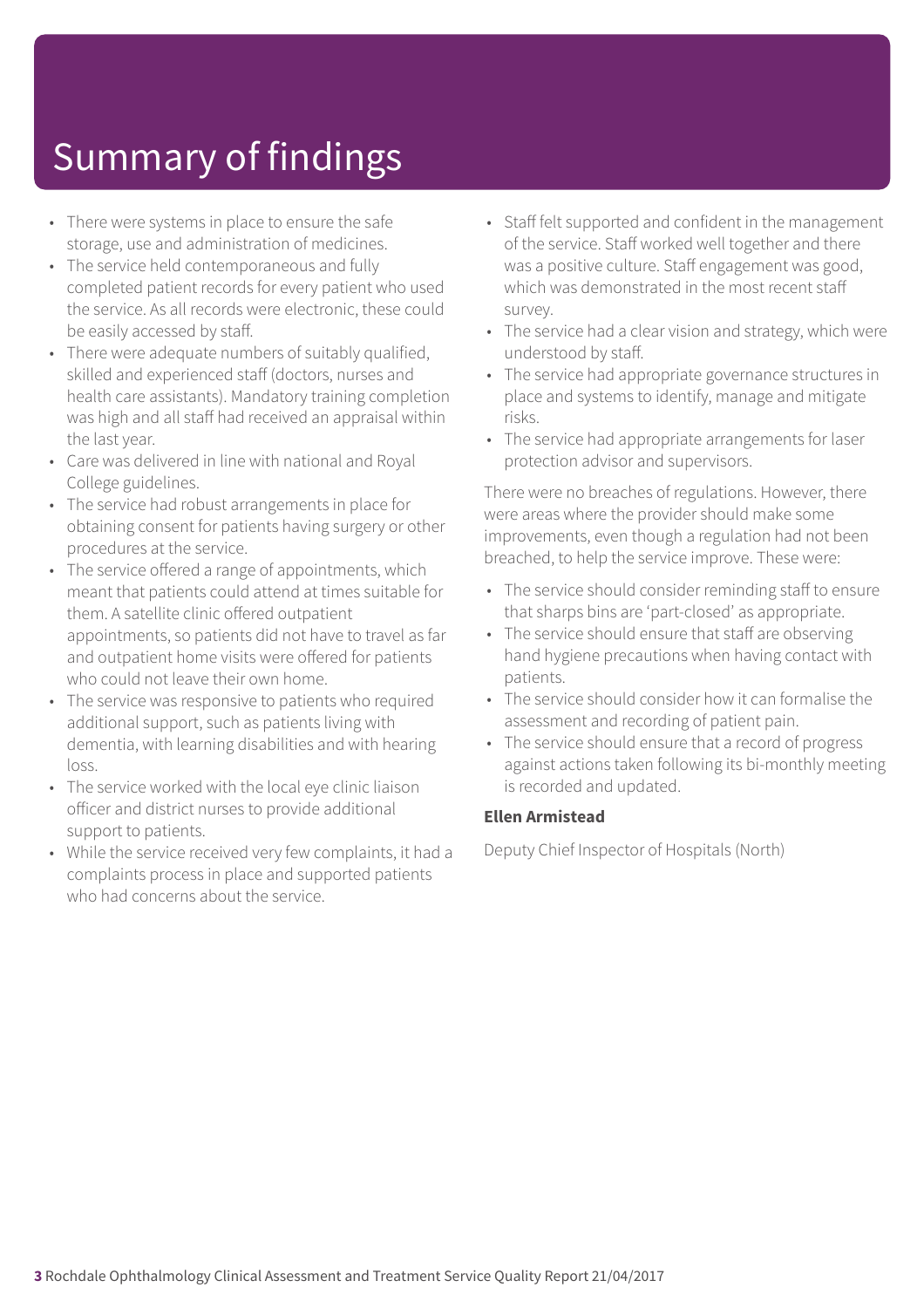### **Ourjudgementsabouteachofthemainservices**

| <b>Service</b>                                     | <b>Rating</b>      | <b>Summary of each main service</b>                                                                                                                                                                                                                                                                                                                                                                                                                                              |
|----------------------------------------------------|--------------------|----------------------------------------------------------------------------------------------------------------------------------------------------------------------------------------------------------------------------------------------------------------------------------------------------------------------------------------------------------------------------------------------------------------------------------------------------------------------------------|
| <b>Surgery</b>                                     | <b>Outstanding</b> | Surgery and outpatient and diagnostic imaging were<br>the only activities at the service. Where our findings<br>relate to both activities, we do not repeat the<br>information but cross-refer to the surgery section.<br>Staffing was managed jointly with outpatients and<br>diagnostic imaging.<br>We rated surgery overall as outstanding, because it<br>was outstanding for being effective and responsive.<br>We found it was good for being safe, caring and<br>well-led. |
| <b>Outpatients</b><br>and<br>diagnostic<br>imaging | Good               | Surgery and outpatient and diagnostic imaging were<br>the only activities at the service. Where our findings<br>relate to both activities, we do not repeat the<br>information but cross-refer to the surgery section.<br>Staffing was managed jointly with surgery.<br>We rated outpatients and diagnostic imaging as good<br>overall, because it was safe, caring, responsive and<br>well-led. We did not rate the service for being effective.                                |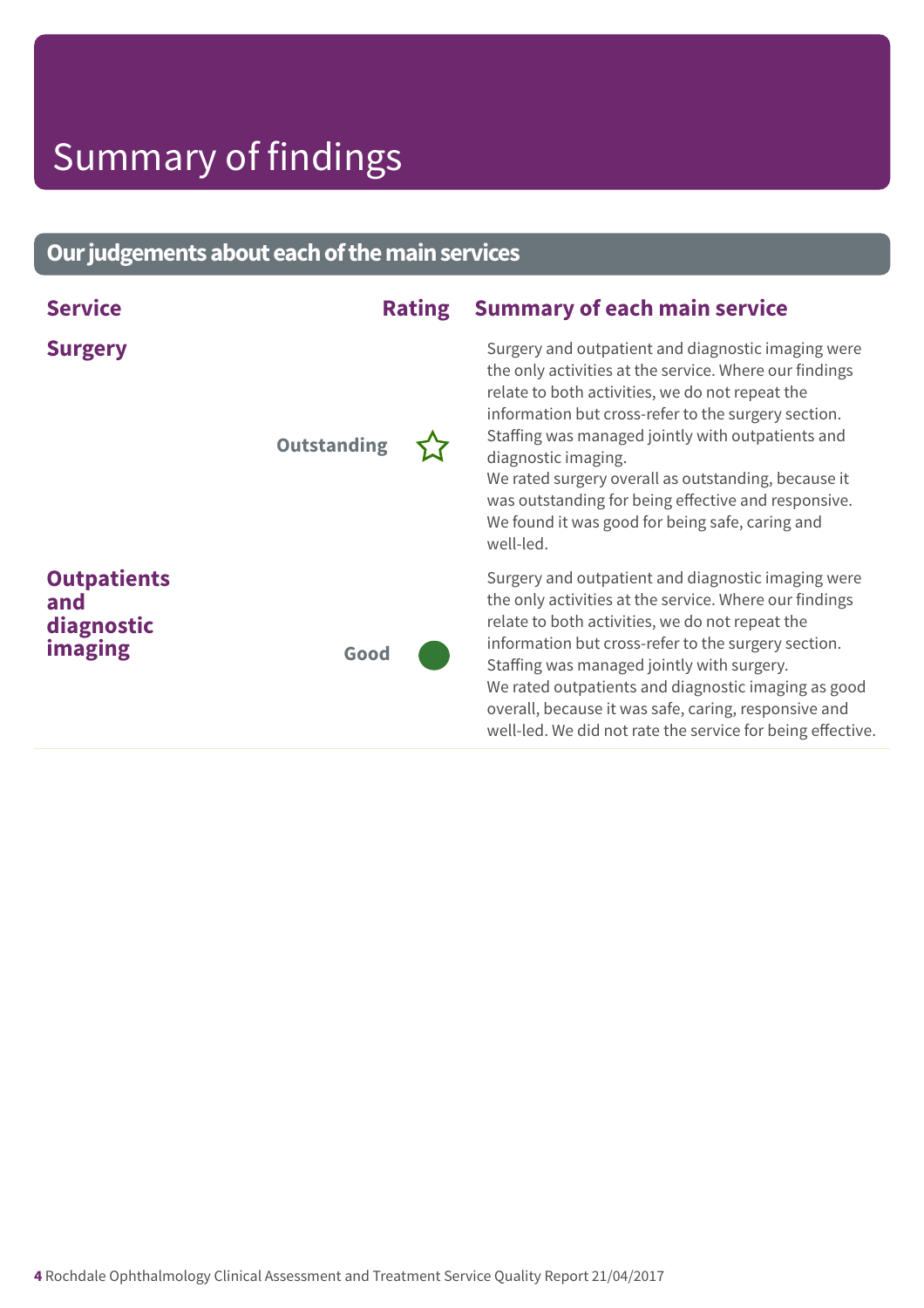| <b>Contents</b>                                                                    |                |
|------------------------------------------------------------------------------------|----------------|
| Summary of this inspection                                                         | Page           |
| Background to Rochdale Ophthalmology Clinical Assessment and Treatment Service     | $\overline{7}$ |
| Our inspection team                                                                | $\overline{7}$ |
| Information about Rochdale Ophthalmology Clinical Assessment and Treatment Service | $\overline{7}$ |
| The five questions we ask about services and what we found                         | 9              |
| Detailed findings from this inspection                                             |                |
| Overview of ratings                                                                | 14             |
| Outstanding practice                                                               | 41             |
| Areas for improvement                                                              | 41             |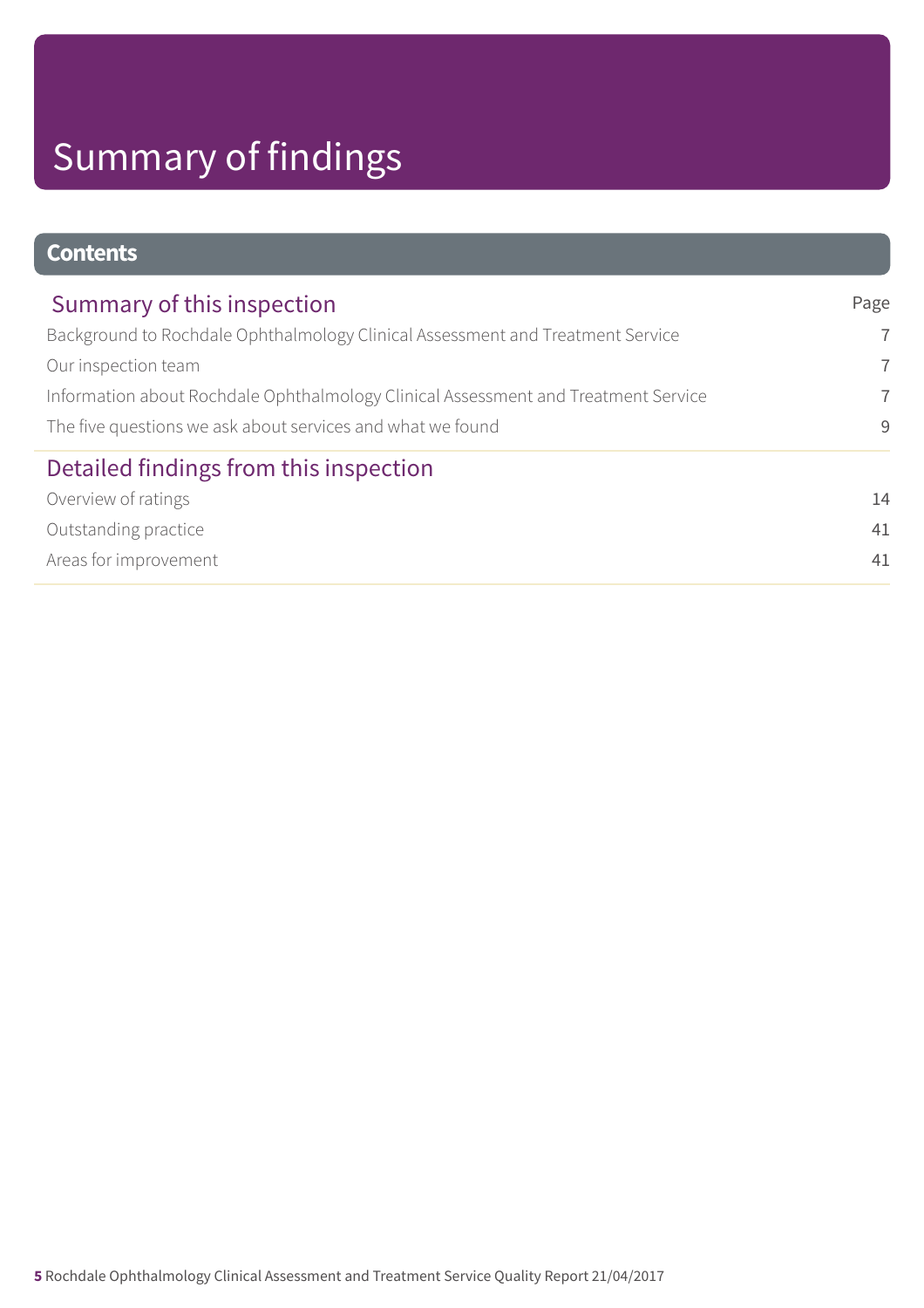



# Rochdale Ophthalmology Clinical Assessment and Treatment Service

**Services we looked at** Surgery; and Outpatients and diagnostic imaging.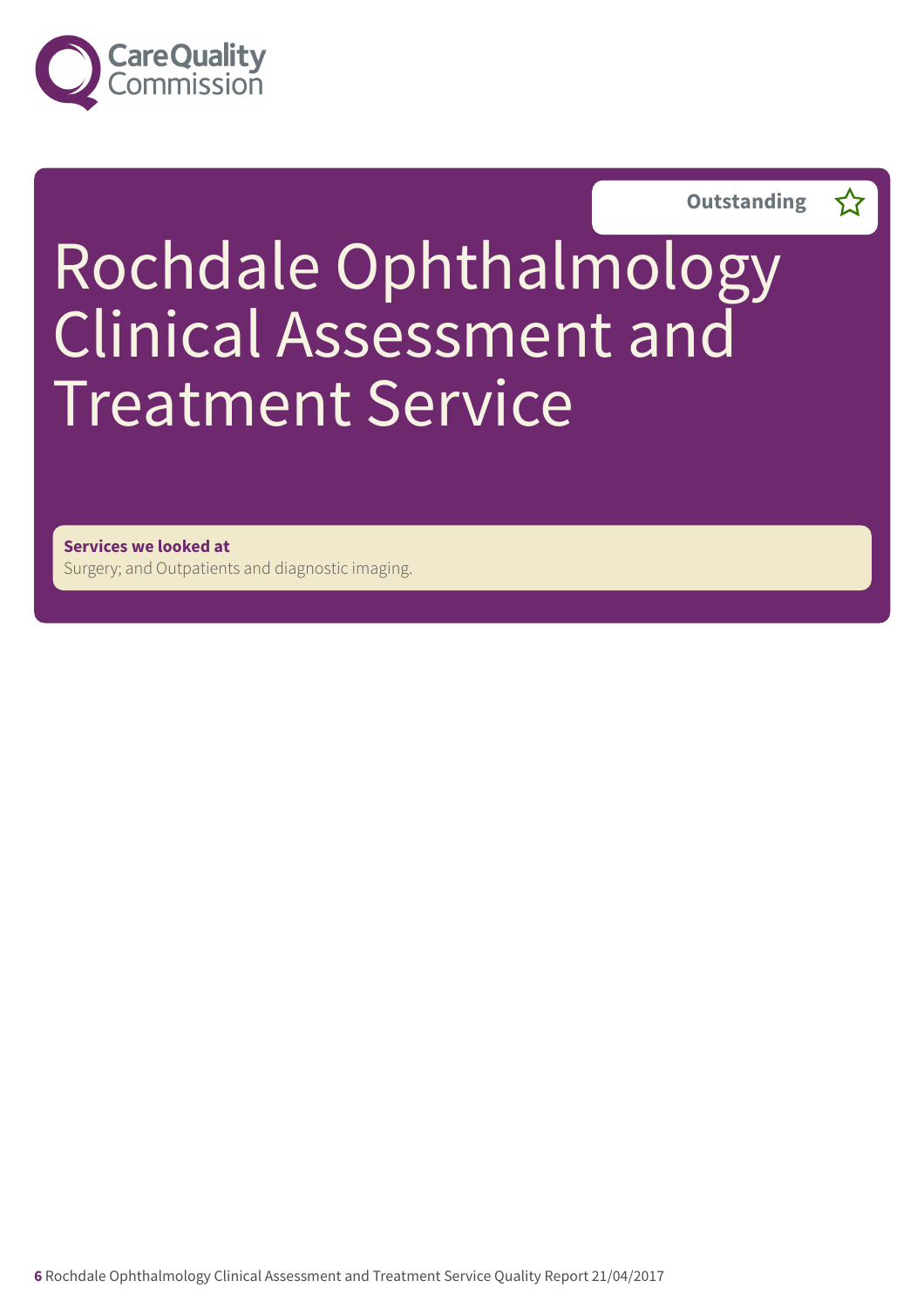### **Background to Rochdale Ophthalmology Clinical Assessment and Treatment**

### **Service**

Rochdale Ophthalmology Clinical Assessment and Treatment Service is operated by Care UK Clinical Services Ltd. The service is run in partnership with Manchester Eye Consultants Partnership (a partnership of ophthalmologists who all work at the service). The service operates from Croft Shifa health centre in

Rochdale, Lancashire. The service also has a satellite clinic at the Phoenix Centre in Heywood. The service delivers care and treatment for eye-related conditions to NHS patients aged 18 and above.

The service primarily serves the communities of the Rochdale, Heywood and Middleton areas. The service's registered manager was Ericka Ashworth, who had been in post since 2010.

### **Our inspection team**

The team that inspected the service comprised a CQC lead inspector and four other CQC inspectors. A specialist advisor with expertise in ophthalmology was consulted during the planning of the inspection. The inspection team was overseen by an inspection manager.

### **Information about Rochdale Ophthalmology Clinical Assessment and Treatment**

### **Service**

We inspected two cores services at the service, which covered all the activity undertaken. These were surgery and outpatient and diagnostic imaging.

The service is registered to provide the following regulated activities:

- Diagnostic and screening procedures;
- Surgical procedures; and
- Treatment of disease, disorder and injury

During the inspection, we visited the Croft Shifa Centre and Phoenix Centre. We observed care in the outpatient clinic rooms and in the operating theatre. We spoke with 19 staff, including: registered nurses, health care assistants, reception staff, medical staff and senior managers. We also spoke with 15 patients. During our inspection, we reviewed 15 sets of patient records.

There were no special reviews or investigations of the service ongoing by the CQC at any time during the 12

months before this inspection. The service has been inspected twice and the most recent inspection took place in December 2014, which found that the service was meeting all standards of quality and safety it was inspected against.

Activity (July 2015 to June 2016):

- In the reporting period July 2015 to June 2016, there were 3,041 surgical procedures carried out by the service; all of these procedures were NHS-funded. The main procedures undertaken were cataract surgery (1286 procedures) and intravitreal injections (1013 procedures).
- There were 13,780 outpatient total attendances in the reporting period; all of these were NHS-funded.

Seven ophthalmologists worked at the service. Six of these were either partners or employed to complete sessions by the Manchester Consultant Eye Partnership and one was directly employed by Care UK. The service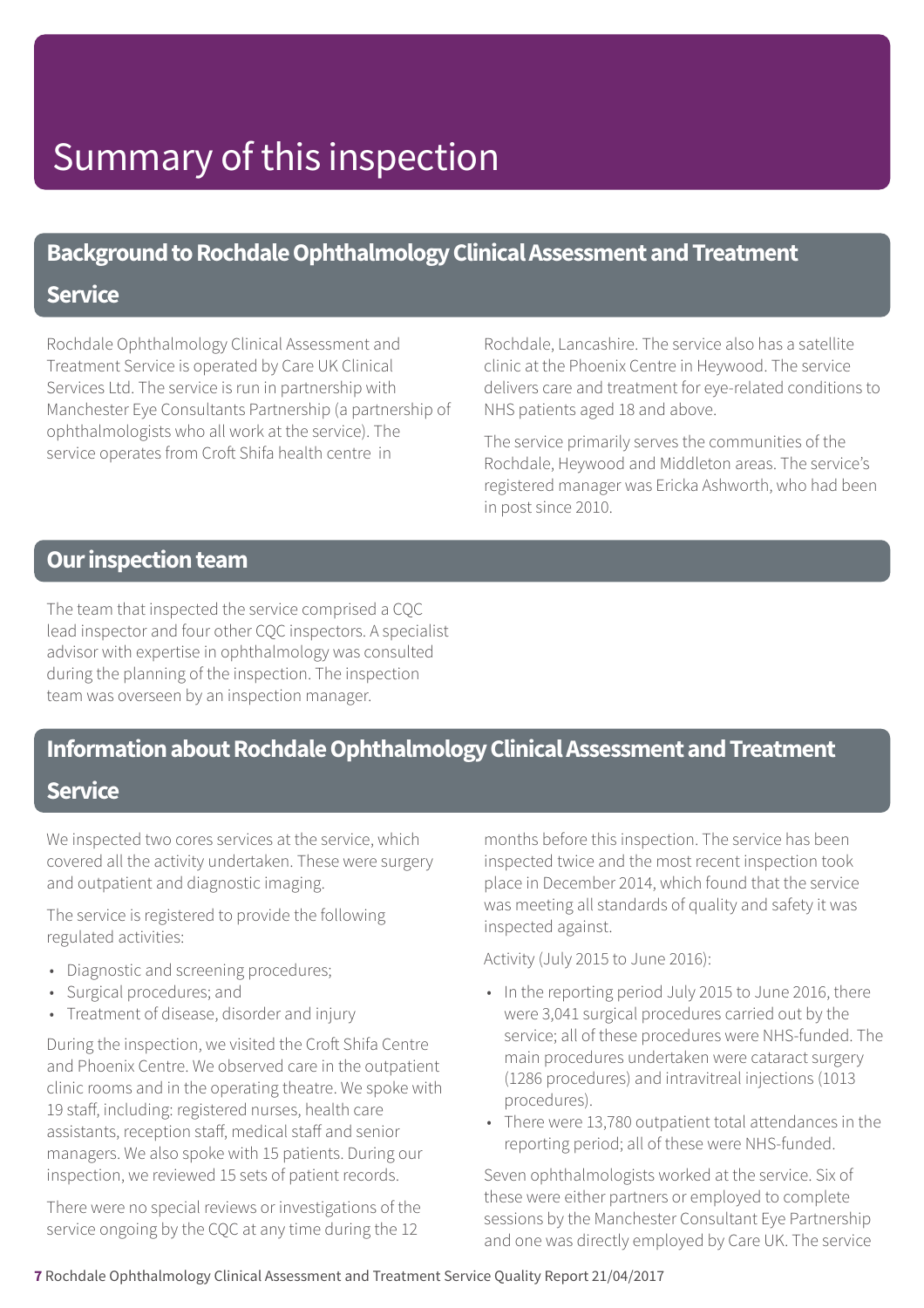employed eight registered nurses, four care assistants and nine other staff, such as administrative staff. The service did not have an accountable officer for controlled drugs (CDs).

Track record on safety (between July 2015 and June 2016):

- No never events
- Clinical incidents: one no harm, no low harm, no moderate harm, two severe harm, no death

No incidences of hospital acquired methicillin-resistant staphylococcus aureus (MRSA),

No incidences of hospital acquired methicillin-sensitive staphylococcus aureus (MSSA)

No incidences of hospital acquired Clostridium difficile (c.diff)

No incidences of hospital acquired E-Coli

Three complaints

### **Services provided at the service under service level agreement:**

- Pathology services
- Sterilisation services
- Interpreting services
- Laser protection service
- Maintenance of medical equipment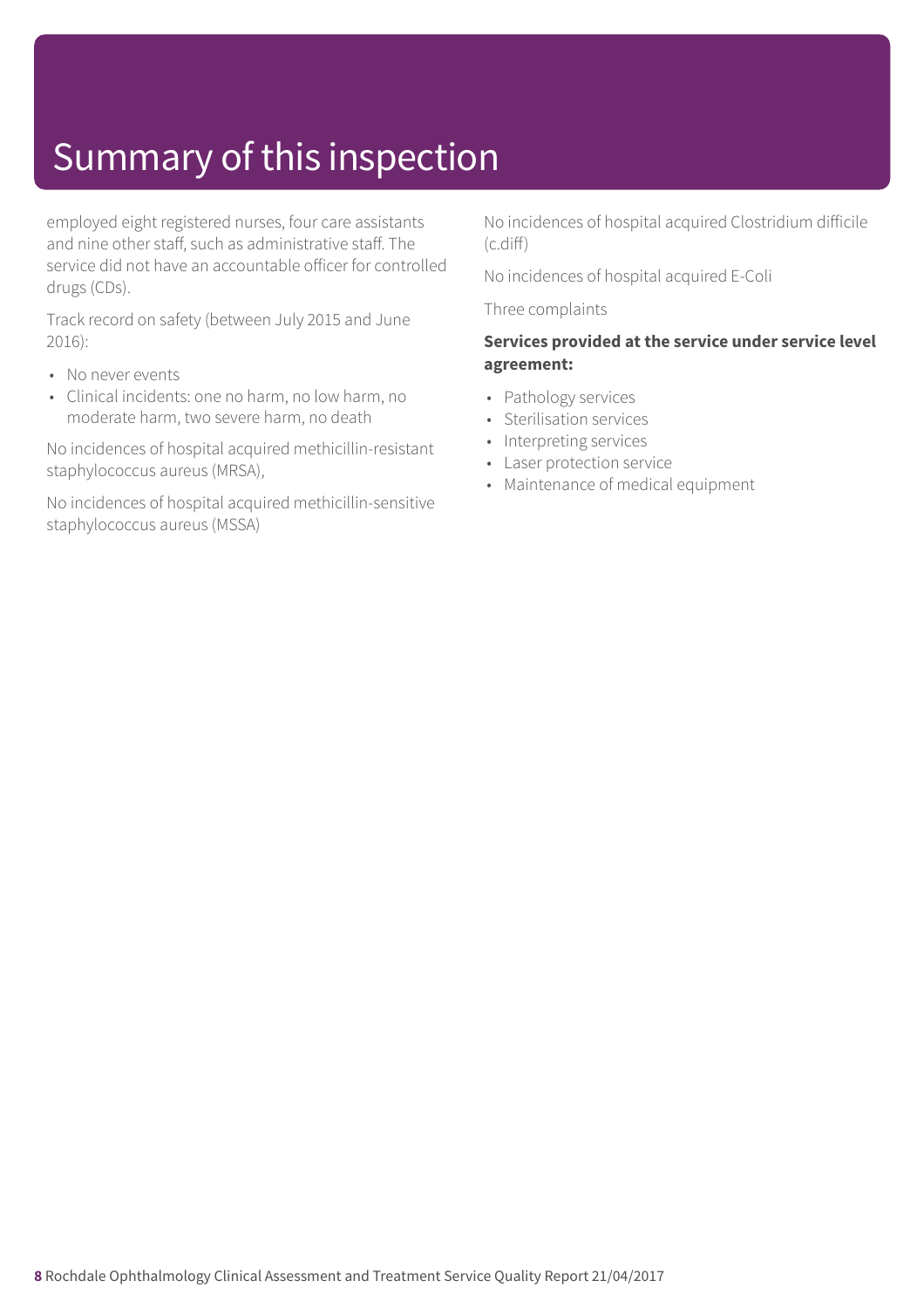### **The five questions we ask about services and what we found**

We always ask the following five questions of services.

### **Are services safe?**

We rated safe as good, because:

- The service promoted a strong safety culture. Staff were aware of how to report incidents and were supported to raise incidents within a 'no-blame' culture. Incidents were robustly investigated, in line with the serious incident framework and root cause analysis processes. Learning was shared from incidents across the whole service, including clinical and non-clinical staff and with other relevant Care UK organisations.
- The duty of candour was embedded and appropriately applied by senior staff in the service, with oversight by corporate Care UK senior staff. Staff had a good awareness of the duty's aim of openness and honesty when things go wrong.
- The environment and equipment were clean, well maintained and appropriate for the services provided.
- There were systems in place for the safe storage, use and administration of medicines.
- Staff across the service had completed 98% of the mandatory training modules required for their roles.
- Safeguarding vulnerable adults and children was embedded in the service. All staff had completed the training and were aware of safeguarding issues, including female genital mutilation, child sexual exploitation and the Prevent strategy.
- Staffing levels were continually and proactively reviewed, which meant there were sufficient numbers of nursing, healthcare assistant and medical staff to meet the demands of the service and the standards required for surgery by the Royal College of Ophthalmologists.
- The service had appropriate processes in place to assess patient risk. The service used the World Health Organisations (WHO) safety checklist for cataract surgery; the use of the checklist was fully audited and the service achieved 100% compliance.

### **Are services effective?**

• High quality care and improving patients' vision was a priority for the service. Patient outcomes were closely monitored and the service audited 100% of all surgical performance for the service as a whole and for each individual surgeon.

**Outstanding –**



**Good –––**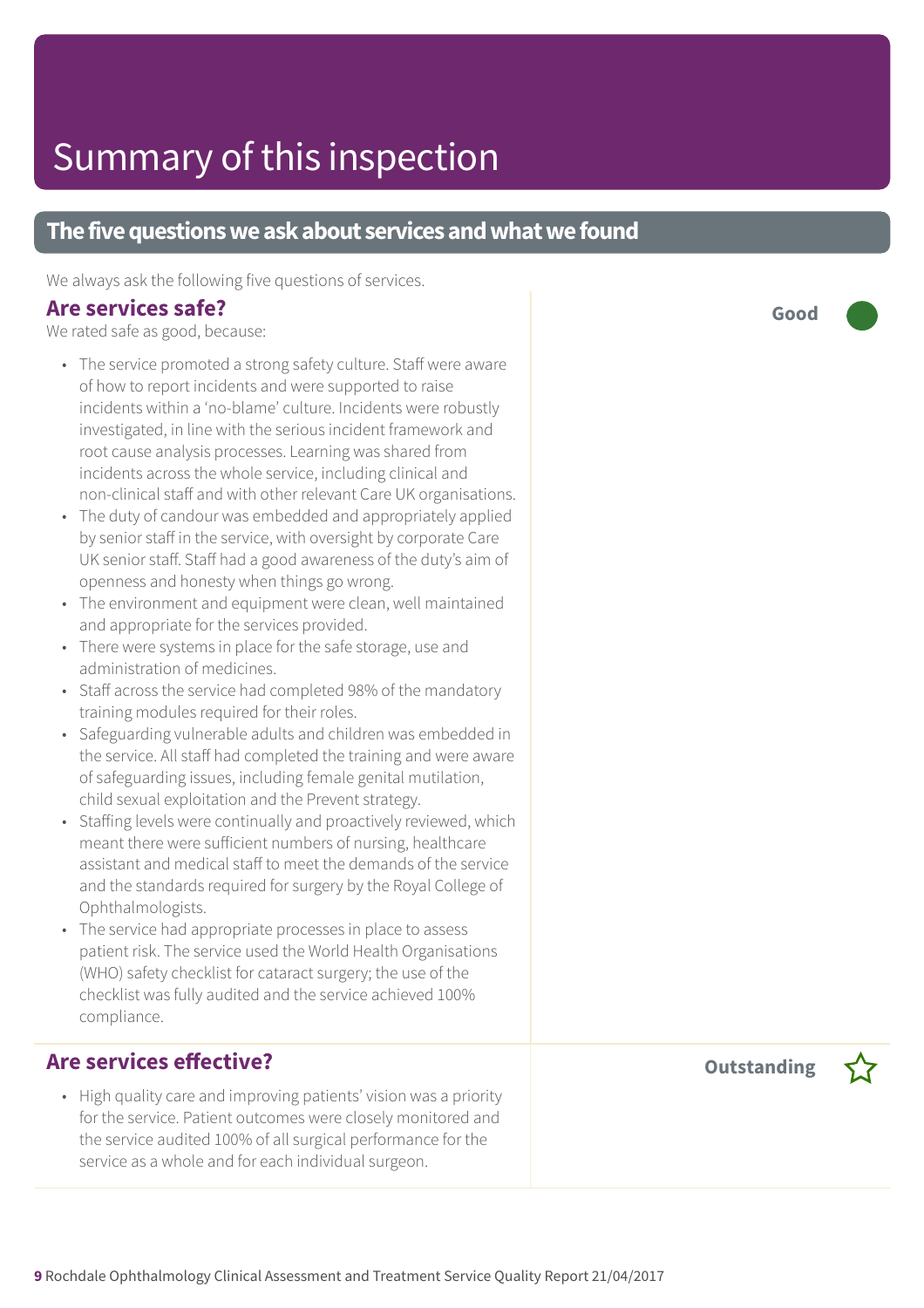- Patients achieved good outcomes from the care and treatment provided by the service. The service's performance was in line with, or exceeding, performance standards set by the Royal College of Ophthalmologists for cataract surgery and was consistently better than the England average.
- For age-related macular degeneration (AMD) patients, the service introduced the 'treat and extend' 48-hour referral to treatment pathway, which resulted in more patients maintaining or improving their base level of visual acuity than the England average. The results of this pathway were peer reviewed and subsequently published.
- Surgical complication rates were low and met, or were better than standards set by the Royal College of Ophthalmologists. The service proactively reviewed all complications to identify any relevant learning.
- Medical, nursing and healthcare assistant staff had the appropriate training and competencies to deliver care and treatment. The service encouraged continual development of its staff and supported staff to undertake formal and professional education in clinical and leadership competencies.
- One hundred per cent of staff had had an appraisal with the last year.
- Collaborative multidisciplinary working by the surgical and outpatient teams was evident during our inspection and was supported by the whole-service team meetings, which enabled staff to share relevant concerns and learning. A number of staff had extended roles in the surgical and outpatient areas and in governance. This ensured continuity of care for patients on longer-term treatment pathways.
- The electronic patient record system meant that all information was available to staff at all times. Discharge letters provided relevant information for optometrists and GP's to understand the treatment provided by the service and any recommendations made.
- All staff had completed training on the Mental Capacity Act (MCA) and the Deprivation of Liberty Safeguards (DoLS). Processes were in place for obtaining appropriate patient consent, and for assessing patient capacity and making best interests decisions where appropriate. Staff were aware of how to raise concerns about a patient's capacity and were empowered to stop a procedure if there was any doubt about a patient's capacity.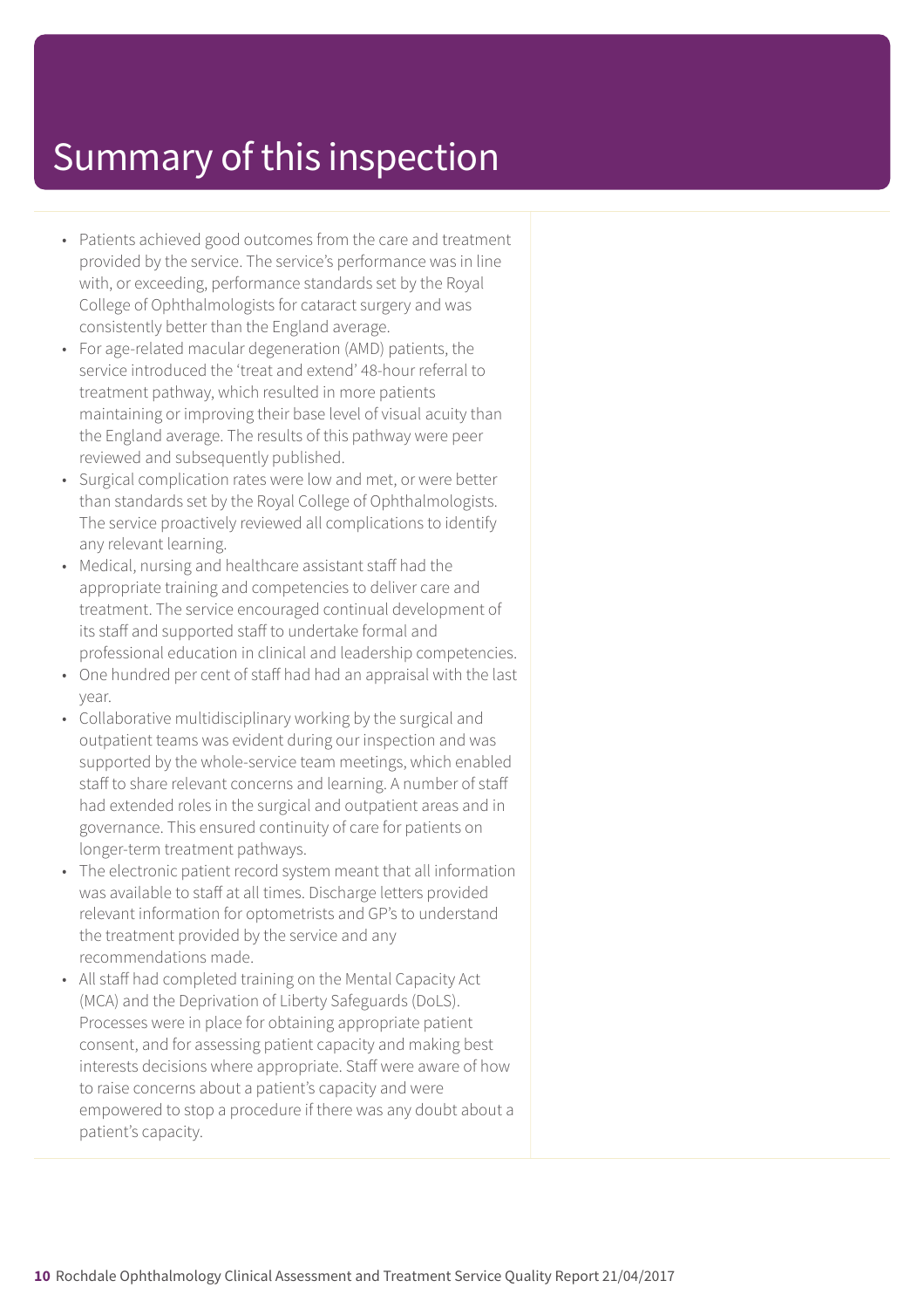### **Are services caring?**

- Without exception, we observed compassionate and caring interactions between staff and patients, including supporting anxious and often elderly patients. Staff carefully and clearly explained the care and treatment and the expectations of the outcome of treatment to patients; staff gave guarded prognosis when appropriate.
- All the patients and carers spoke very positively about the service and its staff and told us the care exceeded their expectations.
- Feedback from people who used the service was consistently positive. This was reflected in the NHS Friends and Family Test scores, which were consistently higher than the England average of 94% and in the comments we received from patients we spoke with.
- Consultants, nurses and healthcare assistants all treated patients as partners in their care and were motivated to 'go the extra mile' to provide good quality care for patients. This was encouraged by the leaders of the service.
- The service and its staff recognised the social and psychological issues associated with sight defects and sight loss. The service, was responsive to, and supported the emotional needs of patients before, during and after treatment.

### **Are services responsive?**

- People's individual needs were central to the planning and delivery of care and treatment. The service proactively forward-planned up to 12 months in advance to ensure sufficient surgical sessions and clinics were scheduled to meet demand.
- The service proactively used daily management reports to ensure outpatient appointment slots and surgical sessions were fully utilised and to reduce the amount of time cataract patients needed to live with different visual acuity in each eye.
- The service was within the NHS indicator of 18 week referral to consultant led treatment. At the time of our inspection, the service offered cataract surgery within three weeks of the initial consultation.
- The service started AMD treatment for patients within 48 hours of referral following the introduction of its fast track 48 hour 'treat and extend' pathway. This included a 'one-stop shop', where eligible patients received an injection immediately after the consultation, if appropriate. This meant the risk of further eye sight deterioration in AMD patients was reduced and, through successful treatment, was improved.

**Good –––**

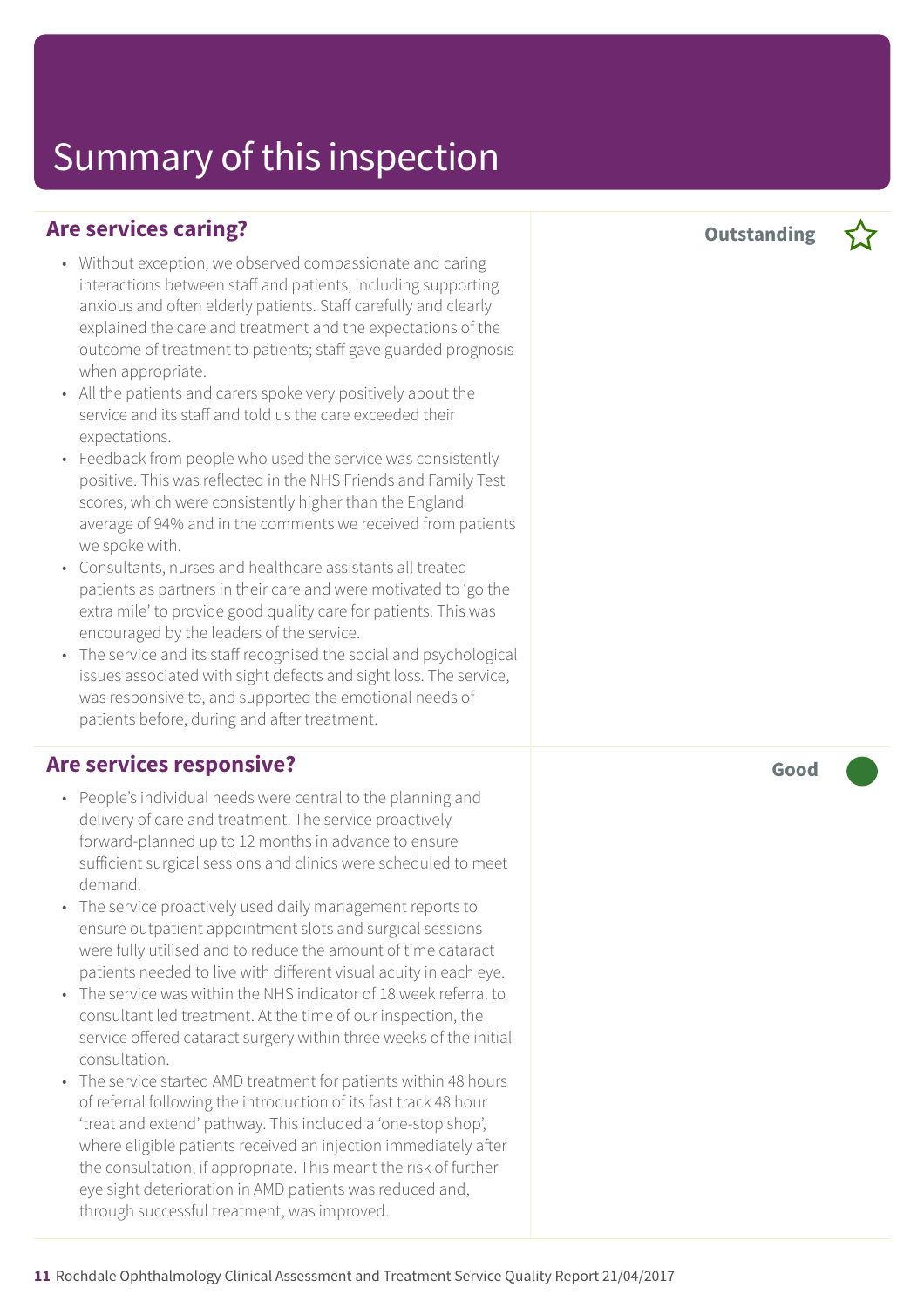- The services had varied and flexible opening times, so patients could access the service at a time that suited them. This included scheduling additional Saturday services in the winter, to reduce the need for patients to travel in the dark and to open additional surgical session slots. The service had some sessions in a satellite clinic to promote easier access to patients living further away from the main site. The service also had developed a home visit service for patients who had difficulties visiting the clinic.
- The service contacted every patient who did not attend an appointment by telephone, to discuss the reasons of non-attendance and to reiterate the importance of attending appointment to prevent further deterioration of eyesight. It tried where possible to fit patients into saved appointment slots.
- The service worked closely with the eye clinic liaison officer (ECLO) to understand and support the needs of its patients, before and after treatment. This included liaising with local authority services to meet the needs of patients. Where appropriate, the service referred patients to the district nursing team for assistance following discharge.
- The service had a combined pre/post-operative room. The design of the room meant that patients waiting for surgery could speak to those who had just completed surgery. This reduced the anxiety for patients waiting for surgery, who could be reassured by patients who had just had completed surgery.
- The service provided translation services for people whose first language was not English and encouraged the local population to visit during open days.
- The service had recently developed an equality goals action plan, based on an NHS auditing tool. The plan supports the measurement of equality performance and enhances the delivery of health outcomes for diverse communities identified in the Equality Act 2010.
- The service encouraged staff to address patient concerns face-to-face when they were raised. The service received a low number of formal written complaints, which was reflected by comments made by patients we spoke with, who were satisfied with their care and treatment. However, we saw evidence of active review of all complaints received, which identified actions for improvement where appropriate. Learning was shared with all staff in the service and with other Care UK teams providing similar services.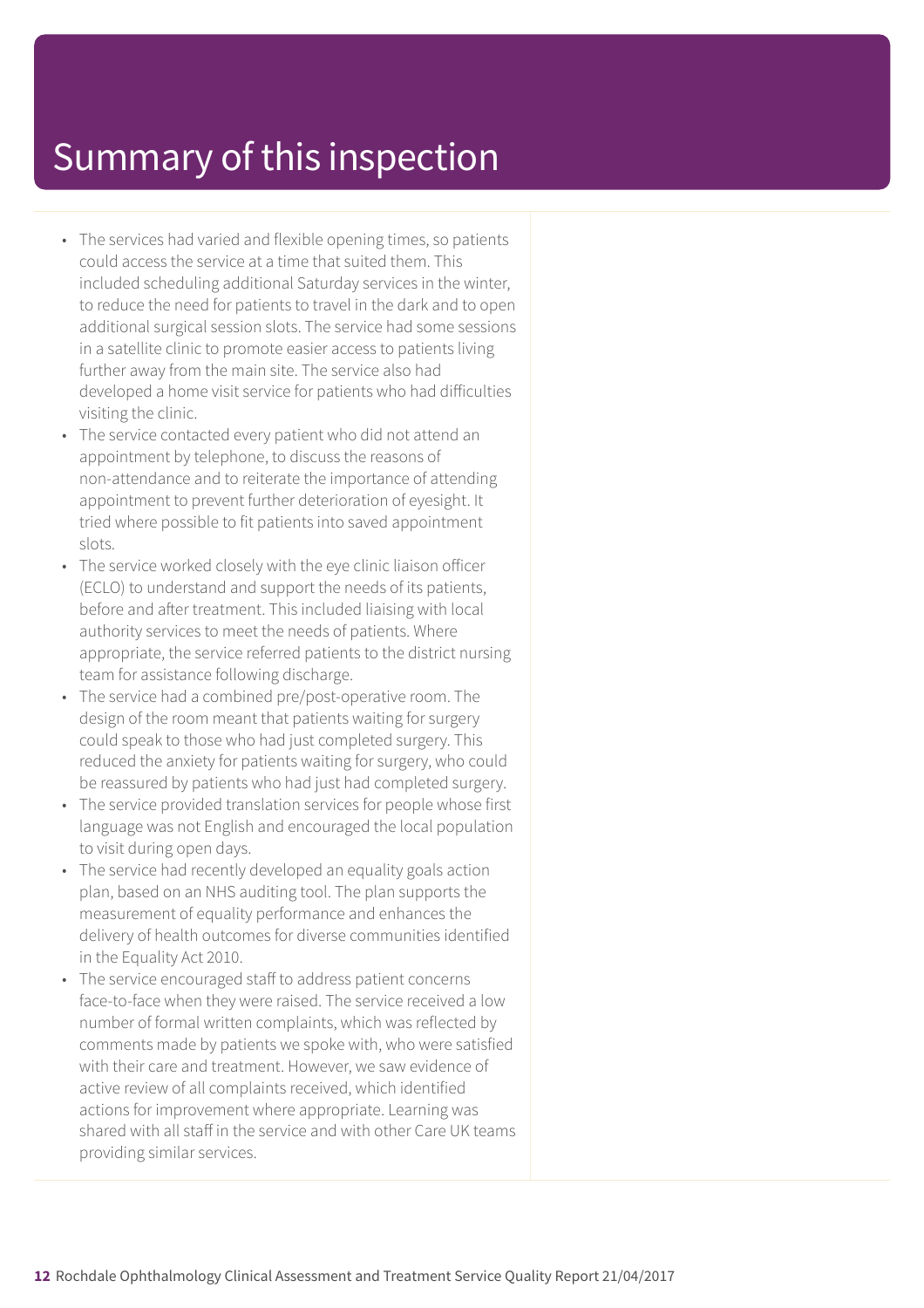### **Are services well-led?**

- The service had a strong leadership team, which worked collaboratively with the consultant partnership, to deliver high quality surgical care and treatment. The service promoted an open door culture, which empowered staff to raise concerns and to seek support if needed.
- We saw that managers and clinicians were knowledgeable and expert in their field. The staff spoke positively about the managers and we observed strong teamwork and good working relationship between teams, consultants and managers.
- The service had a strong vision of excellence, which was supported by a strategic plan. The plan built on the service's quality outcomes and set out the service's aim to expand into other areas. Staff were aware of the vision and strategy.
- The service had governance arrangements in place, which were appropriate for the size of the service. The service also had clear links with Care UK's governance structure. There were clear reporting lines in place with oversight from the Care UK medical director and clinical director for ophthalmology.
- The service had appropriate policies, procedures and safety protocols in place and a process for ensuring all local policies and pathways were reviewed on receipt of clinical alerts and/or changes to national and professional guidance.
- Risks were appropriately identified by the service and were added to the risk register were relevant. The service put in place mitigation actions and appropriately reviewed and reassessed risks on an ongoing basis.
- The service regularly reviewed its work by evaluating what was good practice in different areas. Documentation showed that surgery and outpatients worked together to improve standards using the expertise across all its teams.

**Good –––**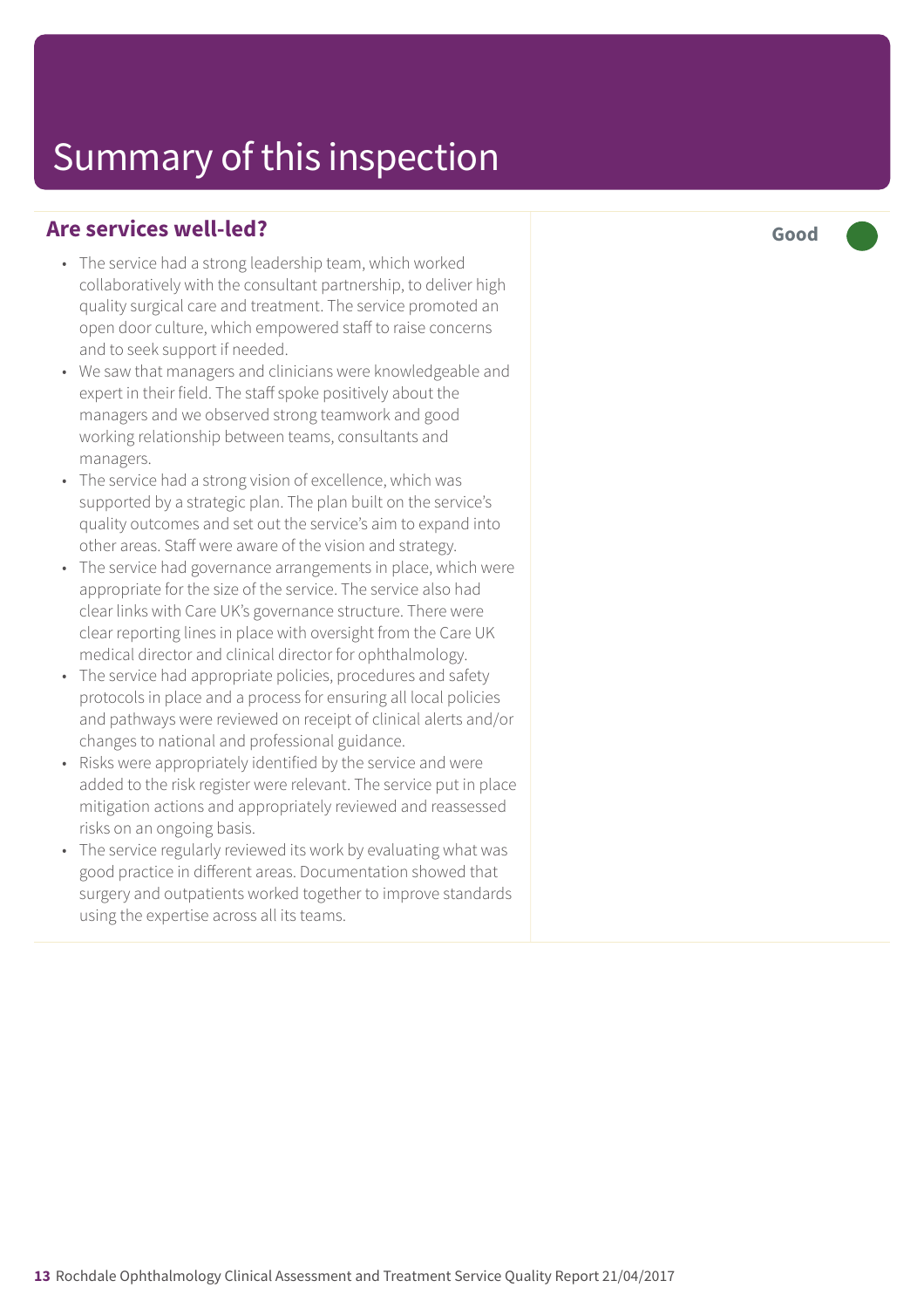# Detailed findings from this inspection

### **Overview of ratings**

Our ratings for this location are:

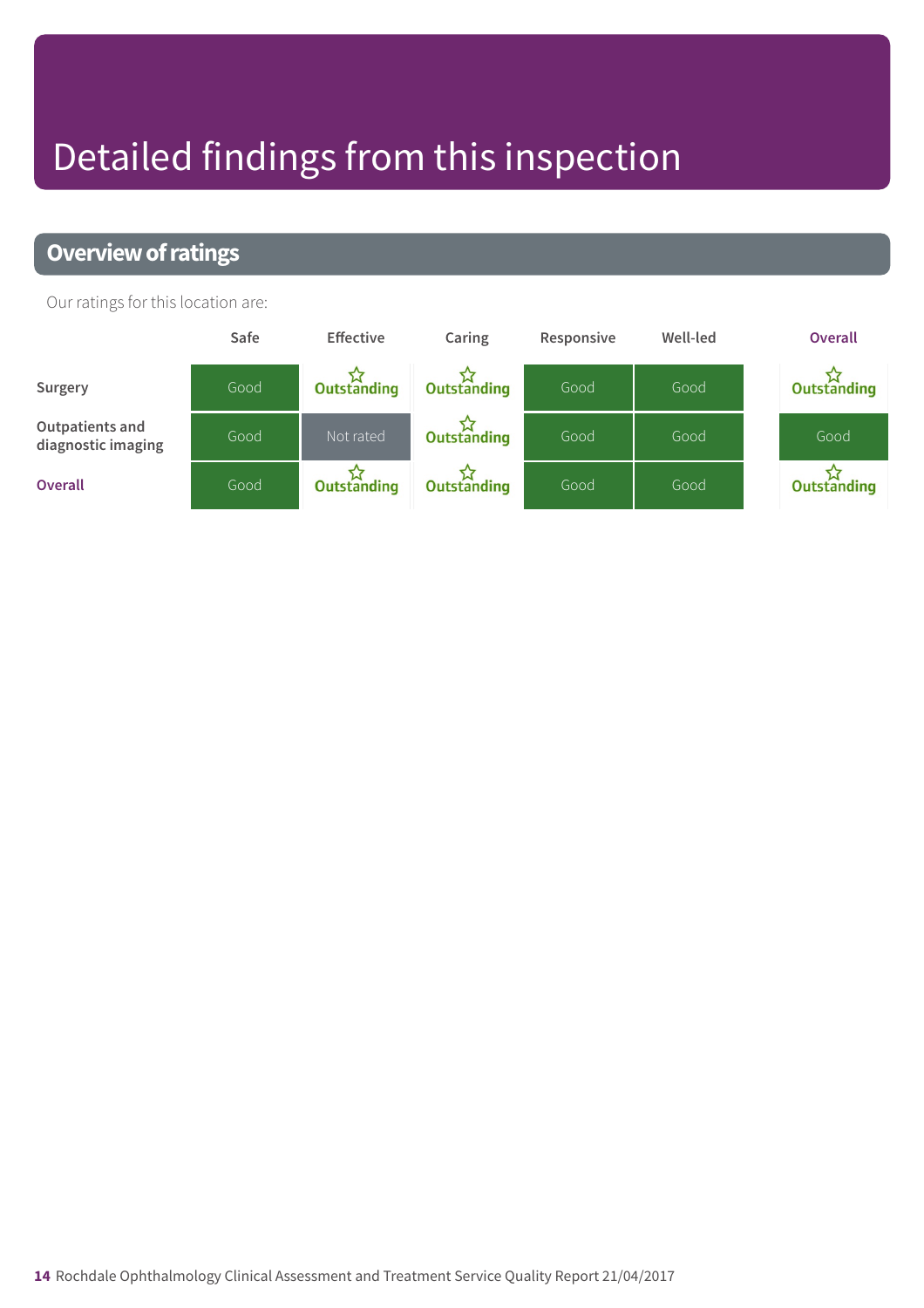| Safe             | Good               |  |
|------------------|--------------------|--|
| <b>Effective</b> | <b>Outstanding</b> |  |
| <b>Caring</b>    | <b>Outstanding</b> |  |
| Responsive       | Good               |  |
| <b>Well-led</b>  | Good               |  |



Safe means the services protect you from abuse and avoidable harm.

We rated safe as good.

#### **Incidents**

- The service had an incident reporting and investigation policy in place. This set out staff responsibilities to report incidents, accidents and near misses, including the classification of incidents and actions to be taken to investigate and escalate incidents appropriately.
- There were no never events between July 2015 and June 2016. Never Events are serious incidents that are wholly preventable, where guidance or safety recommendations that provide strong systemic protective barriers are available at a national level, and should have been implemented by all healthcare providers.
- The service had safety targets in place, which were set out in the service's performance dashboard. The service had a target for no never events, no patient deaths following attendance at the service and no reportable incidents. It also had a target to review 100% of incidents within 72 hours of reporting.
- The service achieved its targets for all areas between April 2016 and October 2016, except for two incidents, which occurred in April 2016.
- The service experienced a low total number of surgical incidents. Two clinical and seven non clinical incidents occurred between July 2015 and June 2016.
- Incidents were reported through the service's incident reporting system, which fed into the Care UK corporate reporting system. Any incidents assessed as being serious were discussed with Care UK to determine if they needed to be reported on the NHS strategic executive information system (STEIS).
- Staff we spoke with were able to describe the types of incidents that would be recorded.
- Registered nursing staff had access to the system to report incidents. Healthcare assistant staff told us they discuss any incidents that occurred with a registered nurse, who would then record the details on the system. Incident reports were reviewed by the head of clinical services.
- We reviewed three incident root cause analysis reports. Each report was appropriately detailed and robustly investigated in line with the NHS England serious incident framework. Root causes were identified, recommendations made and relevant action plans were put in place where appropriate. Copies of the reports were made available to other Care UK sites that provided similar treatments.
- Learning from incidents was shared at the bi-monthly whole-service team meeting. We saw an example of learning that was shared during the whole-service meeting about a surgical incident, where a patient developed endophthalimitis (inflammation in the interior chambers of the eye).
- Although the service had not experienced any suspected or actual laser injury incidents, consultant staff were available to review any patient who had sustained a suspected or actual injury. A process was in place for reporting laser incidents to the laser protection adviser (LPA).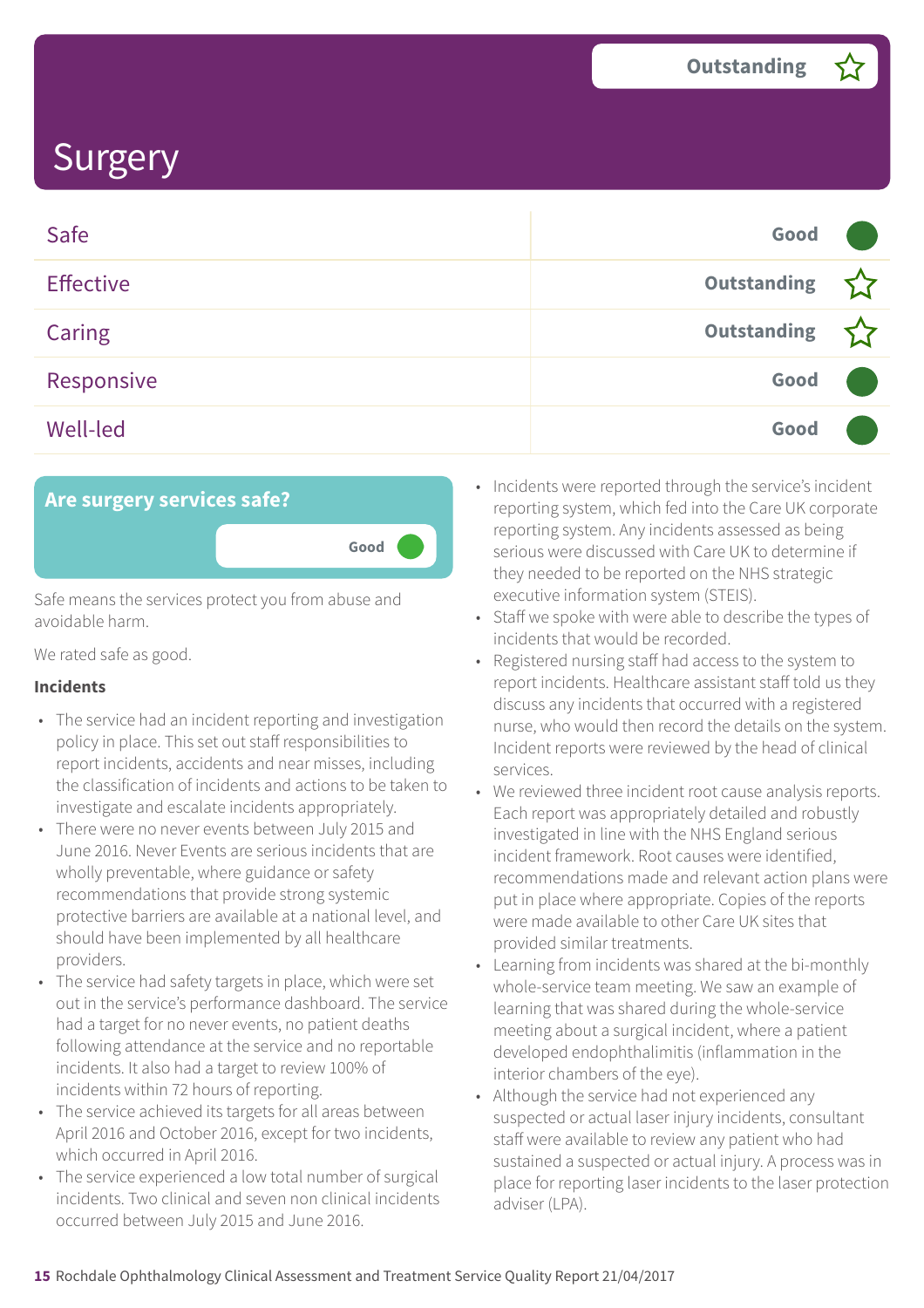- The duty of candour is a regulatory duty that relates to openness and transparency and requires providers of health and social care services to notify patients (or other relevant persons) of certain 'notifiable safety incidents' and provide reasonable support to that person.
- Senior staff in the service were aware of the duty of candour requirements. Operational staff were less aware of the legislative requirements of the duty of candour, however, staff we spoke with were aware of the principles of the duty of being open and honest.
- We saw evidence of the appropriate application of the duty of candour relating to a serious incident, where a patient developed endophthalmitis (inflammation of the interior chambers of the eye) following an AMD injection. As part of the duty of candour, the patient was informed of the issue face-to-face at a review appointment, 48 hours after the patient alerted the service to the problems (the patient was offered an earlier review, but could not attend). A root cause analysis was carried out and a duty of candour explanation letter was sent to the patient. Learning from this incident was shared at the whole-service team meeting and the investigation report was shared with the local Clinical Commissioning Groups (CCG's) and the Care UK head of governance, medical director and clinical director for ophthalmology.
- All duty of candour incidents and complaints were discussed with the Care UK board. Following investigation of the incident, explanation letters were reviewed and authorised by the Care UK head of governance, before being sent to the patient.

### **Clinical Quality Dashboard**

- The service maintained a clinical quality dashboard, which measured the service's performance against a range of patient safety, quality, patient satisfaction, patient volumes, staffing and training indicators. The dashboard set out the service's agreed target threshold for each indicator.
- Between 1 April 2016 and 30 October 2016, the service met or exceeded its monthly threshold targets in all indicators bar a minimal number of isolated instances. The patient safety information on the dashboard indicated the service was providing harm-free care.

#### **Cleanliness, infection control, and hygiene**

- The service had an infection prevention and control policy strategy, which was supported by a set of principles. An infection prevention and control officer carried out yearly audits and made recommendations for improvement.
- The service had a separate policy on staphylococcus aureus infections covered methicillin resistant staphylococcus aureus (MRSA) and methicillin-sensitive staphylococcus aureus (MSSA). However, in line with 2008 Department of Health guidance, impact assessment of screening elective patients for MRSA relating to ophthalmology day case procedures, the service stopped screening patients for MRSA in December 2015.
- An infection prevention and control audit was carried out in August 2016. This indicated high levels of compliance (between 91% and 100%) in all areas of the service.
- The service had one surgical site infection reported for the period of 1 July 2015 to 30 June 2016. The patient developed endophthalmitis (inflammation of the anterior chamber of the eye caused by infection) following an intravitreal injection. The infection was appropriately treated, a root cause analysis investigation was carried out and the service reported the incident to the Care Quality Commission. The investigation made a number of recommendations to the procedure and aftercare advice given to patients. The service had carried out 1430 injections since September 2014, giving a low surgical site infection rate of less than 0.1%.
- All surgical areas within the service were visibly clean and tidy. A deep clean of the theatre was carried out on an annual basis.
- Cleaning of general public areas was managed by the building landlord. The daily cleaning policy was clearly displayed in the pre/post-operative room.
- Nursing staff cleaned and disinfected the theatre area room and equipment, including the trolley and surgical chair following each patient.
- A service level agreement was in place with the sterile services unit of a local NHS acute hospital for the decontamination of any re-usable theatre medical devices. A hospital sterilisation and decontamination trace log was used in theatre to track the use of non disposable equipment. This ensured there was a full audit trail of equipment that was, or needed to be, decontaminated.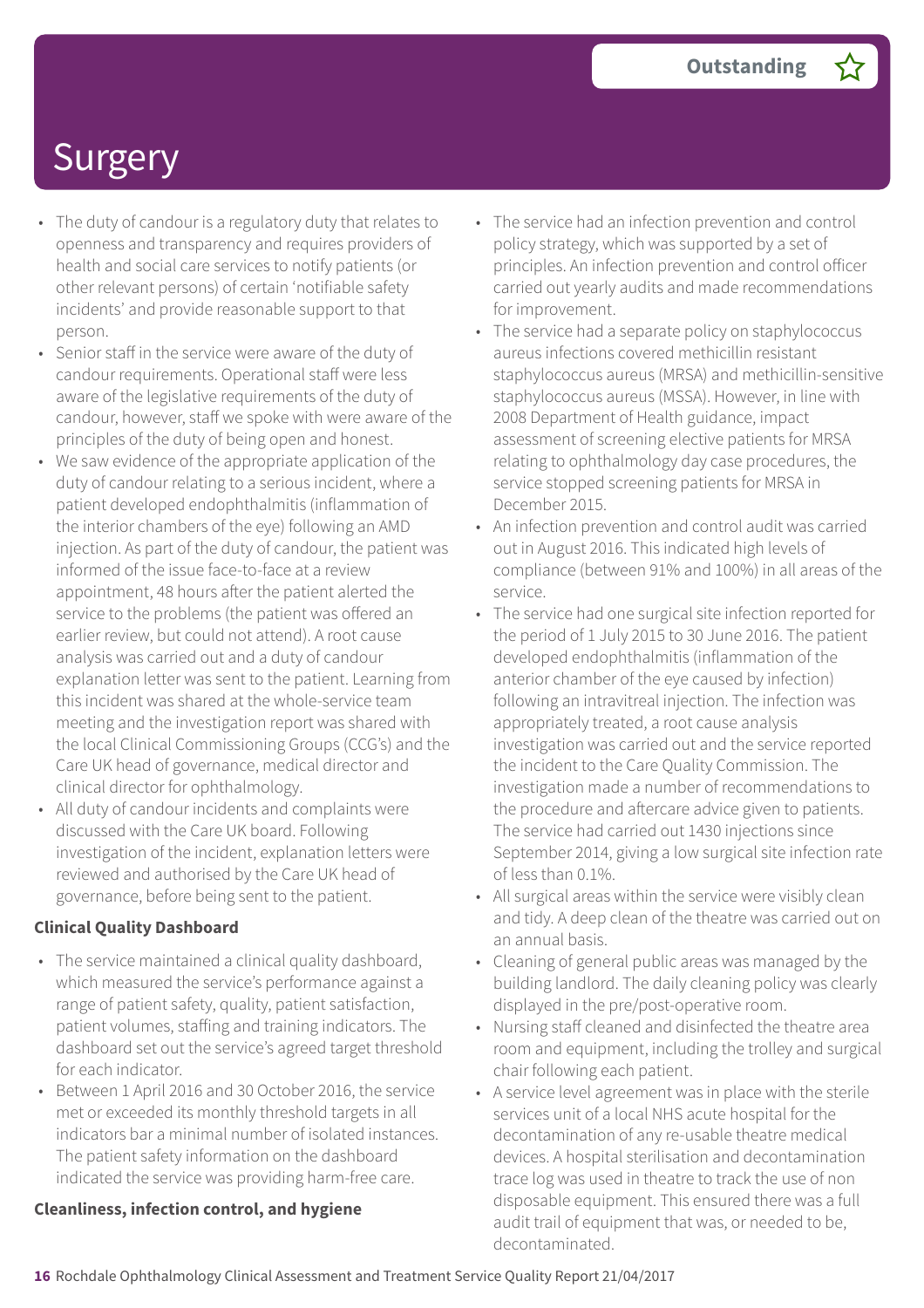- In line with good practice, we observed that theatre and nursing staff were 'arms bare below the elbows' and wore appropriate single use theatre clothing, masks and appropriate theatre footwear, in line with the service's policy. A hand hygiene audit and training was carried out every three months. We saw evidence of one audit which showed full compliance by staff with hand hygiene techniques.
- All non-reusable materials used in theatre were disposed of appropriately in clinical waste.
- The external audit of sharps bins found 100% compliance by the service. However, during our inspection, not all sharps bins we viewed were 'part-closed' between use. We found sharps bins in the pre/post-operative room and the sluice room, which were not part-closed. This meant there was a minimal, but increased risk to staff and patients of inadvertent sharps injury.

#### **Environment and equipment**

- The service was located within a managed multi-occupancy, multi-purpose building. The theatre and pre/post-operative lounge was located on the ground floor, whilst laser eye treatment and pre-assessment clinics were carried out on the second floor. Patients arriving for surgery waited in the building's public waiting area until they were called. The waiting area was clean and tidy. Lifts, which incorporated a foldaway chair for patients with mobility problems, were available to access the upper floors of the building.
- The theatre and ancillary environment was suitable for the procedures and treatments carried out by the service. Pre and post-operative care was provided in a suitably sized room that included non-touch taps and sink, first aid kit, antibacterial gel and clinical wipes.
- The scrub room, which adjoined the theatre, included two scrub sinks, appropriate antibacterial hand wash and hand gel, single use sterile scrub brushes, surgical masks and sterile single use clothing and caps. Plastic theatre shoes were used and plastic shoe covers were available for patients when accessing theatre.
- The theatre storeroom was tidy and all stock was well organised, which meant it was easy to find any items needed. We checked five items within the storeroom and all were within the manufacturers' expiry dates.
- The theatre included an operating microscope and an adjustable patient bed. Positioning guides for the

equipment for each consultant and nurse were clearly displayed. Airflow was maintained in the theatre with 12 to 15 changes of air per hour, which was in line with the Royal College of Ophthalmologists ophthalmic services guidance on theatres.

- A resuscitation trolley was located within the theatre and was checked before the start of each theatre session by the nurse in charge. Anti-tamper tags were replaced after use or following the monthly checks. We viewed the check logs, which were complete and we checked a range of equipment on the trolley, which was all within the manufacturers' expiry dates.
- The service had an on-site laser protection supervisor and two on-site deputy laser protection supervisors, which meant there was sufficient cover to ensure a supervisor was available at all times. A laser protection adviser was available to provide further advice under a service level agreement with a local NHS acute hospital trust. The service level agreement had been signed and reviewed appropriately.
- Local Rules for the safe use of the service's two lasers were in place. These had been agreed and signed by the laser protection adviser in January 2015 and were reviewed again in January 2016, with a further review due in January 2018. The rules were compliant with the Medicines and Healthcare products Regulatory Agency (MHRA) guidance on the safe use of lasers, intense light source systems and light-emitting diodes (LED's) in medical, surgical, dental and aesthetic practices.
- We reviewed the training and authorisation records for all staff that operated the laser, which were appropriately signed and up to date.
- A calibration and maintenance report was held for the yag laser system (used to improve sight following cataract surgery). This indicated the laser had been calibrated in August 2016.
- The room in which the laser was located had been assessed by the laser protection adviser to ensure it was compliant with the local rules. A curtain shielded the washbasin area to prevent reflection of the laser on the reflective surface of the basin, taps and mirror. An illuminated warning sign outside the room indicated when the laser was in use, during which time the door to the room was locked by staff. An alarm was available for staff working alone in the laser room.
- The service carried out and recorded electrical testing of equipment. It kept a log of safety tests for all electrical equipment. We reviewed the logs, which indicated that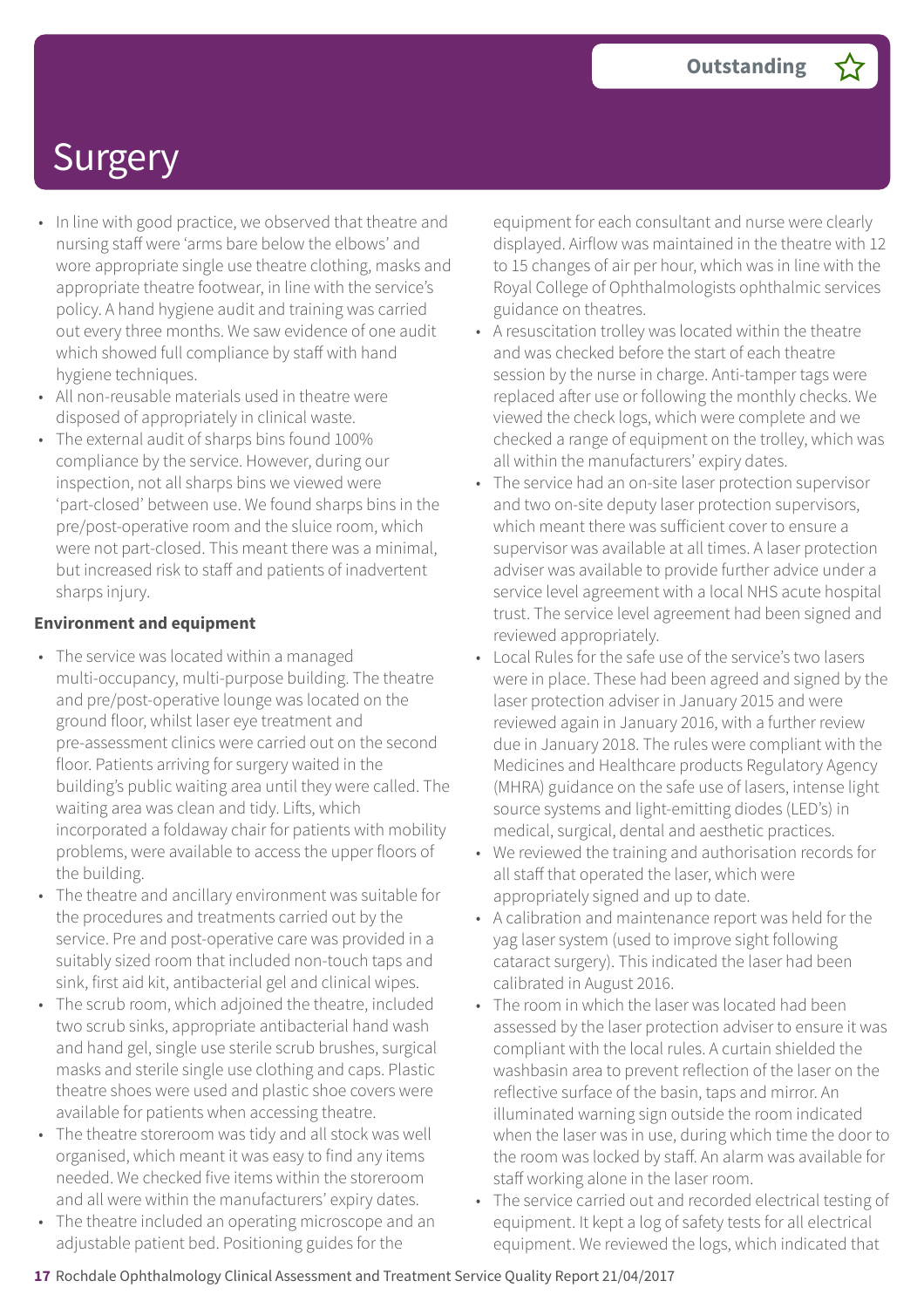all equipment was tested in September 2016 and was due to be tested next in September 2017. We found no evidence of any equipment that had passed its due testing date.

• An equipment replacement programme was in place to track the purchase and replacement dates for equipment used by the service. Decisions on the replacement of a piece of equipment took into account its level of usage.

#### **Medicines**

- The service had a medicines management policy, which was supported by a medicines audit. The audit carried out in June 2016 showed 96% compliance with medicines stock control and 97% compliance with medicines administration. The audit did not identify any actions required to be taken by the service.
- The service had a patient group direction (PGD) policy. A PGD provides a legal framework that allows staff who have completed appropriate additional training and signed the PGD to supply and/or administer a specified medicine to a pre-defined group of patients, without them having to see a doctor. A PGD ensures that medicines which are commonly used in a procedure are only prescribed and used safely. We reviewed nine PGD authorisation forms, which were appropriately signed by the heads of pharmacy for secondary and primary care and the regional medical director.
- The service did not use controlled drugs. In theatre, medicines were stored in locked cupboards and a list of medicines available was displayed on the cupboard door. Medicines that needed to be stored at a lower temperature were stored in a fridge. Fridge temperatures, including maximum and minimum temperatures, and room temperature were checked and recorded appropriately. We checked a range of medicines, which were all within the manufacturers' expiry dates.
- During a theatre session for age-related macular degeneration (AMD) intravitreal injections, we observed staff completing an audit log of the use of the injectable medication. This included details of the date, the patient's name and NHS number, the surgery date, which eye was treated, the consultant's name and the total number of injections that had been used.
- Eye drop medicine used to prepare patients' eyes before surgery was held in an un-locked trolley in the pre/

post-operative room. Although this posed a potential risk that patients could access the medication inappropriately, the room was never left unattended by staff.

• Medicines dispensed to patients to take home with them were recorded in the patient record and in a separate stock control book. This meant staff knew how much medication remained in stock and were able to order new stock at an appropriate stage. FP10 (prescription) forms were held securely in a locked cupboard. We observed staff explaining take home medications to patients and instructions were also provided on a leaflet.

#### **Records**

- The service used an electronic patient record system. This held full details of the patient's medical history, previous medications, consultation notes, treatment plans, pre operative assessments, consultant operation notes and follow-up notes.
- The system included an algorithmic calculator for use with cataract patients, which recommended the type and power of lens to be implanted during surgery based on various test readings. The serial number of the implanted lens was logged on the patient's records, as was any other equipment used during surgery. This meant there was an audit trail available.
- The system included a number of check-box prompts to record relevant information, such as allergies. This meant that staff were guided to include all relevant information. Important information was displayed in red font, which meant it was highlighted to staff.
- We reviewed 11 patient records. All the records were viewed were clear with an appropriate level of detail and information included.

#### **Safeguarding**

- The service had corporate safeguarding adults and safeguarding children policies, which were supported by a local safeguarding operational policy. The local policy set out staff responsibilities to report safeguarding concerns to the senior manager on call and to the local authority.
- Safeguarding concerns were logged by staff on the service's reporting system. Overall responsibility for reporting safeguarding concerns, which needed to be reported to the local authority, lay with the head of clinical services.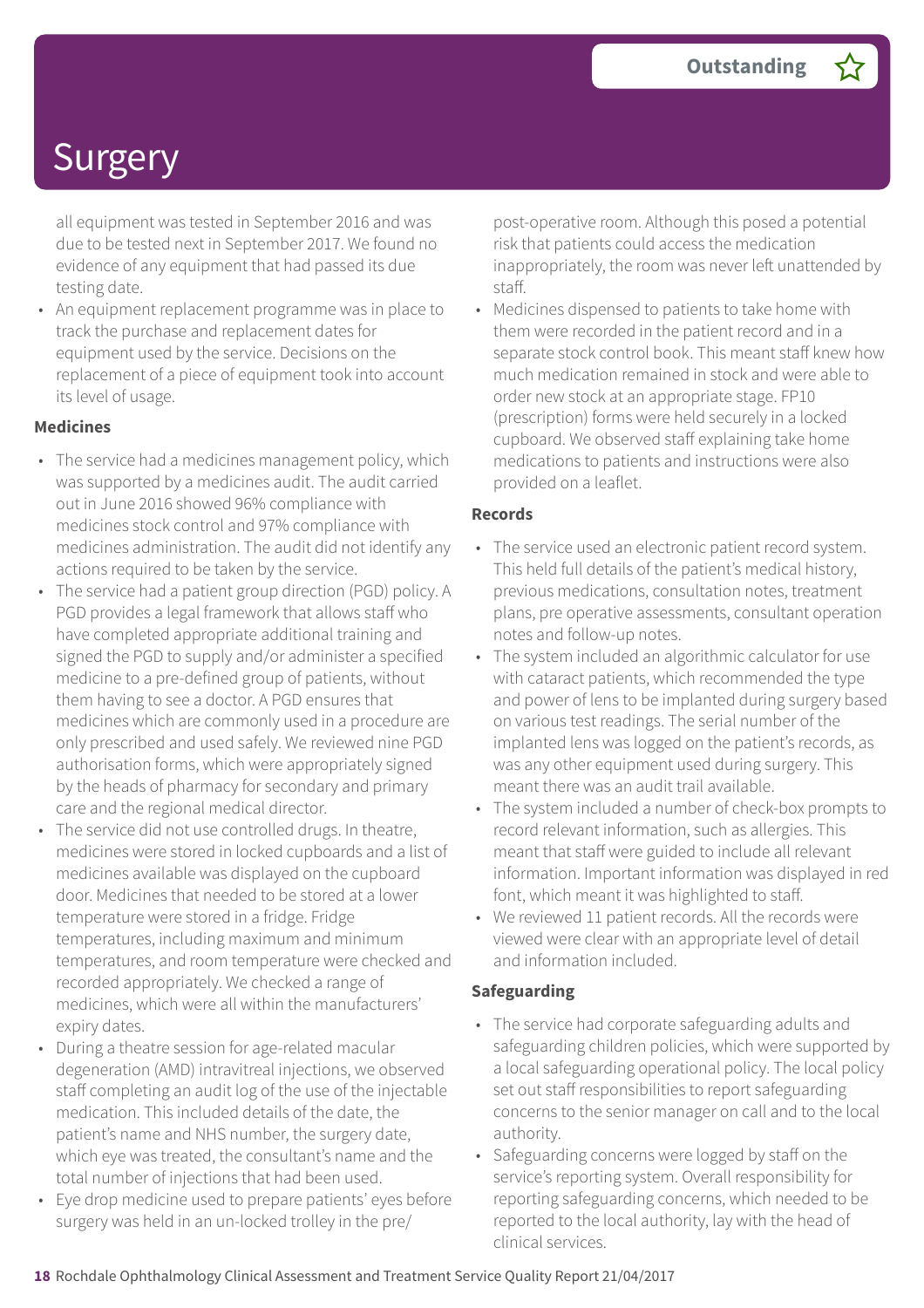- The service had a separate, on-site, safeguarding lead, who was able to provide advice when necessary. Care UK's corporate safeguarding team were also available to provide advice.
- Safeguarding adults and children was included in online mandatory training. Although the service did not treat children, this meant that staff were aware of and able to recognise potential safeguarding issues relating to children who may accompany patients.
- All eligible staff (100%) in the service had completed safeguarding adults level two training, and level two safeguarding children training.
- The service undertook a yearly safeguarding assurance framework audit. This reviewed the number of staff trained in safeguarding, the Prevent Strategy (identification of individuals at risk of radicalisation), training completion rates, number of incidents reported and confirmation of any cascaded shared learning, and details of any referrals made including actions taken and responses received. There were no safeguarding incidents, concerns or alerts raised by the service between January 2016 and September 2016.
- Staff were aware of female genital mutilation (FGM) and child sexual exploitation (CSE). However, the nature of the services and treatment offered meant it was unlikely that such issues would be identified by the service.
- Safeguarding was a standing agenda item in the bi-monthly whole-service team meeting.
- The service had a whistleblowing policy in place. CQC received no whistleblowing enquiries in relation to the service.

### **Mandatory training**

- The service had a mandatory training policy. Staff were required to undertake a range of general and role specific mandatory training modules in line with the policy and the mandatory training schedule, which set out the frequency that each module was to be repeated.
- General subjects included safeguarding children and adults, Mental Capacity Act and Deprivation of Liberty Safeguards (DoLS) awareness, infection prevention and control, equality and diversity, basic life support and fire awareness. Staff were alerted approximately one month before a mandatory training module was due to be repeated.
- Mandatory training completion rates across the whole service were at 98% at the time of our inspection.

#### **Assessing and responding to patient risk**

- Referrals to the service were triaged by a clinician to ensure patients were seen in the appropriate clinical stream. All first appointments were with one of the service's two staff grade doctors, who ordered the relevant diagnostic and visual field tests, and all clinical treatments were consultant led. Patients who were assessed as having complex needs that required surgery to be undertaken under general anaesthetic were referred to another independent provider's facilities under a service level agreement. Treatment was subsequently carried out by the service's surgeon under practicing privileges granted by the independent provider.
- Patient vital sign readings, including blood pressure, pulse and oxygen saturations were checked during the pre-operative assessment. These were subsequently repeated when the patient was admitted for surgery. Any abnormal readings were rechecked again after twenty minutes to ensure a return to normal range before surgery commenced. The patient's vital sign readings were again checked post-operatively before the patient was discharged. Patients were not discharged until staff were satisfied they were fit for discharge.
- Patients' known allergies were recorded in their patient record and they were given a red wristband to alert the surgical team that they had an allergy. A cardiopulmonary resuscitation and emergency procedure flowchart were displayed within the pre/ post-operative room. An alarm was available in theatre to alert relevant staff in the event of a patient's deterioration. Staff told us they would call the emergency services for any patient whose condition continued to deteriorate.
- A staff briefing was held prior to each surgical session. This was attended by all staff involved in the surgery in theatre, the pre/post-operative staff and also administration and reception staff. The meeting reviewed a brief summary of each patient undergoing surgery and highlighted any specific issues or concerns, such as any notable past medical history or comorbidities. This meant all staff were informed of all relevant information prior to starting the theatre session.
- The service followed the National Patient Safety Agency's Five Steps to Safer Surgery. The service used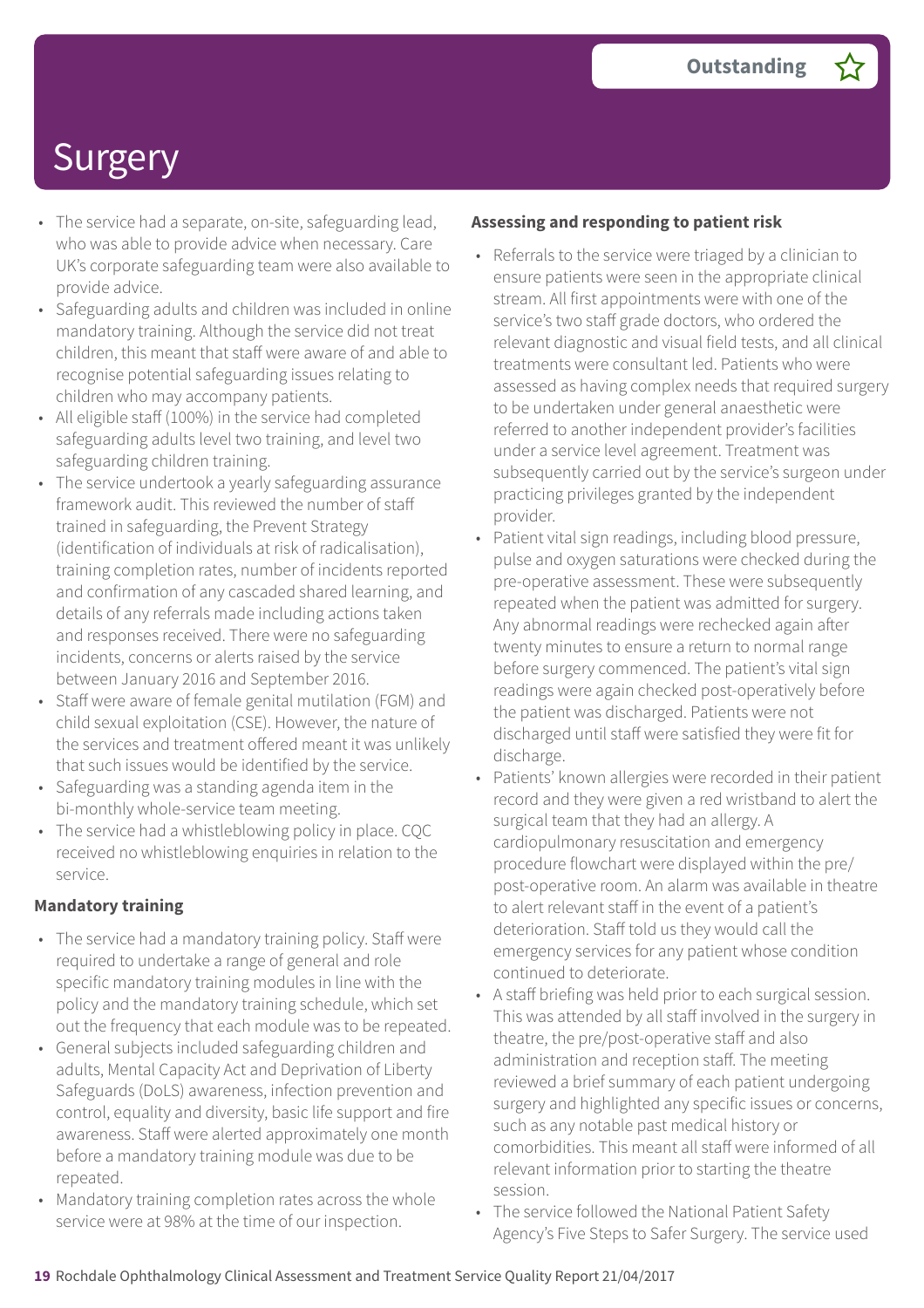the World Health Organisation's (WHO) safety checklist for cataract surgery. Use of the checklist was audited by the service in August 2016. This indicated 100% compliance in each of the 20 records checked. We observed staff following the WHO checklist.

- A white board was used to record the relevant patient checklist information, including the patient's name, any allergies or significant medication history and, for cataract surgery, the type of lens to be inserted. We observed a patient being asked to confirm their details, the type of surgery they were expecting and which eye was to be operated on.
- The service implemented an additional improvement to the checklist, which had been suggested by a healthcare assistant. This prompted staff to ask any patients with angina when they last used their glyceryl trinitrate (GTN) spray and enable staff to assess how severe the patient's angina was before proceeding with the surgery.
- Prior to surgery, the consultant selected the appropriate lens from storage which reduced the risk of an incorrect lens being selected. A trace log was completed for any lens inserted, with the lens identification sticker attached to the logbook and to the patient's consent form, which was subsequently scanned directly onto the patient record. This meant there was a secure record of the lens inserted if there are any problems after the procedure.
- During surgery, a pulse oximeter was used to monitor the patient's pulse rate and oxygen saturations. The readings were verbalised at regular intervals during the surgery to all members of the team. This meant the patient's readings could be compared with the base-line reading recorded during the pre-assessment clinic and if it dropped, staff could take appropriate action.
- A staff de-briefing session was carried out at the end of each surgical session to share any learning arising.

### **Nursing and support staffing**

• Due to the small size of the service, it did not use a formalised staffing allocation tool. The head of clinical services proactively used a number of daily updated management reports to determine demand, to schedule clinics and surgical sessions, and to review the staff off-duty rota. This information was then used to plan and schedule the appropriate numbers of nursing staff and healthcare assistants required for the planned clinics and surgical sessions.

- Within the surgical area, the service employed five registered nurses (4 whole time equivalent) and two healthcare assistants (1.5 whole time equivalent). Between July 2015 and June 2016, bank nursing staff usage was at an average rate of 1.4% and bank healthcare assistant usage was at an average rate of 3.6%. Between April 2016 and June 2016, five shifts were covered each by bank nursing staff and bank healthcare assistant staff; there were no unfilled shifts in this period.
- Within the surgical area, sickness levels were low, with an average sickness rate for nursing staff of 0.7% and an average of 0.3% sickness rate for healthcare assistants. No nursing staff, and only 3% of healthcare assistant staff, left the service in the period between July 2015 and June 2016.
- The service met the staffing requirements set out in The Royal College of Ophthalmologists Ophthalmic Services Guidance: Theatres. Two alternative scrub nurses were supported by a healthcare assistant 'runner' (to supply the scrub nurse with requirements, set up machine and help position the patient), and a registered nurse was located in the pre/post-operative room (assisted by the healthcare assistant runner).
- There were no vacancies; although the service had just recruited one new theatre nurse, who was undertaking induction during our inspection.

### **Medical staffing**

- The service had seven consultants and two staff grade doctors, who worked across surgery and outpatients. Medical staff were recruited through the consultant chambers partnership. Appointments were agreed by all members of the partnership once appropriate references and checks were carried out.
- Although the service did not accept emergencies, a consultant or doctor was available during usual opening hours to review patients who were experiencing difficulties post-operatively.

#### **Emergency awareness and training**

• The service had an emergency/business continuity plan in place. This covered a range of emergency situations, including local loss of premises, loss of IT infrastructure and medical records, loss of communications and loss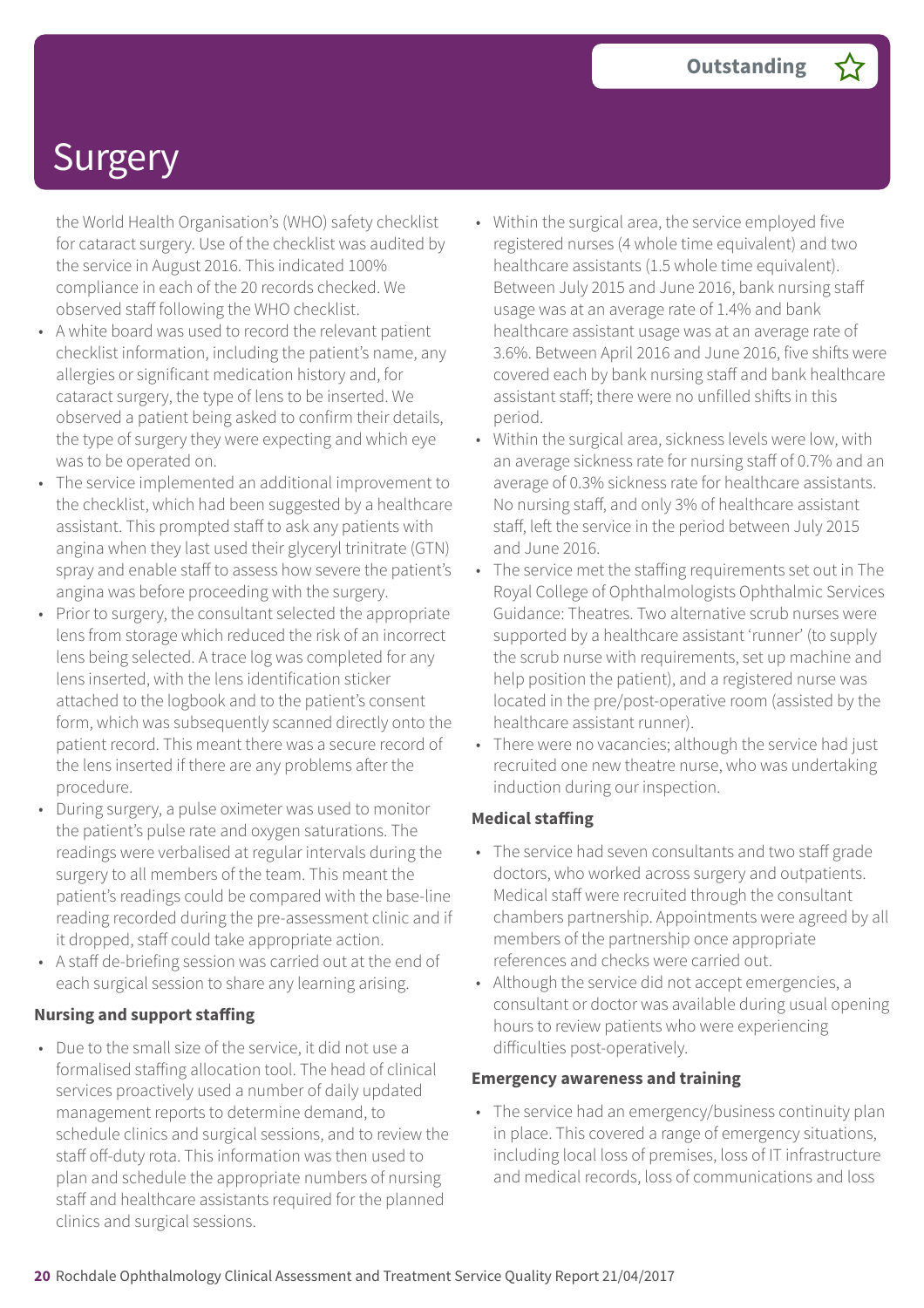of services, including electricity, gas and water. The plan also took into account situations such as mass vaccinations and chemical, biological, radiological and nuclear incidents.

- The service had appropriate fire and bomb threat procedures in place, which took into account the landlord's building procedures. The procedures included the requirement to ensure ambulatory or sensory impaired patients were guided to a place of safety and the building's fire marshals notified, until the patients could be safely evacuated. The service had a health and safety fire warden and first aid lead. Staff were aware of their duties in emergency situations and where to congregate in a fire.
- Theatre staff were aware of their duties in emergency situations, which included continuing with any ongoing theatre operation until a point of safety was reached.
- Back-up generators, operated by the landlord, were in place to be used in the event of a power failure. The service also had an uninterruptable power supply system for theatre which enabled surgery to continue in the event of a total power failure until a point of safety was reached.

### **Are surgery services effective?**

**Outstanding –**

Effective means that your care, treatment and support achieves good outcomes, helps you to maintain quality of life and is based on the best available evidence.

We rated effective as outstanding.

#### **Evidence-based care and treatment**

- Patients were treated based on national guidance from the National Institute for Health and Care Excellence (NICE) and the Royal College of Ophthalmologists.
- The service had pathways in place for the surgical procedures it carried out, including AMD, cataracts and laser capsulotomy.
- The service audited its cataract outcomes against the National Cataract Data Set by the Royal College of Ophthalmologists and the UK National Cataract Survey.
- The head of clinical services reviewed all new professional and national guidance received and incorporated this into the relevant local policies and procedures. New clinical guidance was also reviewed by the consultant partnership.
- All patients undergoing surgery underwent a pre-operative assessment in clinic.
- The service undertook a range of audits in line with the Care UK audit schedule. We reviewed audits for infection prevention and control, medicines management stock control and administration, safeguarding assurance and the use of the World Health Organisation checklist for surgery.

### **Pain relief**

- Pain relief was administered in the form of anaesthetic eye drops.
- Staff were able to speak with a doctor or consultant if a patient complained of pain after surgery in the pre/ post-operative room and additional anaesthetic drops could be provided. Patients were advised to take paracetamol if there was any additional pain once the anaesthesia wore off, but if the pain was severe to go to their local accident and emergency department.

### **Nutrition and hydration**

• Due to the nature of the surgical services offered, there were no specific nutritional or hydration facilities in place. However, nursing staff offered drinks and biscuits to patients pre and post operatively. Staff told us they were aware of the needs of diabetic patients and would offer appropriate sugary drinks to patients if their blood sugar levels were low.

#### **Patient outcomes**

- The service measured its patient outcomes at a service wide level, as well as individually for each consultant (based on an audit of 100% of all surgical activity).
- For all cataract surgery patients, the percentage of the service's patients achieving 6/12 visual acuity (an indicator of the clarity of vision) or better fell between 90% and 94%, against a professional standard of 91% and better than the national average of 86%. For patients without comorbidities, the service reported outcomes between 92% and 96%, against a professional standard of 95% and a national average of 92%. For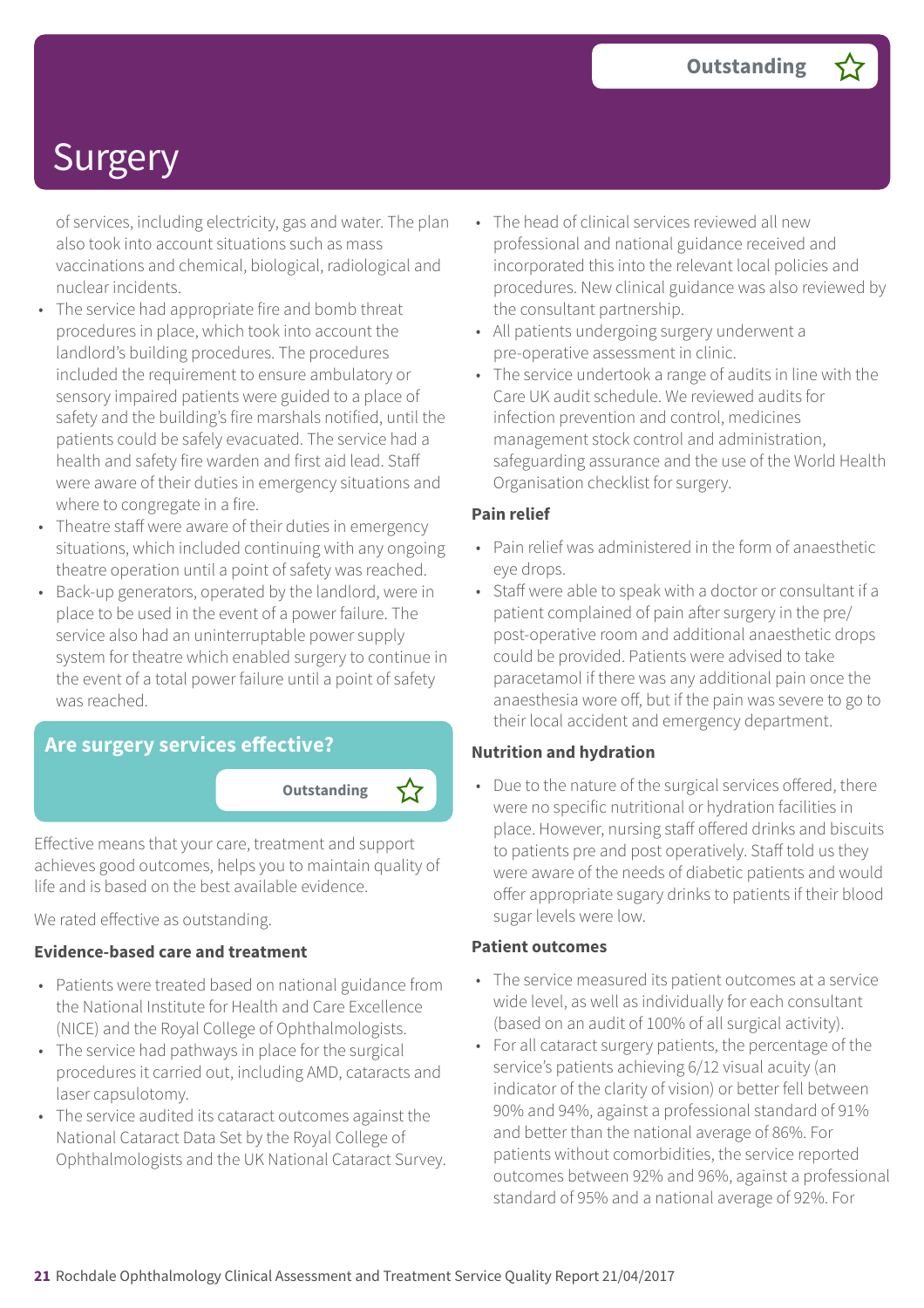patients with comorbidities, the service reported outcomes greater than 80%, better than the professional standard of 80% and national average of 77%.

- For AMD patients treated with intravitreal injections on the service's fast-track 48-hour referral to treatment pathway, the service reviewed its outcomes against results achieved in clinical trials for this type of treatment.
- The service reported that 95.3% of its patients had lost fewer than 15 letters of vision (on a Logmar chart, which displays rows of letters in decreasing sizes). This was better than the clinical trial results of 94.6% of patients. Vision was maintained (further deterioration prevented) in 81.4% of patients (against the clinical trial result of 78%). Of these patients, 30.2% experienced an improvement in their vision of 15 letters or more (against the clinical trial result of 33.8% to 43%). Patients achieved an average improvement in their vision by 8.8 letters (in line with the clinical trial results of between 7.2% and 9.5% and better than a national mean improvement of 1 to 2 letters for only 16% of patients). The service achieved 100% patient treatment compliance, which meant that no patient dropped out of treatment.
- The service's post-surgery complication rates were the same or better than the Royal College of Ophthalmologist professional standards (where standards had been set). For cataracts the posterior capsule rupture rate was 1.1% (standard of  $2 - 4\%$ ), posterior capsulotomy the rate was 5% (standard 5 – 10%), cystoid macular oedema 1.8% (standard 2 – 4%) and endophthalmitis 0.1% (standard 0.1%). Where standards had not been set, the complication rates were also low: corneal oedema (1.4%), corneal decompensation (0.1%), raised inter ocular pressure (0.7%), and removal of secondary lens matter (0.6%).
- Although complication rates were low, the service reviewed all complications to identify any shared learning. Infection rates for individual consultants were audited and monitored as part of the review of surgical complications. We saw evidence in the surgical audit meeting minutes that risk factors and recommendations for change to processes were considered in all complications, which included self-reflection by the consultants involved.
- The service did not take part in the national ophthalmic audit, however, this was a corporate decision by Care UK.
- The service worked with the local commissioning groups on a number of commissioning for quality and innovation (CQUIN) programmes. These included 'lessons learned once' on improving the reporting and learning from incidents; increased response rates for and improvements from patient friends and family feedback; and the development of a glaucoma patient forum.

#### **Competent staff**

- All new consultants wishing to join the consultant chambers partnership were interviewed by the managing partner and the consultant clinical director. The recruitment process included checking of references, indemnity insurance and disclosure and barring service reports. We reviewed the personnel files for consultants; these included evidence of all the relevant checks.
- All partners were involved in the decision to appoint a new consultant. The service subsequently mentored all new consultants within their scope of clinical practice.
- All new consultants were expected to have held a substantive NHS consultant role for a minimum of five years and to have had immediate life support training.
- Consultants were audited on all their clinical practice performance and complication rates and this information was included in their appraisals. Any disciplinary matters relating to consultants were discussed within the consultant partnership, but also referred to the service's head of clinical services; any decisions on disciplinary matters were made by Care UK.
- The service told us that their consultants also acted as examiners for The Royal College of Ophthalmology and Royal College of Optometry.
- We reviewed the certificates of laser competence and the certificates for core of knowledge laser safety training for the consultants who were authorised to provide laser treatment. All staff involved in laser treatment had signed to confirm they had read the local rules for the use of the laser. This was in line with the Medicines and Healthcare products Regulatory Agency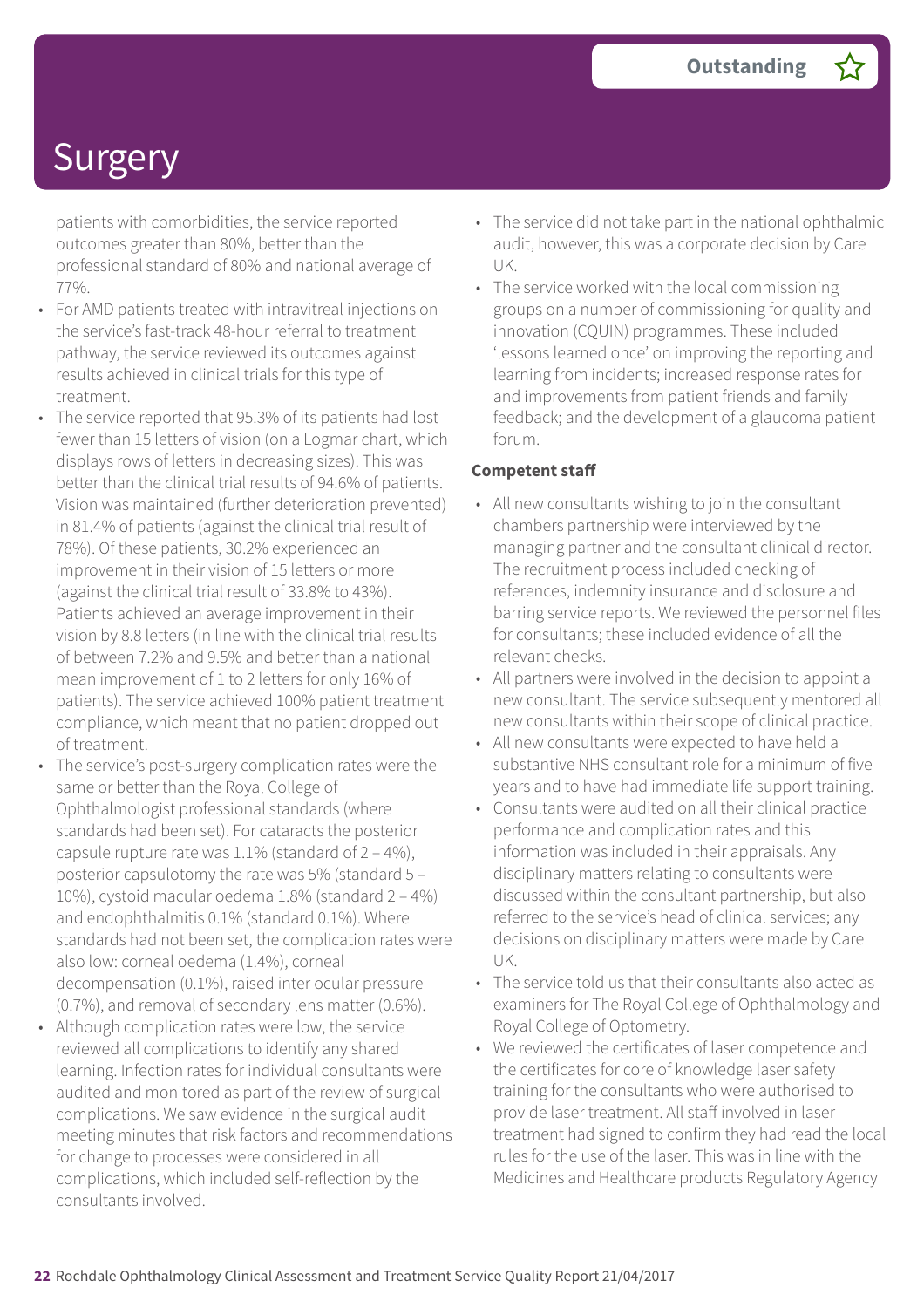(MHRA) guidance on Lasers, intense light source systems and light-emitting diodes (LED's) – guidance for safe use in medical, surgical, dental and aesthetic practices (September 2015).

- All surgical nursing and healthcare assistant staff had received an appraisal within the last 12 months.
- A number of staff members undertook extended roles in the service; for example, the theatre manager was also responsible for medicines management and was the safeguarding lead. The service provided a rostered session each week for all clinical staff. This enabled staff to undertake extended roles, to complete mandatory training and to deal with any administration required in the electronic patient records.
- The head of clinical services was actively involved in covering some clinical sessions, which enabled them to maintain their clinical practice and competencies and to understand any clinical issues faced by staff.
- The service had a 12-week induction programme in place, which was supported by a competency framework. New bank staff were required to undertake an induction programme. A new member of staff, who was going through induction, told us the process was instructive and supportive. The staff member was given mandatory training and also given further support through a refresher programme. We were told nurses and consultants supported the staff member's competencies.
- We reviewed four staff files, which included competency checklists, performance and development reviews and training completion certificates. Clinical competency checks for nurse injectors were reviewed and signed-off by the clinical director, before staff were allowed to work unsupervised.
- The service supported staff development and encouraged staff to undertake study days. One staff member was undertaking an ophthalmic nursing course at the time of our inspection and had previously completed a mentoring programme.

### **Multidisciplinary working**

• There was good multidisciplinary working between the teams in the service. A number of staff had extended roles covering surgery, outpatients and governance duties. This meant that staff across the service worked collaboratively to improve patient care and provided continuity for patients on longer-term treatment pathways.

- We observed effective briefing sessions before and after each surgical session, which included consultant, nursing, healthcare assistant and administration staff. This enabled sharing of information about patients, the type of operation being carried out and any learning from the session.
- A whole-service team meeting was held bi-monthly, which included all staff, and enabled sharing of information and close working across the whole team.
- The service worked closely with the local eye clinic liaison officer (ECLO), who was able to support patients with eyesight problems in the local community and with links to social services.

#### **Seven-day services**

- Surgery was carried out Monday to Friday between 8am and 6pm. This included an average of five surgical sessions of four hours each per week and three injection sessions for age-related macular degeneration (AMD), with a maximum of two sessions per day in the theatre.
- Additional surgical lists were added on Saturday mornings, if needed, to meet the demands of the service.
- The service did not provide emergency treatment; however, a consultant was available in clinic or theatre to review any patient who was experiencing pain after discharge.
- During working hours, patients could contact the service if they had any additional questions or concerns. An out of hour contact number was available for patients to use after the service had closed. This line was staffed until midnight.

#### **Access to information**

- Patient records were electronic and held details of a patient's past medical history, medications, allergies, referral letters, consent information, clinic notes, pre-assessment notes, and consultants' operation notes. This meant that information was readily available to staff, including consultants.
- Patients were discharged following surgery, unless they had an underlying clinical condition requiring further treatment, or were listed for second eye cataract surgery. Discharge letters were batch printed and sent directly to patients' GP's or optometrists within 24 hours of discharge. Patients were not given a separate copy of the discharge letter.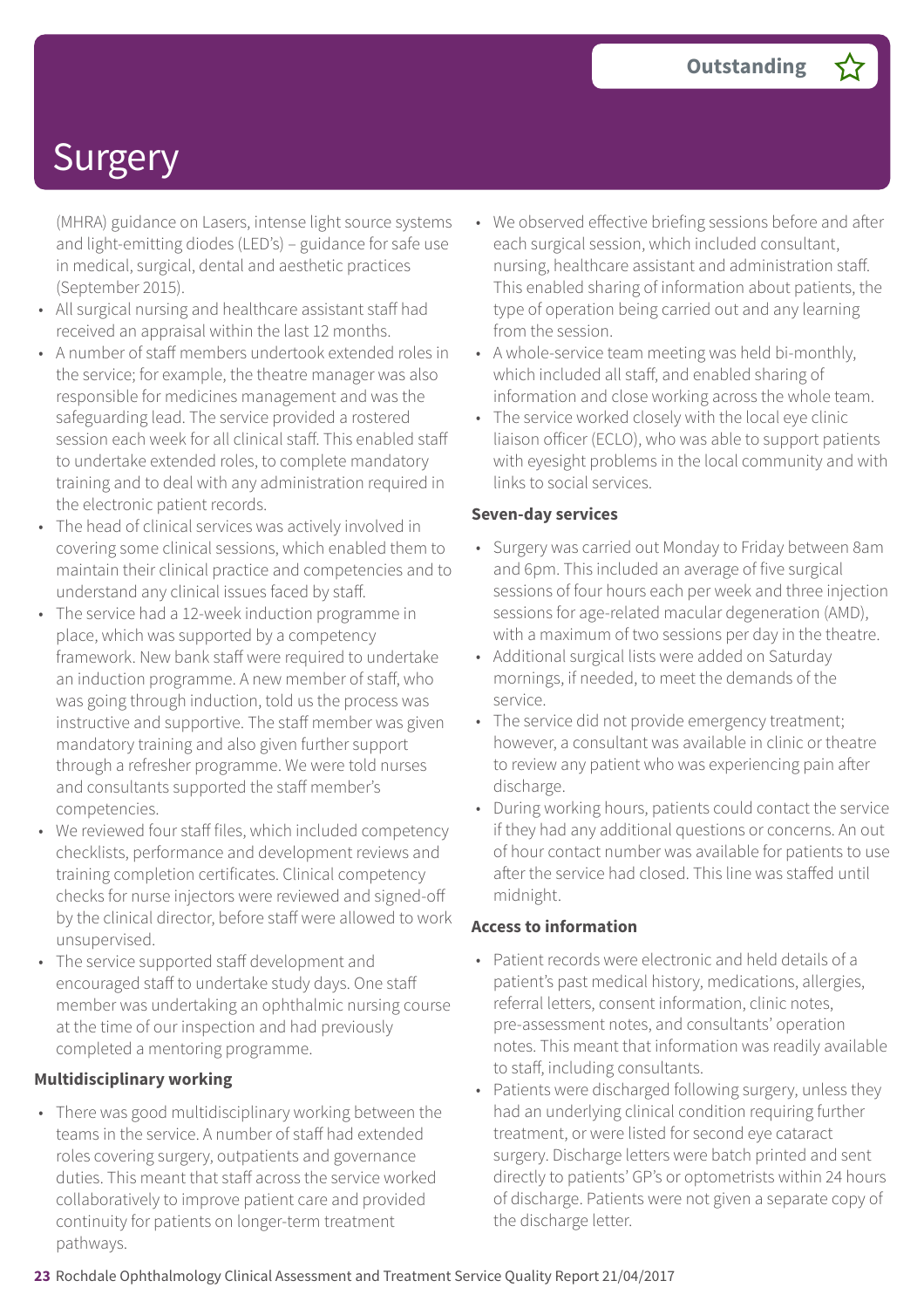• Discharge letters included relevant information about new, or changes to, medications. Prior to leaving the department, patients were given verbal instructions, supported by a written leaflet, on when and how to take the prescribed medications or eye drops.

#### **Consent, Mental Capacity Act and Deprivation of Liberty Safeguards**

- The service used the Care UK corporate consent policy. The policy set out staff responsibilities for seeking and obtaining informed consent, including the type of consent (verbal or written) needed for different procedures within the clinical assessment and treatment service.
- This was supported by the corporate safeguarding adults and safeguarding children policies, which set out guidance on obtaining consent from the patient involved to share information with the local authority, or seeking a best interest's decision where the patient may not have capacity.
- All staff had completed mandatory training in Mental Capacity Act (MCA) and Deprivation of Liberty Safeguards awareness (DoLS). The yearly safeguarding assurance framework audit including review of the training completion rates for MCA and DoLS awareness. At the time of the inspection, training completion rates stood at 100% for the service. The service had made no DoLS referrals in the period between January 2016 and August 2016.
- We reviewed four consent forms, which set out the procedure to be undertaken, the risks and benefits, and the name of the clinician. Patients were provided with a paper copy of their signed consent form. Consent forms were subsequently scanned to the patient electronic record, including any lens labels used during surgery; the paper copies were then securely destroyed.
- On arrival in the pre/post-operative room, patients were asked to reconfirm their identity and signature on the consent form and that they knew what operation they were there for. This was in line with the two stage consent process, as detailed in the consent policy. We observed consent being obtained from patients. The audit of the use of the world health organisation's checklist, included checks that the patient's consent matched the proposed procedure.
- Older people were the largest demographic group that used the service. As such, there was an increased likelihood that patients living with dementia would be

referred to the service. However, the head of clinical services told us it was rare that patient referral letters would notify the service if a patient were living with dementia or had potential mental capacity issues. More often than not, patient's potential capacity issues were first identified either in clinic or at the pre operative assessment.

• Once any such issues were identified, staff updated the patient electronic record and informed the relevant consultant. The service had a formalised mental capacity assessment and best interest checklist form for carrying out and recording the decisions made. A specific consent form (consent form four) was used for any patient who lacked capacity to consent. If capacity, or consent issues were identified in theatre before commencement of surgery, the procedure was stopped and the patient invited back to clinic with relatives to discuss further.

### **Are surgery services caring?**

**Outstanding –**

Caring means that staff involve and treat you with compassion, kindness, dignity and respect.

We rated caring as outstanding.

#### **Compassionate care**

- All staff, including reception staff and non-clinical staff, were highly compassionate and respectful to every patient who used the service.
- We observed staff interacting with patients in the pre/ post-operative room and in theatre. Staff treated all patients with respect and as individuals, taking into account their personal needs and, through working closely with the eye clinic liaison officer and other community professionals, ensured that social needs were met after treatment.
- We saw that, without exception, staff introduced themselves and were kind and compassionate in delivering care to their patients. We saw a healthcare assistant walking arm-in-arm with a patient to provide re-assurance prior to the patient's surgery. This was in line with the National Institute of Health and Care Excellence's Quality Standard 15 Patient experience in NHS adult services.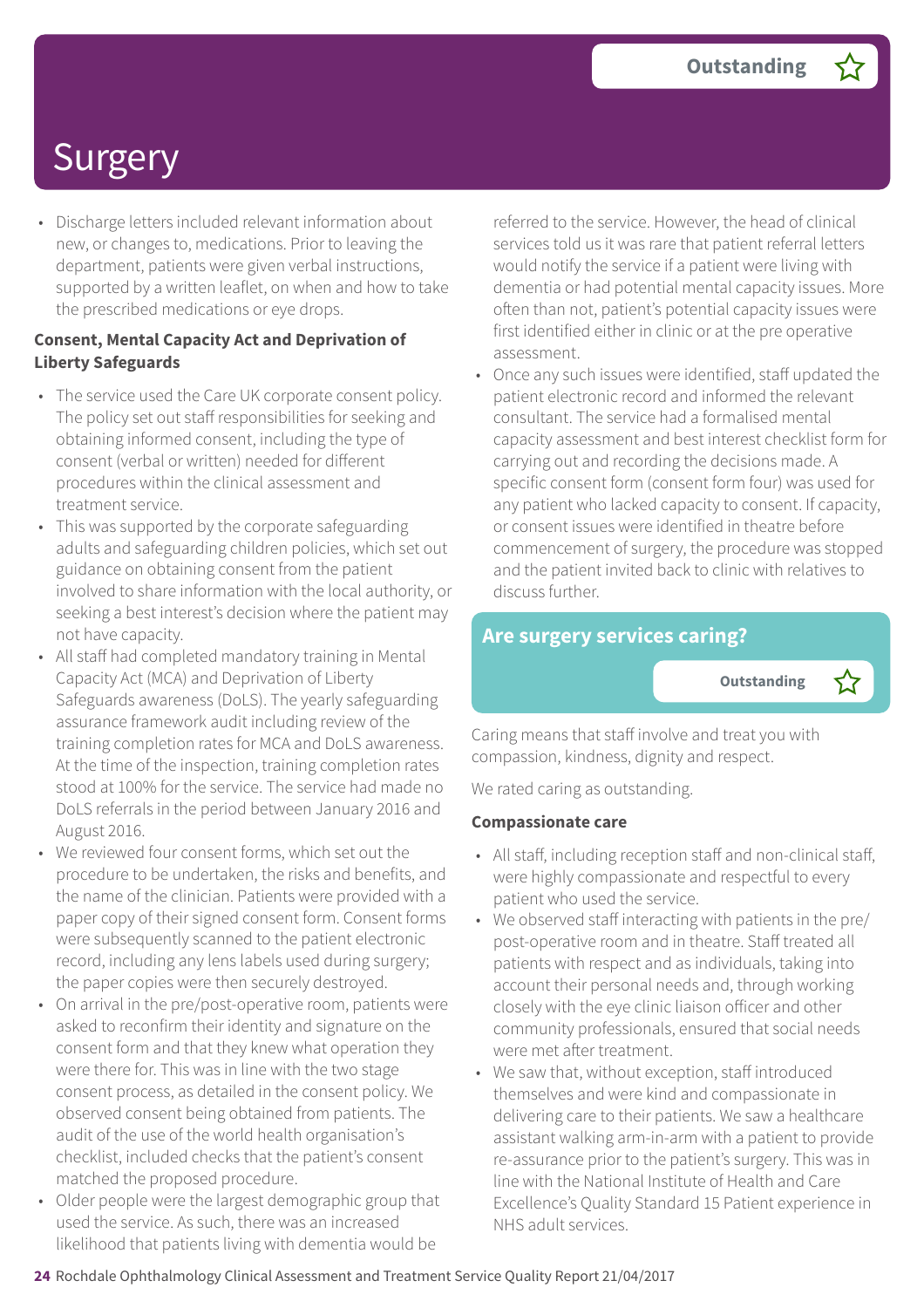- The NHS Friends and Family Test (FFT) asks patients to rate how likely they would be to recommend the service to their friends and family.
- Between January 2016 and June 2016, an average of 96% of patients indicated they were 'extremely likely' or 'likely' to recommend the service to their friends and family. This was based on an average response rate of 15% of eligible patients; there was a general improvement in the actual response rate for May 2016 of 23% and June 2016 of 24%. The results were consistently better than the NHS average of 94%.
- The FFT results were reflected by comments from all the patients we spoke with. One patient told us they "would recommend the service to anybody".
- Patient feedback to the service was consistenly positive. Patient's expectations about the care they received was exceeded by the service. A patient thank-you card received by the service stated: "[Staff member] is someone who went the extra mile to correct a referral from [a high street opticians] which hadn't arrived on your system…I would like to thank you for being such a caring organisation". Another thank you care said "My sincere thanks for your kindness and excellent care on the two occasions I visited your clinic. The attention and results were excellent. All staff that I came into contact with were exemplary".
- Staff were highly motivated and inspired to offer compassionate and kind care, and this was encouraged by the leaders of the service. It was also reflected in the staff survey results, with 100% of staff saying their top priority was the care of patients and that they 'go the extra mile' to provide quality care.
- A chaperone service was available to any patient that requested it. This was supported by the service's chaperone policy. Patients were never left alone following surgery; a staff member remained with the patient in the post-operative room until the patient's carer or relative arrived.
- We observed one patient who appeared very anxious in theatre. Staff treated the patient with kindness and compassion. As the patient was unable to settle or get into the correct position for surgery, the consultant made the decision not to proceed at that time. The consultant carefully and sensitively provided an appropriate explanation of his decision to the patient, who was subsequently booked to receive treatment under general anaesthetic.

### **Understanding and involvement of patients and those close to them**

- The service encouraged a person-centred culture in all staff, and people who used the service were empowered as partners in their care. The service recognised the visual acuity difficulties for cataract patients in the period between surgery on one eye and surgery on the next. Through careful planning and daily review of schedules the service worked to reduce this period and, where possible, utilised cancellations to bring forward patient's second cataract surgery.
- Patients were given realistic expectations of the outcomes of their surgical procedure. We saw evidence in a patient record of a realistic prognosis given to a patient who needed cataract surgery, but also had macular changes. The outcome expectations were reiterated in theatre immediately before the operation. We observed a consultant explaining the surgical procedure to a patient and ensuring the patient's understanding through the use of a model of the eye.
- As there was an approximate two to four week wait between a clinic review and surgery, people had sufficient time to consider the information provided about their proposed surgery, including any risks and benefits.
- One patient, who was due to have cataract surgery on their first eye, told us they had been given all the necessary information and explanations of what would happen with surgery. The patient told us they "felt supported".
- We observed staff taking time to clearly and carefully explain instructions to patients and to answer any questions patients had following surgery. This included how to insert eye-drops at home, including the frequency and after-care, and cleaning around the eye to prevent infection.
- Staff provided written information on aftercare and ensured that patients had the out of hours contact number if they had any questions or concerns following discharge.
- Staff told us that, where a patient was living with dementia or had learning disabilities, they discussed aftercare with the patient and their relatives.

#### **Emotional support**

• The service recognised the emotional needs of patients undergoing eye surgery, including the potential for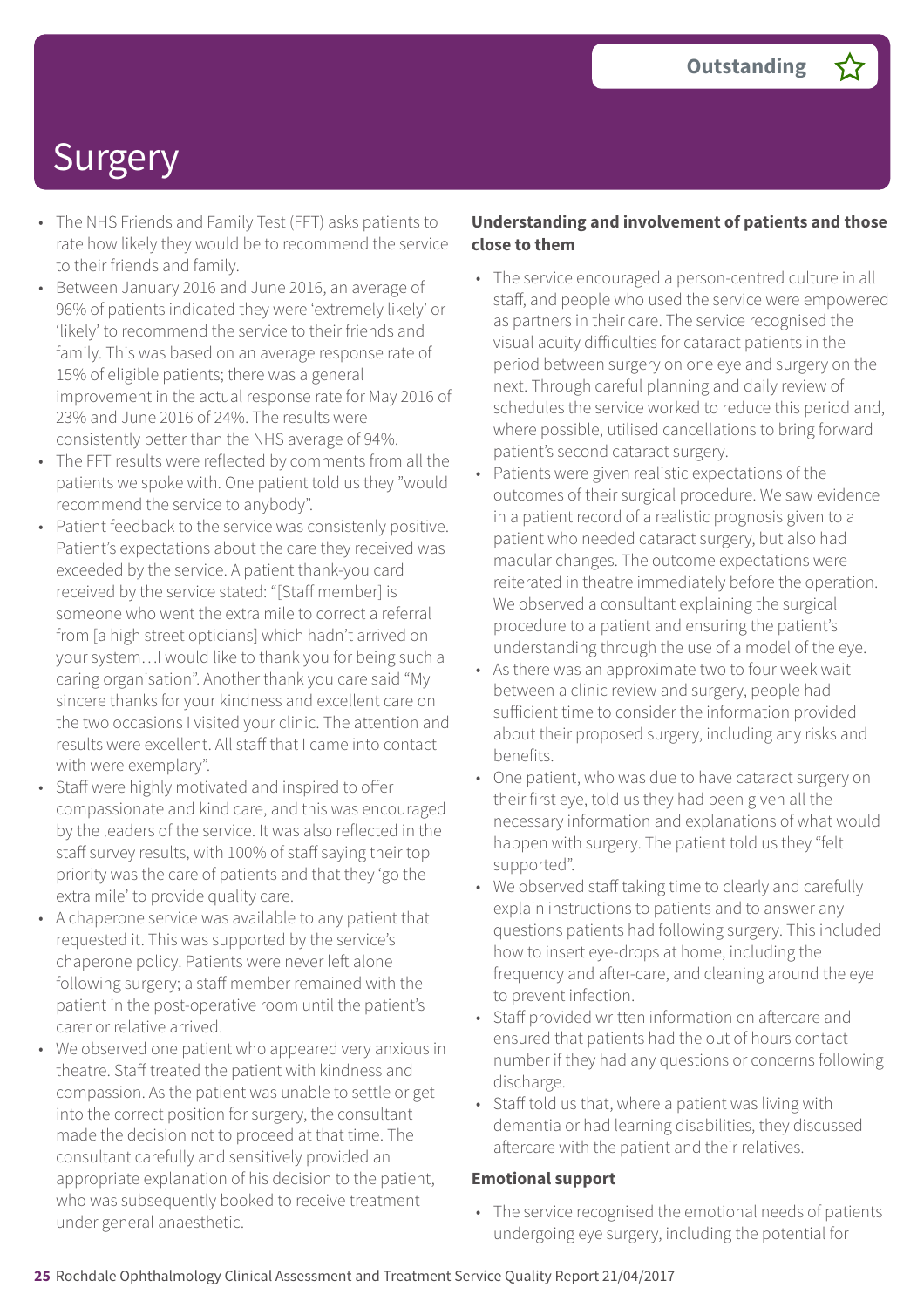anxiety prior to any procedures. The service had developed the combined pre/post-operative room in order to alleviate patients' anxiety. One patient told us this helped to reduce their anxiety, as they were able to speak with other patients who were waiting for surgery or who had just had surgery. The combined room also meant there was continuity for patients as the same staff looked after them before and after surgery.

- Staff were vigilant for patients' stated and unstated emotional needs. Another patient told us they suffered from claustrophobia. We observed staff sensitively and reassuringly explaining how the patient would be positioned in theatre to a comfortable level in a reclining chair. The patient told us that the staff were "brilliant" and they felt staff had "explained everything".
- The service also encouraged staff to 'hand-hold' a patient in theatre to reduce anxiety. This was undertaken, with patient consent, by a healthcare assistant. We observed staff being supportive and making a patient in theatre feel relaxed; the patient said "I couldn't do without you".
- A patient thank-you card received by the service stated: "I would like to place on record how grateful I am to [staff member] for her immediate understanding of just how I was feeling and her continuing care and encouragement of all my emotional and physical needs. If there was an award out there for her skills in dealing with vulnerable people…".
- The service's patient forums for AMD and Glaucoma, which were also attended by a consultant, provided patients with an additional source of support. The forums enabled patients to discuss any concerns or anxieties with others with similar conditions.

# **Are surgery services responsive? Good –––**

Responsive services are organised so that they meet your needs.

We rated responsive as good.

#### **Service planning and delivery to meet the needs of local people**

• The service had a trusting and good working relationship with the clinical commissioning groups (CCG's) through quarterly contract and quality meetings. The service worked with the CCG's to plan the services it offered and to agree a range of key performance targets for each of the services it provided.

- The CCG's were satisfied with the services provided and told us the service had "an excellent track record of delivering good patient experience and outcomes, having good engagement processes and ensuring that patient feedback is fed into service developments". The service told us the CCG's were supportive of its AMD treat and extend service and overall had extended the service's contract for three years.
- The service, in conjunction with the lead consultant, proactively forward-planned surgical and clinic sessions up to 12 months in advance. It used management information to identify how long patients had been waiting for treatment. The ability to decrease or increase the number of surgical sessions and clinical appointments meant the service was able to be flexible to meet the demands of busy periods.
- The service planned its service in the winter period so it offered additional sessions and clinics during daylight hours and on Saturdays, so that patients did not have to visit the clinic when it was dark.

#### **Access and flow**

- Surgery at the service was offered on an elective basis. Referrals to the service were made primarily by local optometrists and patients' GPs, through the NHS Choose and Book service, by email or by fax.
- The service worked to an internal 30-day referral to first appointment pathway. At the time of the inspection, the service offered appointments for cataract surgery in three weeks following initial consultation. This was supported by a patient who told us they had waited three weeks for their surgery. The patient, who had surgery on their other eye a few months earlier, told us it was a "quick service".
- Every day the service used a range of management information tools to schedule surgical sessions and follow-up clinics. This meant waiting times for surgery were kept to a minimum. The service scheduled additional clinics, when necessary, to meet demand.
- There were no unplanned returns to theatre in the period July 2015 to June 2016 and no patients needed to be transferred to the local NHS acute hospital.
- Between 1 April 2016 and 30 October 2016, the service cancelled five (average of 0.1%) procedures for clinical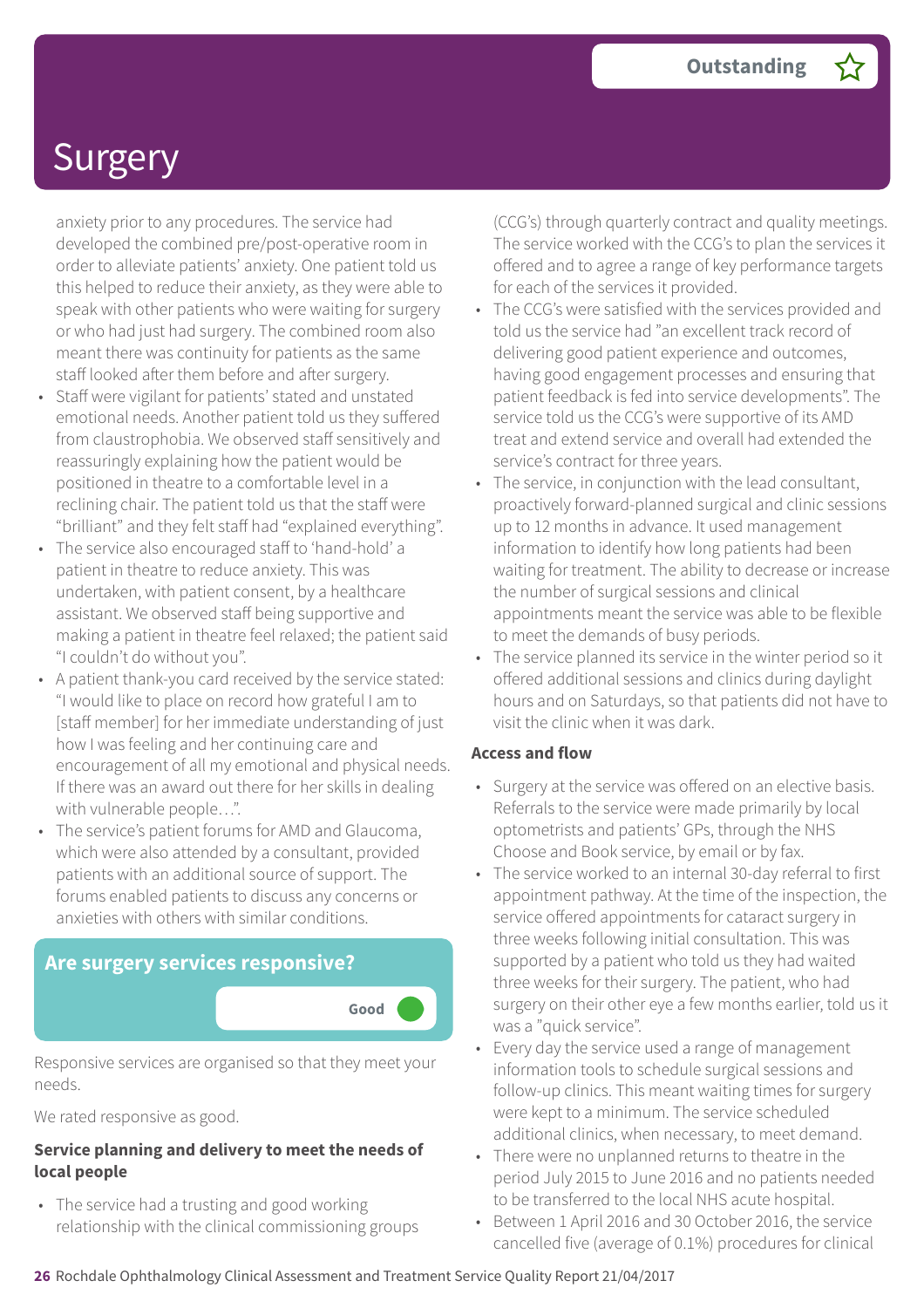reasons. In the same period, the service reported 282 (average of 4.2%) procedures cancelled for non clinical reasons. All of these patients were offered another appointment within 28 days of the cancellation (usually brought forward).

- Although this was higher than the service's target for non-clinical cancellations (0.7%), senior staff explained this was a known system reporting issue that the local CCG's were aware of. It occurred when, for operational efficiency reasons, patient procedures were 'brought forward'; the service's system continued to report these as cancellations rather than 'brought-forward' appointments. Senior staff told us the true figure for non-clinical cancellations would be below the target threshold.
- Between December 2015 and November 2016, 109 (average of 3%) patients did not attend their surgical appointment. The service sent text messages to patients in advance of their appointment to try to reduce the number of missed appointments. All patients who did not attend were contacted by telephone to understand their reasons for not attending the appointment and to reiterate the importance of attending appointments to prevent further deterioration of eyesight. Patients were discharged from the service after two missed appointments, however, this was at the discretion of the head of clinical services.
- Senior staff told us that if a patient cancelled surgery, the slot was usually offered to a patient who had surgery on their other eye previously. This meant the patient was more likely to understand the risks and benefits of surgery and reduced the time a patient may have to live with significant differences in visual acuity between the two eyes.
- The service introduced a fast track same day referral to treatment service for AMD patients, with the aim of initiating treatment within 48 hours of referral and treatment commenced on the same day if appropriate in a 'one-stop-shop'. The service offered 45-minute appointments for the AMD service, which meant there was sufficient time to enable the lead nurse to explain dietary requirements with patients. The service reported that, as a result, there was 100% patient compliance with appointments and treatment for AMD.
- Consultant led referral to treatment time (RTT) monitored the length of time from referral through to elective treatment. The service met the target, which

was nationally abolished in June 2015, for 90% of NHS patients to begin treatment within 18 weeks of referral. Although the target had been abolished, organisations continue to report their waiting times.

#### **Meeting people's individual needs**

- The service's catchment area covered three CCG's. Seventy-one per cent of patients seen service-wide in 2015/16 were aged over 65. Although the immediate local population had a high proportion of people of South Asian heritage, the service recorded that only 4% of the patients seen (surgery and outpatients) in 2015/ 16 were of a non-white heritage. People from a white heritage accounted for 43% of patients seen.
- While the service collected information about the ethnicity of patients who used the service, within the year before the inspection we saw that 53% of patients who had been asked had not given information about their ethnicity. This meant the service did not have full information to identify trends or respond to the needs of individual groups of people using is service.
- The service worked closely with the local eye clinic liaison officer service (ECLO). The ECLO service helped patients to understand the impact of their diagnosis and provided them with emotional and practical support. Where appropriate to do so, the ECLO provided a link with- and referrals to local authority services.
- Where patients had applicable specific needs identified at pre-assessment, such as mobility problems, the service made referrals to the district nurse service to provide support following surgery.
- The service followed a similar process for patients with a learning disability. The service was able to offer a pre-surgery tour of the facilities to help reduce patient anxiety and to familiarise the patient with the environment.
- The service told us it purposefully used a combined pre/ post-operative lounge following a Canadian study of combined lounges in a hernia repair unit. This promoted additional support and reduced anxiety for patients waiting for surgery, as they were able to speak with patients who had just undergone surgery.
- Lockers were available for patient possessions while undergoing surgery and there was sufficient seating for the number of patients being treated at any one time. Drinks and biscuits were available to patients.
- The service had a range of patient information leaflets available, explaining the various conditions and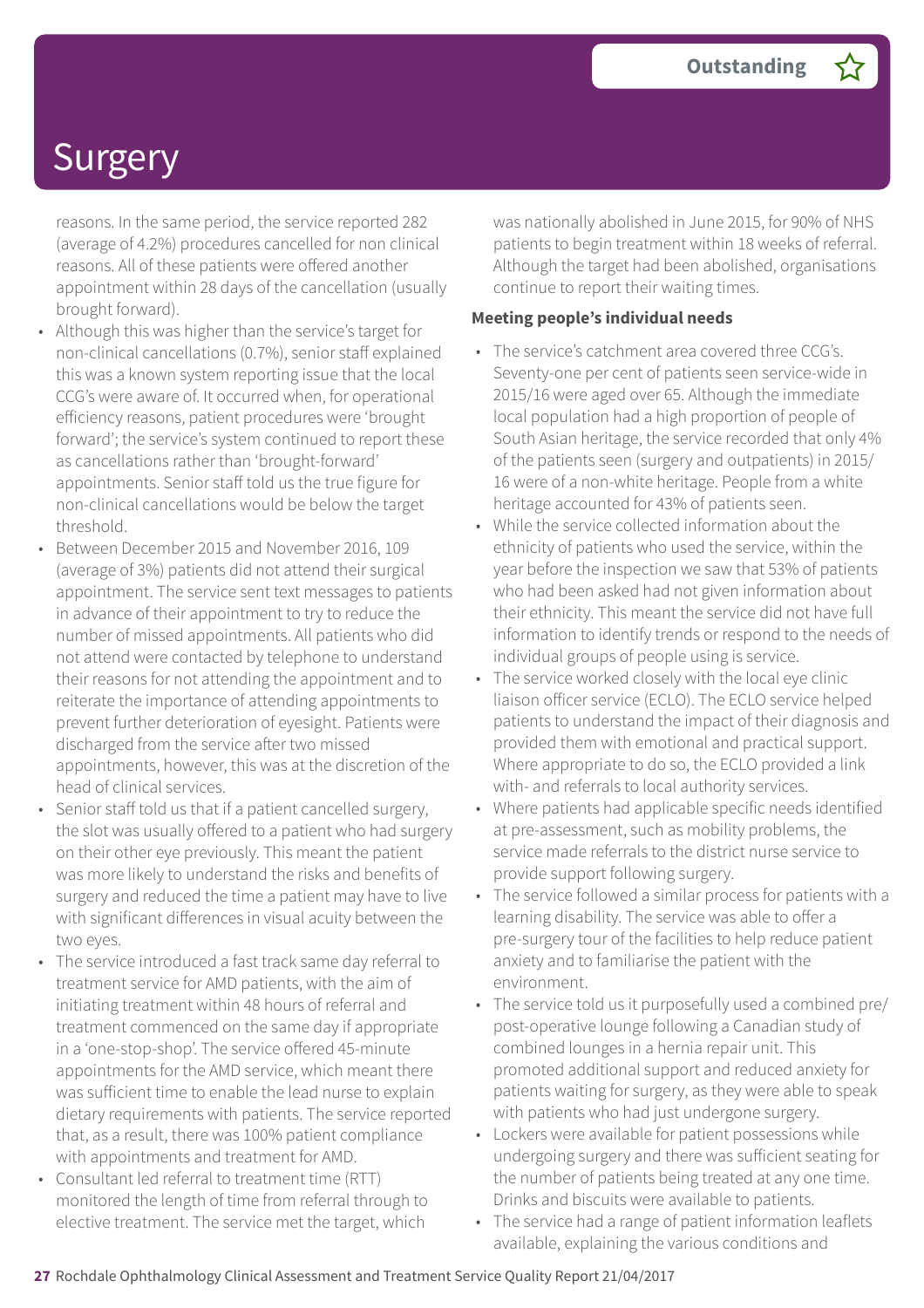treatments it offered, including pre and post care instructions. The majority of patient leaflets were in English, however, a staff member had been pro-active in translating leaflets into Urdu. Interpreters were booked for patients whose first language was not English.

- The service offered pre-assessment double appointments for individual needs of patients, such as those who were living with dementia or with hearing impairments. The service liaised with the local deaf association to provide sign-language interpretation when required.
- Information and appointment cards were available in large print for patients with visual impairments, for example, patients on the AMD treatment pathway.
- Although there was signage throughout the building to help patients locate the service, the service recognised it was not practical for patients with vision issues. However, as the service was a tenant within the building, the service was unable to change the signage.
- Car parking was an issue for the service, with car parking demand often exceeding the capacity of the building car park. This meant that patients and carers sometimes needed to park on local roads. The service had raised this as a concern with the landlord for the building, but it was not aware of any plans by the landlord to increase car-parking capacity.

#### **Learning from complaints and concerns**

- In the period July 2015 to June 2016, the service received three written complaints. All of these were resolved by the service and none were referred to the Health Service Ombudsman. The service clearly displayed their complaints leaflet, which set out the process for complaining and included the contact details for the ombudsman.
- Staff told us they believed the number of formal written complaints was low, because staff were proactive, listened to patients and acted on any concerns raised at the point of contact.
- The service had a three-stage complaint process: local resolution, referral to the Care UK complaints team and referral to the Health Service Ombudsman. The service acknowledged complaints within three working days and responded within 20 working days. The service manager carried out the investigation of complaints, with assistance from the head of clinical services for any clinical issues. This was in line with the Care UK corporate complaints policy.
- Complainants received follow-up telephone calls after the complaint response was sent by the service and were offered a face-to-face meeting with staff at their next appointment to discuss their concerns. Complainants were provided with the details of local Independent Complaints Advocacy Services (ICAS) to obtain assistance in submitting their complaint if needed.
- Staff discussed learning from complaints in the bi-monthly whole-team meeting. This included discussion of any verbal comments or concerns raised by patients for example, problems with car parking.

### **Are surgery services well-led?**



Well-led means that the leadership, management and governance of the organisation make sure it provides high-quality care based on your individual needs, that it encourages learning and innovation, and that it promotes an open and fair culture.

We rated well-led as good.

### **Leadership and culture of service**

- There were clear reporting lines with the clinical and surgical teams led by the head of clinical services (and registered manager), who reported through the cluster service manager into the Care UK medical director. The head of clinical services also undertook some clinical sessions. The Care UK clinical director of ophthalmology, who was based at the service, supported the service, as well as providing surgical and clinical sessions on a day-to-day basis.
- There was a supportive culture within the service, which was evident during our inspection, with an effective open door policy promoted by the senior management team. The service was inclusive and encouraged all staff members, including administrative staff, to work as one team. The staff survey indicated that 100% of staff responded positively that they felt proud of the work they did and knew the senior managers in the service. The survey also clearly reflected that staff felt supported by their immediate line manager.
- One staff member told us they felt supported and was able to raise any concerns with their line manager and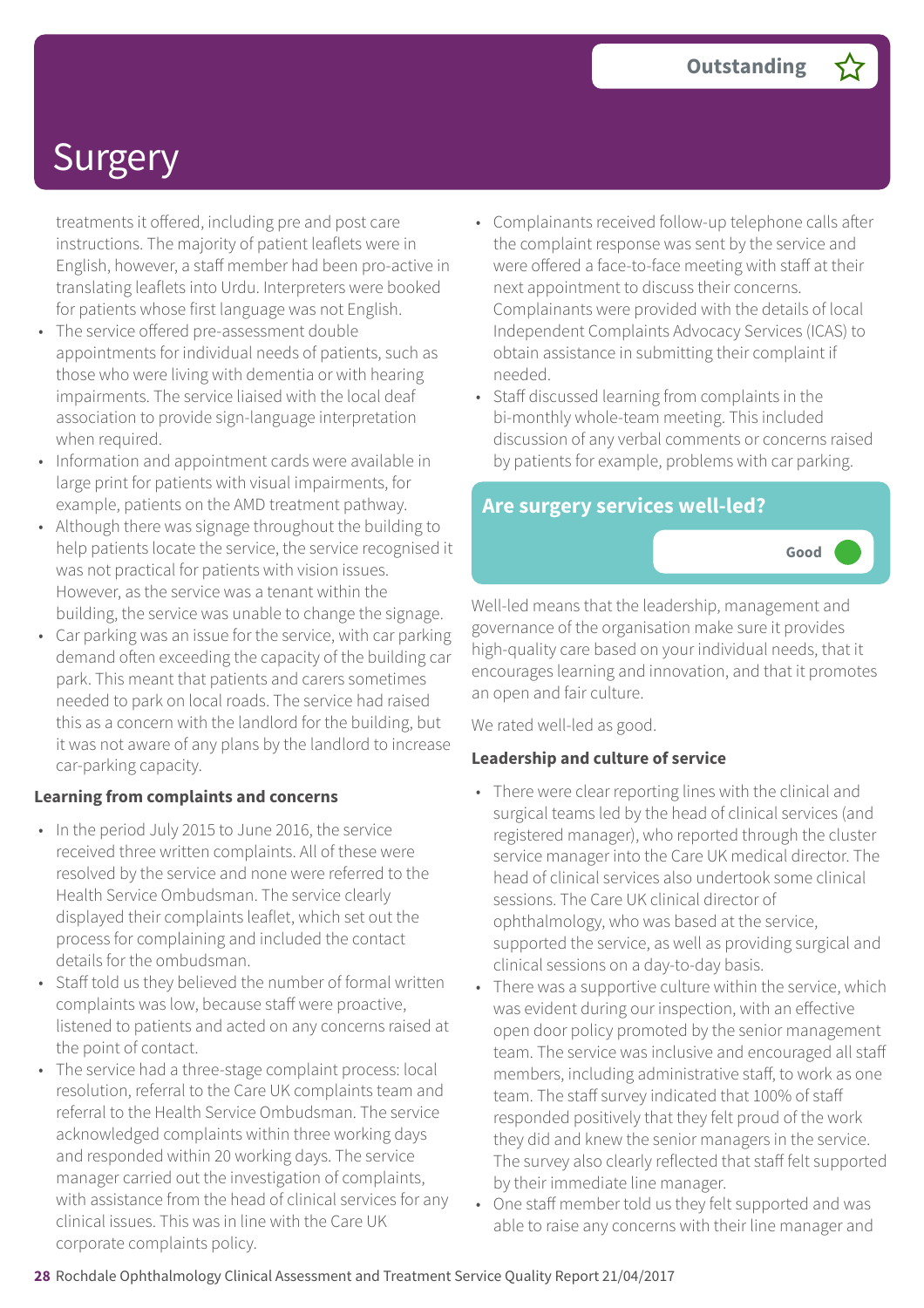senior managers. The staff member told us there was a good sense of teamwork and the service and consultants were supportive of staff stopping any procedure if they had any concerns about what was happening.

- Another staff member told us the service was "a lovely place to work" and that the consultants treated nursing and healthcare assistant staff with respect. The staff member told us they were given a variety of work in the pre/post-operative room, theatre and in clinic, and were given support for practical sessions.
- The service had an equality and diversity policy in place, which was supported by a health, safety and environment policy on disability discrimination and access to buildings and a dignity at work policy. The service had detailed equality and diversity goals and action plan in place. This identified a number of goals, including: better health outcomes, improved patient access and experience, a representative and supported workforce and inclusive leadership.

#### **Vision and strategy for this this core service**

- The service had a vision to provide excellence in care, excellence in patient and staff engagement and expanding activity and influence. The strategy was developed by the service's cluster service manager, in conjunction with the Care UK corporate team and medical director.
- The strategy for 2016/17 built on this vision. The service's plan was to maintain the high level of outcomes it had already achieved, while expanding the scale and scope of the service, including its AMD service, with out-of-area CCG's, expanding its patient engagement activities to include patient forums and to continue to make operational efficiency improvements. The service also planned to continue to develop its staff through internal and external training. It had a nurse lead for student education and one staff member was working towards achieving a registered ophthalmology nursing qualification.
- Staff we asked were able to describe the main focus of the service's strategy and plan.

#### **Governance, risk management, and quality measurement**

• The service followed the Care UK clinical governance policy, which set out the responsibilities of the service manager and head of clinical service (who was also the registered manager), to ensure that clinical governance systems were in place. The Care UK medical director and healthcare division board were responsible for ensuring that the services clinical governance and policies were monitored.

- The service's leads for each area fed into a number of corporate governance committees, including the quality assurance, risk and compliance committee, the infection prevention and control group and the safeguarding committee.
- Monitoring of surgery was undertaken through 100% audit of all surgical activity by individual consultants, including complication rates. These were submitted as evidence for consultants' appraisals.
- Clinical alerts, safety alerts and amendments to policies and procedures were amended locally by the head of clinical services, in discussion with the consultant partnership.
- A whole-service, half-day team meeting was held bi-monthly. The meeting discussed any relevant clinical governance issues and was attended by all staff. Standing agenda items included theatre and clinic updates, clinical governance updates to introduce new policies and medicines management issues, safeguarding updates, infection prevention and control updates and discussion of audit results, mandatory training and revalidation of registered staff (the process clinic staff follow to renew their registration with the professional bodies) and health and safety updates. The meeting also discussed updates and learning from Care UK's committees and other Care UK sites, if relevant.
- The staff meetings were minuted and included details of actions agreed. However, the minutes did not always include updates on progress or completion of actions from previous meetings. While the minute template had a page for actions to be recorded, this had not been used. We reviewed the May, July and October 2016 meetings and found that in the July and October meetings some of the actions from previous meetings and progress against them was not mentioned in the minutes. This meant the service could not be assured that all of the actions had been completed.
- The service had recently introduced an ophthalmic laser surgery local safety standard for invasive procedures (LocSSIP). This set out the responsibility and accountability for all staff, a standard operating procedure, review and audit standards.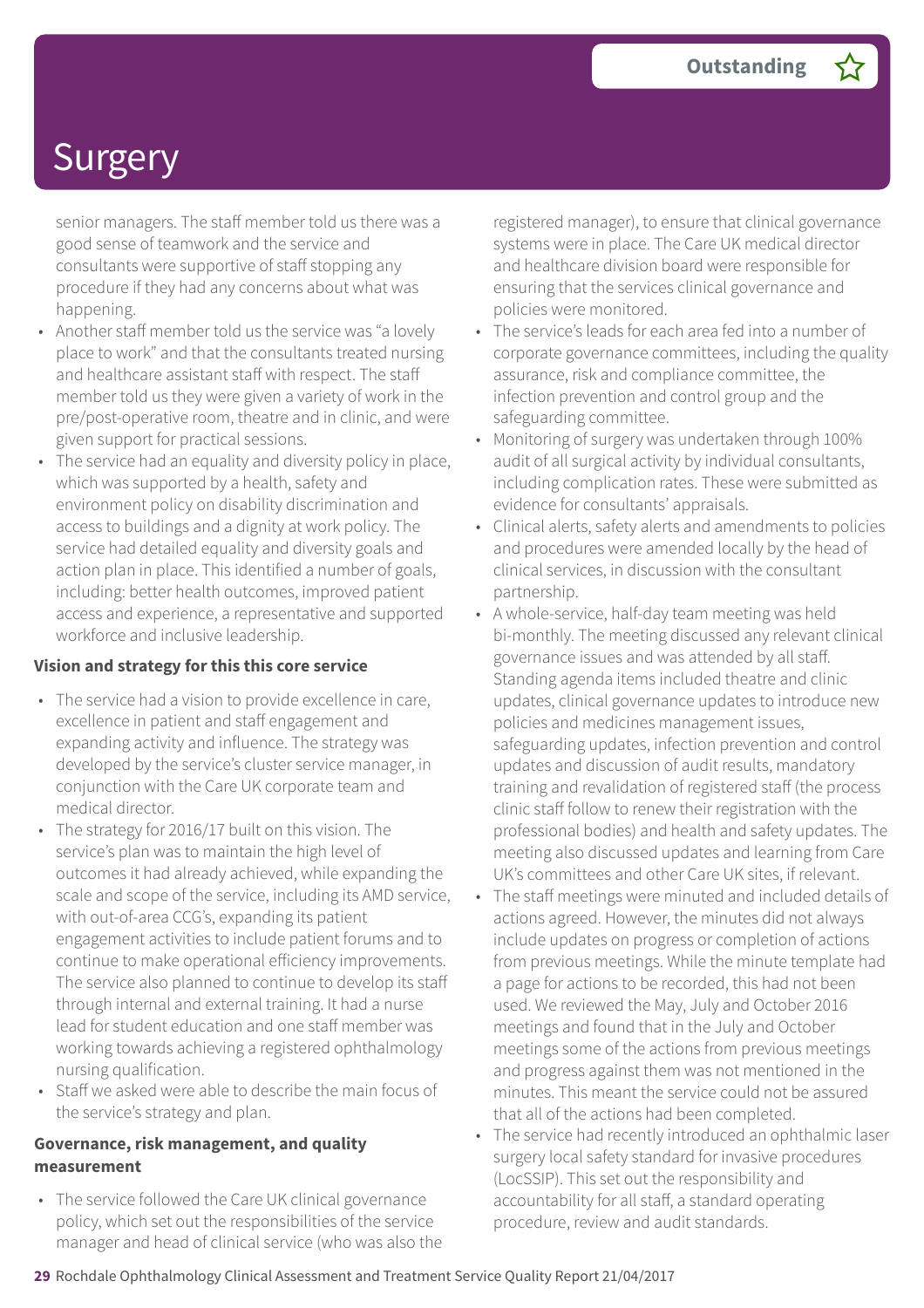- The service had a detailed, up-to-date and well-organised set of risk assessments and policies for the environment, equipment and consumables used. These included control of substances hazardous to health (COSHH) risk assessments and training guidance for the equipment and substances.
- We reviewed a sample of six of the assessments held; these were assessed as low, medium or high risk and had appropriate mitigation plans in place. All the risk assessments were within date and in line with the relevant review period; annually for high risks, every three years for medium risks and every five years for low risks.
- The service held a detailed health and safety folder, which included relevant policies. We reviewed a sample of six policies. All, but one, of the policies were in date; the health care risk management strategy policy and procedure was due to have been reviewed in October 2016, in the month before the inspection.
- The service maintained a risk register, which covered risks for surgery and outpatients. This included 30 risks relating to staffing and skill mix, environment, equipment, medicines, care and treatment, safety and business expansion and continuity. We did not identify any additional risks relating to surgery during our inspection and the register included risks we would expect in this type of service. The register identified relevant control measures, assessment of the adequacy of controls put in place, the risk owner and the ongoing review dates.

#### **Public and staff engagement**

- The service developed two patient forums in partnership with The Macular Society; one for AMD patients and the other for Glaucoma patients. These forums were open to any patient or relative of a patient with AMD or Glaucoma, to discuss any concerns or anxieties they may have. A consultant attended the forum to answer any questions that may be raised and was also available to answer queries on a one-to-one basis. Members from the Low Visual Aids Society, the Glaucoma Association, and the Royal National Institute for the Blind were also invited to the forums. The service accepted public feedback through its website, which was responded to by the head of clinical services or the cluster service manager.
- The service held open days when the public were invited to view the facilities. This included a stall in the

building. Urdu speaking staff were available to speak with the public from the local South Asian community. A recent event, prior to our inspection, was conducted in partnership with the Macular society. The Macular society provides information and support on macular degeneration including support groups and counselling.

- The service's staff survey for 2016 indicated high levels of staff engagement (82%). Staff were proud of their work, felt they were able to access opportunities for personal development, put the care of patients as a top priority, felt they went the extra mile to provide quality care and knew who their senior managers were.
- The lowest scores for the survey still, generally, indicated positive outcomes with 80% of staff believing that Care UK motivated them to help achieve the service's objectives and that action would be taken as part of the survey. A lower number of staff (70%) said they would like to be working for Care UK in 12 months and 60% felt they had the materials and equipment to do their job. The lowest score in the survey, 50%, reflected staff opinion of satisfaction with their level of pay and benefits.
- The service put in place an action plan to improve communication with staff on equipment and budgets, to discuss corporate changes in staff meetings and to encourage staff to undergo further training in their roles.
- The service used the Friends and Family Test to find out the views of patients who used the service. Within the last year the service had worked hard to increase the numbers of patients responding to the Friends & Family test. The response rate had increased from 7% in January 2016 to 24% in June 2016.
- The service introduced a tablet computer system for patients to register their NHS Friends and Family survey response, with a simplified range of questions displayed in large fonts, which were easier to see. This meant that patients no longer needed to complete a paper form; the service hoped this would encourage more patients to respond to the survey.
- Care UK had a staff recognition scheme. A nurse in the service had been nominated for an award for translating patient leaflets into Urdu. A healthcare assistant was also nominated for developing an advice slip for patients on using dilation drops.
- The service had a website where full information could be obtained about its treatments for patients, carers and referrers. The website had patient testimonials, as well as videos and the services last CQC report.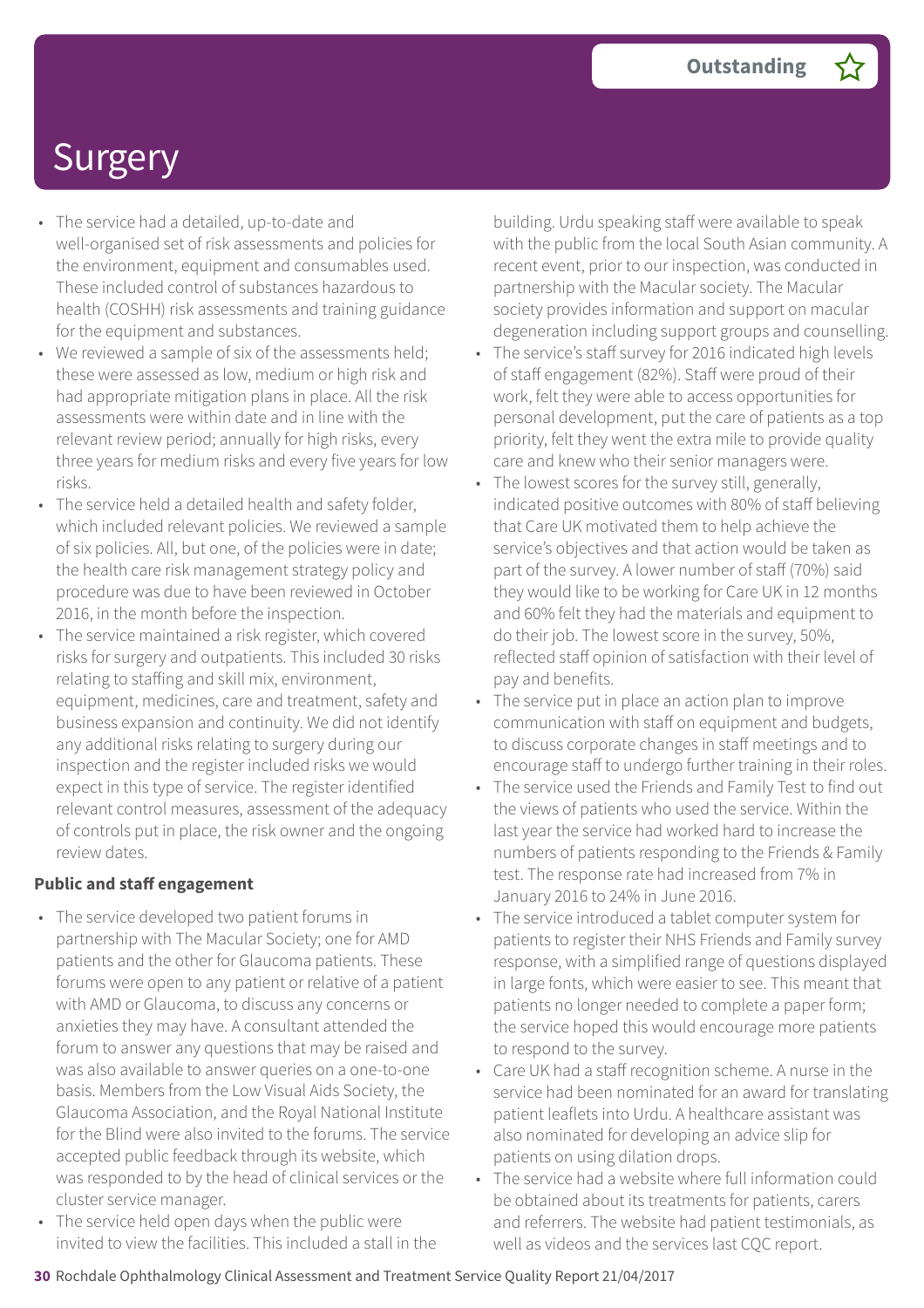#### **Innovation, improvement and sustainability**

- The service was interested in further expansion and was in discussion with other local CCG groups to extend its service into other areas in the region, including the development of local outreach clinics.
- As part of the service's vision, it was planning to develop the AMD service further. This included extending the AMD nurse specialist role into a macular manager with full responsibility for the AMD service. The service was in discussion with other local CCG groups to extend its service into other areas in the region, including the development of local outreach clinics.
- The service had invested in a new multi-spot yag laser for iridotomy procedures. The use of multi-spot rather

than single spot reduced the amount of discomfort for patients and the time to carry out the procedure. The service told us it was the only provider in the region that had invested in this type of laser and was able to offer the multi-spot treatment.

The service had also introduced the use of optical coherence tomography (an advance form of medical camera that checks the pathology of the retina) into the service's care pathways. This aided in the diagnosis of AMD and in advanced glaucoma and meant that any deterioration in a patient's condition could be checked at follow-up visits. The service had a twitter account and Facebook page, which promoted the service and engaged patients.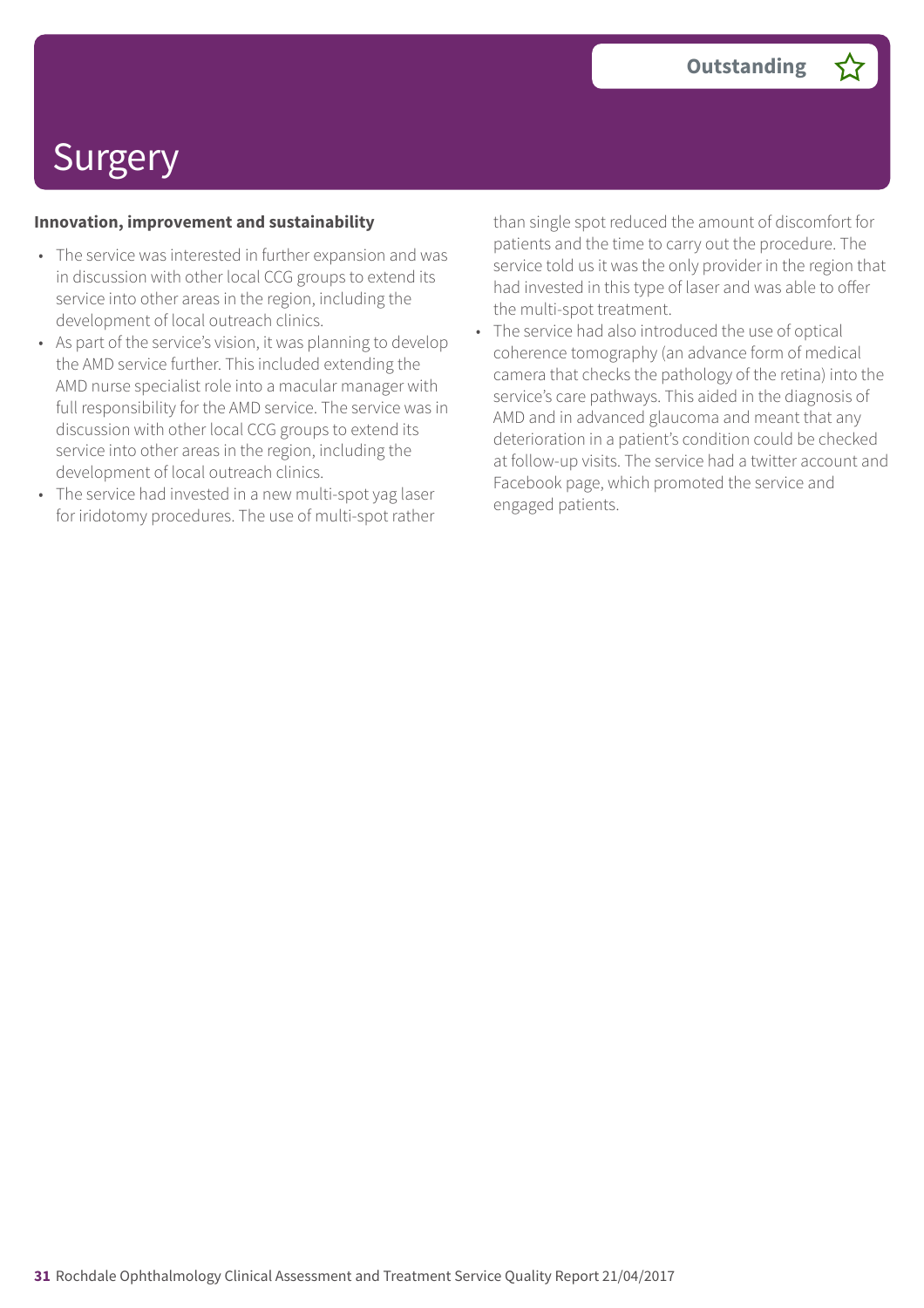| Safe             | Good                            |  |
|------------------|---------------------------------|--|
| <b>Effective</b> | Not sufficient evidence to rate |  |
| Caring           | Outstanding                     |  |
| Responsive       | Good                            |  |
| <b>Well-led</b>  | Good                            |  |

**Good –––**

### **Are outpatients and diagnostic imaging services safe?**

Safe means the services protect you from abuse and avoidable harm.

We rated safe as good.

#### **Incidents**

- The service had a policy for incident reporting and investigation. The policy identified what to report as an incident and encouraged staff to report accidents and near misses. The policy also classified incidents and informed staff of how to escalate and notify regulators.
- Staff were aware of the incident reporting system and they were able to describe and demonstrate reporting pathways.
- Nursing staff and the clinical lead had access to the department's electronic reporting system. The nursing staff and the clinical lead recorded incidents for themselves and also for health care assistants and other members of staff.
- Staff, including consultants, nurses and health care assistants told us they felt able to tell managers about potential risks or concerns and were encouraged to report incidents or risks if and when they occurred.
- Information provided to us by the organisation showed no Never Events were reported in the department in the last year. Never Events are serious incidents that are wholly preventable, where guidance or safety

recommendations that provide strong systemic protective barriers are available at a national level, and should have been implemented by all healthcare providers.

- There were few incidents reported in the outpatients department and therefore no patterns which would have given cause for concern. The services data collection system showed that in the six month period between 26 February 2016 and 26 August 2016, it recorded only one incident, which was classified as serious. All other incidents were categorised as low, insignificant and moderate harm incidents.
- All recorded incidents were reviewed by the clinical lead, who was the head of service. If serious incidents occurred, the head of service would review them in conjunction with Care UK and if the incident was deemed serious enough, it would be reported on the NHS strategic executive information system (STEIS).
- We saw minutes of the bi-monthly service meeting, which showed that learning from incidents was discussed. The meeting was attended by both surgery and outpatient staff so that learning could be shared.

#### **Cleanliness, infection control and hygiene**

- The service had an infection prevention and control policy and this was supported by a nurse who had a secondary role as infection prevention and control lead. The service carried out infection prevention and control audits, which were conducted by the lead on a yearly basis.
- The last infection prevention and control audit was carried out in August 2016. The audit indicated high levels of compliance (between 91% and 100%) in all areas of the service, including outpatients. Whilst levels of hygiene were generally good, we saw two occasions where practitioners did not wash their hands thoroughly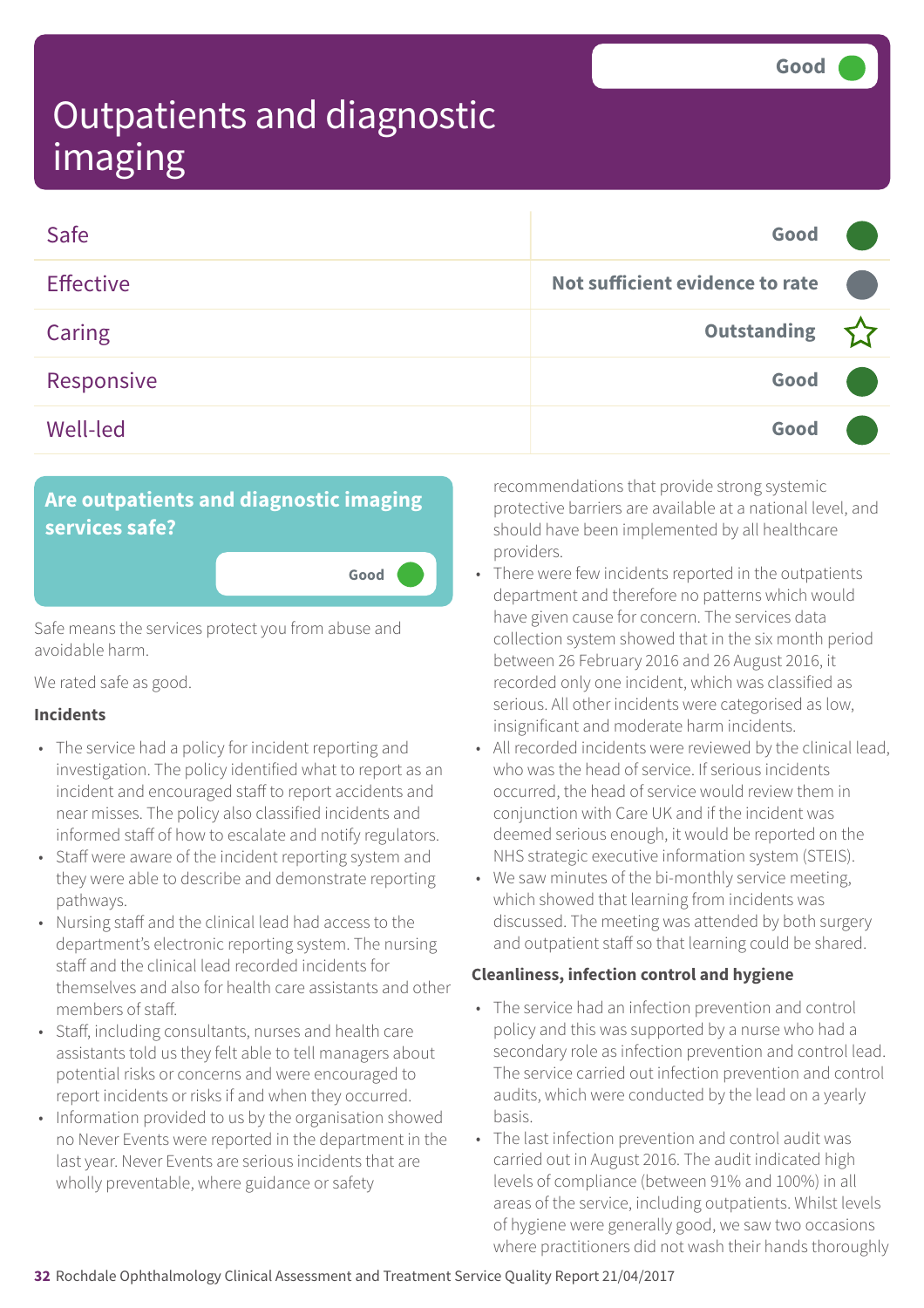using adequate infection control measures after contact with patients' eyes. We queried this with a senior nurse in the team, who informed us staff should wash their hands in between patient contact, to minimise the chance of cross infection.

- There were service policies in place for infection control and hand hygiene, which were in date at the time of the inspection. The service provided evidence of a recent hand hygiene audit, which was undertaken on 20 October 2016. The audit showed 100% compliance. Clinical staff could access policies from the intranet hub and were all aware that such policies existed.
- Ninety-five percent of outpatient staff had completed mandatory training on infection prevention and control.
- We visited three clinic rooms, two in the core service at Croft Shifa health centre and one at the Phoenix centre in Heywood, which was used as an outpatient satellite clinic. The clinical areas were visibly clean and well maintained. The public areas of the building such as reception were managed by the building landlord.
- Hand gel dispensers, which were full and ready to use, were located in various places around the buildings and the rooms had hand washing facilities.
- A sharps policy was in place, as were sharps bins. Staff were aware of the policy and yellow sharps bins were stored appropriately and were labelled, however, in one clinic at Croft Shifa Health Centre, we observed a partially open bin, which was not closed sufficiently when not in use. Open sharps bins can increase the likely hood of spillage of contents and increase the risk of needle stick injuries.
- Appropriate arrangements were in place for managing waste and handling clinical specimens.

### **Environment and equipment**

- The two service sites were within multi-purpose building in two local health centres and were easily accessible with automatic doors at the entrance. The main outpatient services were provided on the second floor. Lifts were available to access both buildings for individuals with mobility.
- The clinical areas were suitable for the treatments and diagnosis carried out. The clinic rooms and patient spaces were visibly clean, airy and well decorated.
- All equipment in clinics conformed to the relevant safety standards and items were regularly serviced, maintained and were clean.
- We checked a sample of needles, swabs packs and instruments, which we found to be within the manufacturers' expiry dates.
- All electronic equipment was clean and we saw evidence that electrical safety testing had been completed within the dates required.
- A resuscitation trolley was located within one of the outpatient clinic rooms. Anti-tamper tags were replaced after use, or on a monthly basis following checks. We viewed the check logs, which were complete and we checked a range of equipment on the trolley, which was all within the manufacturers' expiry date.

### **Medicines**

- The service had a medicines management policy.
- The service had carried out a medicines audit in June 2016. The audit was 96% compliance with medicines stock management and 97% compliance with medicines administration. No actions were identified.
- We examined the electronic records and discovered that patient allergies to medication were clearly recorded and flagged on the patient record.
- The service did not use controlled drugs. Medicines which needed to be stored at a lower temperature were stored in a fridge. The fridge temperature and room temperature were checked and recorded appropriately.
- Medicines were stored in cupboards which were lockable and were secured by key. We checked a sample of medicines and found that they were all within the manufacturers' expiry dates.

### **Records**

- The service had an electronic patient record system, which had a backup system at another site owned by the parent company UK Care, should the service suffer from a major incident.
- In the three months before the inspection no patients were reviewed or seen without medical notes being available.
- We reviewed five records in the outpatients department. The system held details of the patient's full medical history in the service, including medicine records, diagnosis and treatment history.
- The electronic patient record held pre-assessment referral information from doctor's surgeries and opticians. The pre-assessment referral information provided by GP's and opticians differed considerably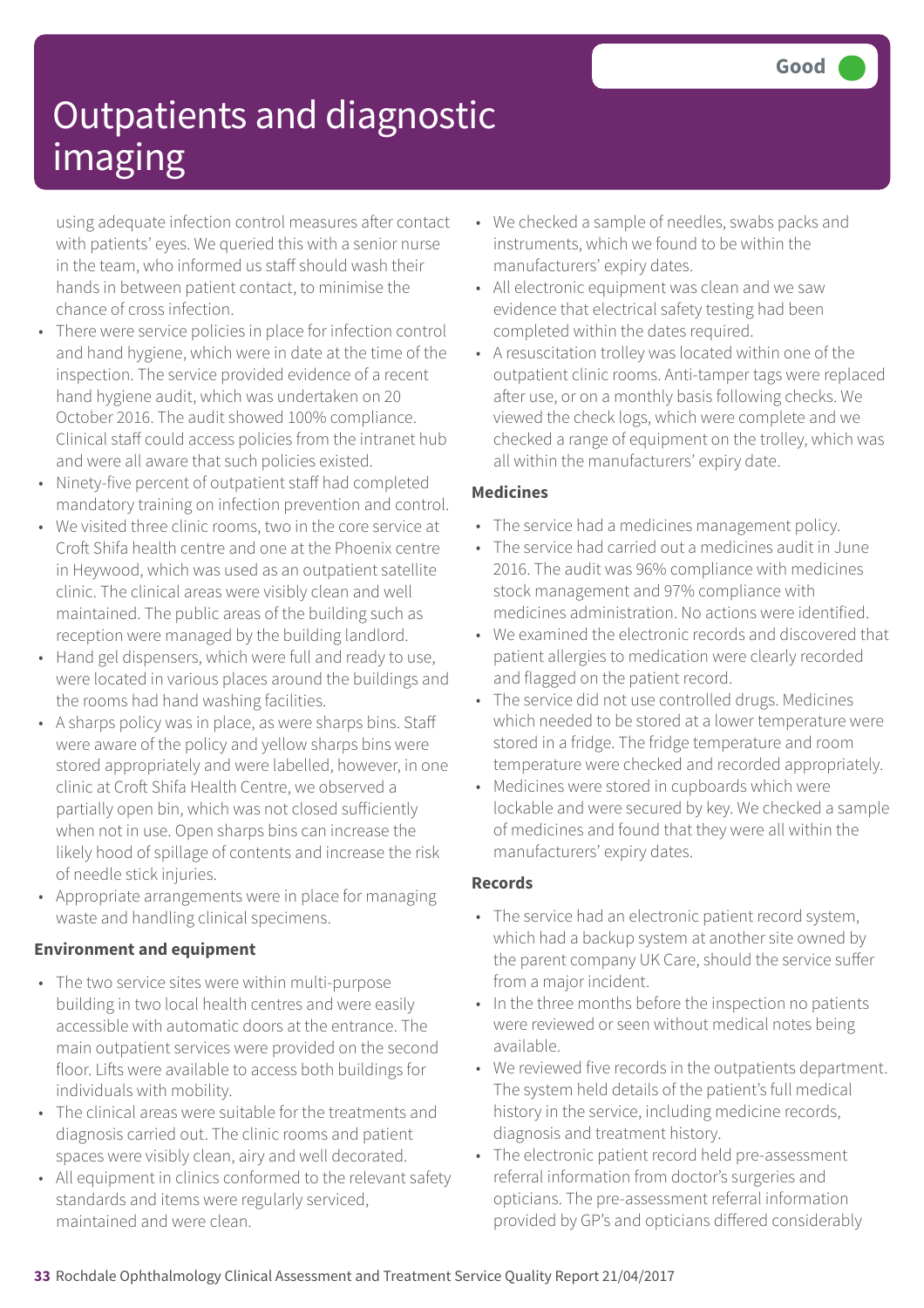.We saw evidence of referrals from GP's, which had good examples of previous medical history and some social history being given. However, this was not consistent for every GP.

• Opticians' referral notes we saw were less detailed than GP referrals, due to the fact that they had no access to medical notes.

### **Safeguarding**

- Outpatients did not raise or escalate any safeguarding concerns in 2016.
- The department has limited contact with young people; its core service provision consists of adults who are 18 years old and above. Whilst this is the case, the service provides level two online safeguarding training for both children and adults.
- There were service wide and national safeguarding policies and procedures in place, which staff in the service knew how to access and understand.
- Staff had access to safeguarding support when required. The service had a safeguarding champion, who had received access to safeguarding training at level three. The champion also received supervision from a national lead based at Care UK headquarters in Reading. The service safeguarding champion had recently made links with the local authority named nurse for safeguarding which had widened the support that the service could provide.
- We found the staff were able to give examples of the types of safeguarding concerns they might face. Staff gave us an example of what they would do if they had immediate concern about a patient. The staff evidenced a multi-agency approach to dealing with concerns, including sharing information with other services when appropriate, including social care teams and the police.
- The service had not referred or discussed any patients with its national safeguarding lead, or its local safeguarding lead, in the period January 2016 and September 2016.
- We found safeguarding issues could be discussed as part of a wider governance meeting structure within the service meetings.
- The bi-monthly service meeting had safeguarding as a standing agenda item.
- All staff (100%) in the service had completed level two safeguarding adults training and level two safeguarding children training.

### **Mandatory training**

- The service had a mandatory training policy, which highlighted the courses which should be taken by staff and the time duration between refresher courses. The staff undertook a comprehensive range of mandatory courses, which were E-learning based. The courses included equality and diversity, clinical record keeping, fire safety, consent, hand hygiene, risk management, health and safety, safeguarding children, safeguarding adults, moving and handling and basic life support.
- The rates of compliance in the service were 98% at the time of the inspection.
- All staff said they had access to mandatory training and were given the time to use the electronic system to do so.

### **Nursing staffing**

- The staff told us that they felt there was enough staffing input across the outpatients department.
- Outpatients had 2.77 whole time equivalent registered nurses, which was covered by three staff. It also had 1.88 whole time equivalent health care assistant staff, which was covered by two staff members. The support staff shared duties across the outpatient and surgery departments.
- The staffing structure was flexible and nursing staff, as well as health care assistants from surgery, could support the outpatient services if and when required.
- The service did not use a patient acuity tool but provided patient slots daily for procedures. All the nursing staff we talked to felt that caseloads were taxing, but not overly strenuous.

### **Medical staffing**

• See 'surgery' section for main findings

#### **Emergency awareness and training**

• See 'surgery' section for main findings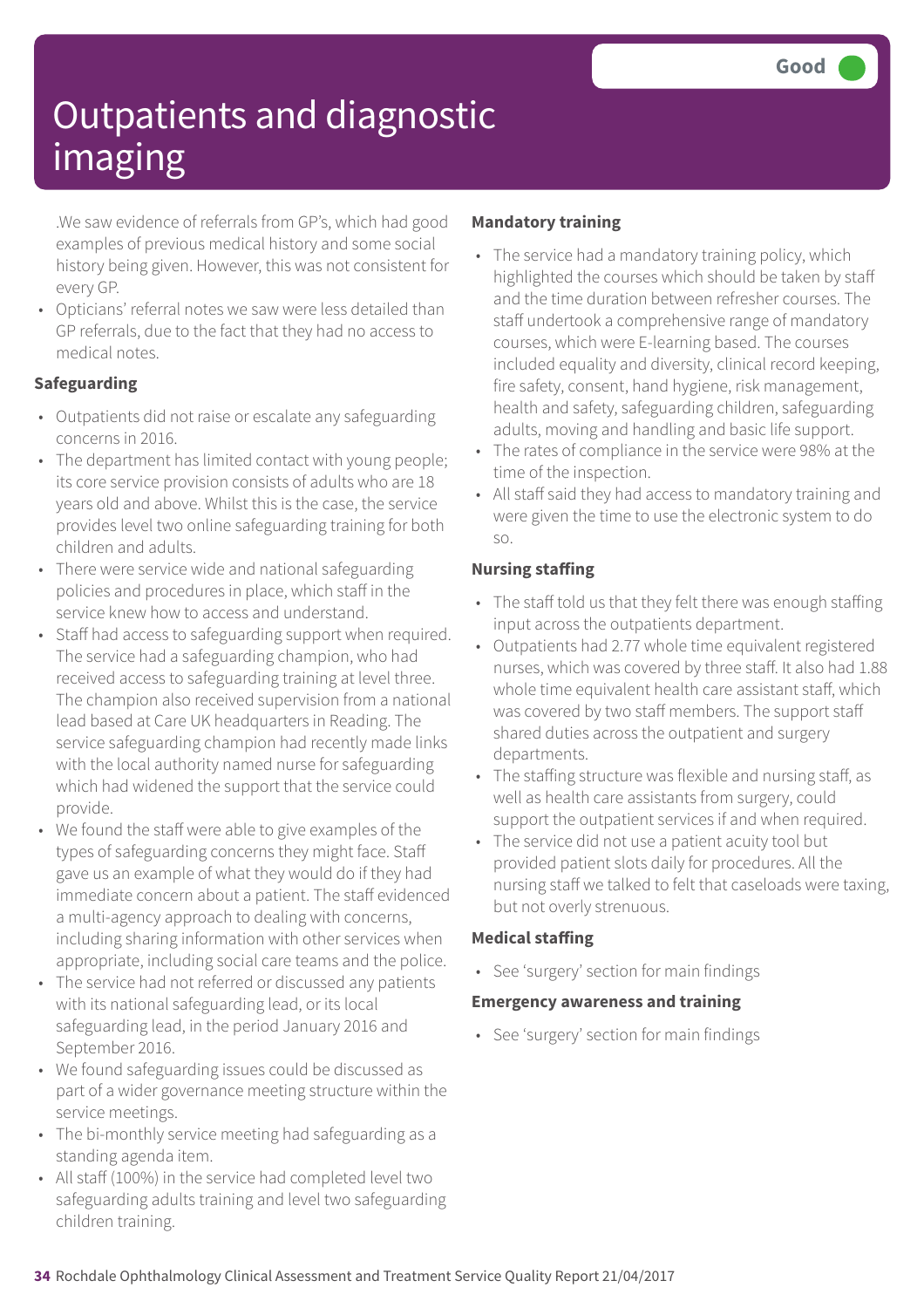### **Are outpatients and diagnostic imaging services effective?**

**Not sufficient evidence to rate –––**

Effective means that your care, treatment and support achieves good outcomes, helps you to maintain quality of life and is based on the best available evidence.

We inspected but did not rate effective.

#### **Evidence-based care and treatment**

- We found the service utilised both national policies and procedures developed by Care UK, as well as local policies.
- The service followed National Institute for Health and Care Excellence (NICE) guidance for the treatment of Glaucoma and Macular diseases.
- The service was involved in the publishing of national papers, for example for AMD treatment in peer-reviewed journals.
- Patients that did not attend appointments or dropped out of treatment were reviewed consistently. Patients who were diagnosed with Macular degeneration were particularly targeted and were contacted and slotted into treatment quickly, so that they did not suffer further eye damage.
- Clinical guidance was reviewed by the consultant partnership as well as the head of service.
- The service had a policy that patients start their treatment with a clinical triage conducted by a staff grade doctor or sub-specialist consultant.
- All patients who were treated in outpatients were seen according to a schedule determined by their personalised risk.

#### **Pain relief**

• The outpatients department provided limited forms of pain management and no formal pain screening process. The only form of pain relief given was anaesthetic eye drops. We observed staff in outpatient clinic asking patients about pain and monitoring how comfortable they were, in terms of the after effects of eye surgery. We were told that if discomfort occurred out of hours patients were informed to attend their local accident and emergency department.

#### **Nutrition and hydration**

• Due to the nature of the service, the outpatients department provided no forms of nutrition and hydration, apart from access to a drinks machine and had no formal nutrition screening process.

#### **Patient outcomes**

- The service audited its consultants' performance nationally against other Care UK units and also audited by individual consultant. The audits were used for general review and appraisal purposes.
- Glaucoma patients were risk assessed and seen according to NICE guidelines. The electronic system used by the service ensured consultant undertook a review on patients at least on a yearly basis.

#### **Competent staff**

- See 'surgery' section for main findings about the recruitment and appraisal of medical staff and the induction process which were the same for surgery and outpatients.
- Staff told us that they had good access to training regarding their professional development.
- One hundred percent of outpatient staff had received an appraisal within the last 12 months.
- Nurses worked in both outpatients and surgery when required. The staff had a varied skill mix and often had extra roles in the organisation. An example of this was a member of the nursing staff had taken responsibility for leading on infection control. The staff's flexibility enhanced the safety of the service and its areas of governance. Members of staff were supported to achieve this through further academic training and on the job mentoring.
- The service provided a session each week for its clinical staff to undertake governance roles or to catch up on areas of practice, for example record keeping and training.
- The service supported student placements. The service provided a member of outpatient staff with the opportunity to attend Manchester University on a mentorship course, which the organisation paid for. The nurse informed us that the course was something that they had wanted to do and that she was willing to pay for it personally. However, after discussion with her line manager it was felt that a mentorship programme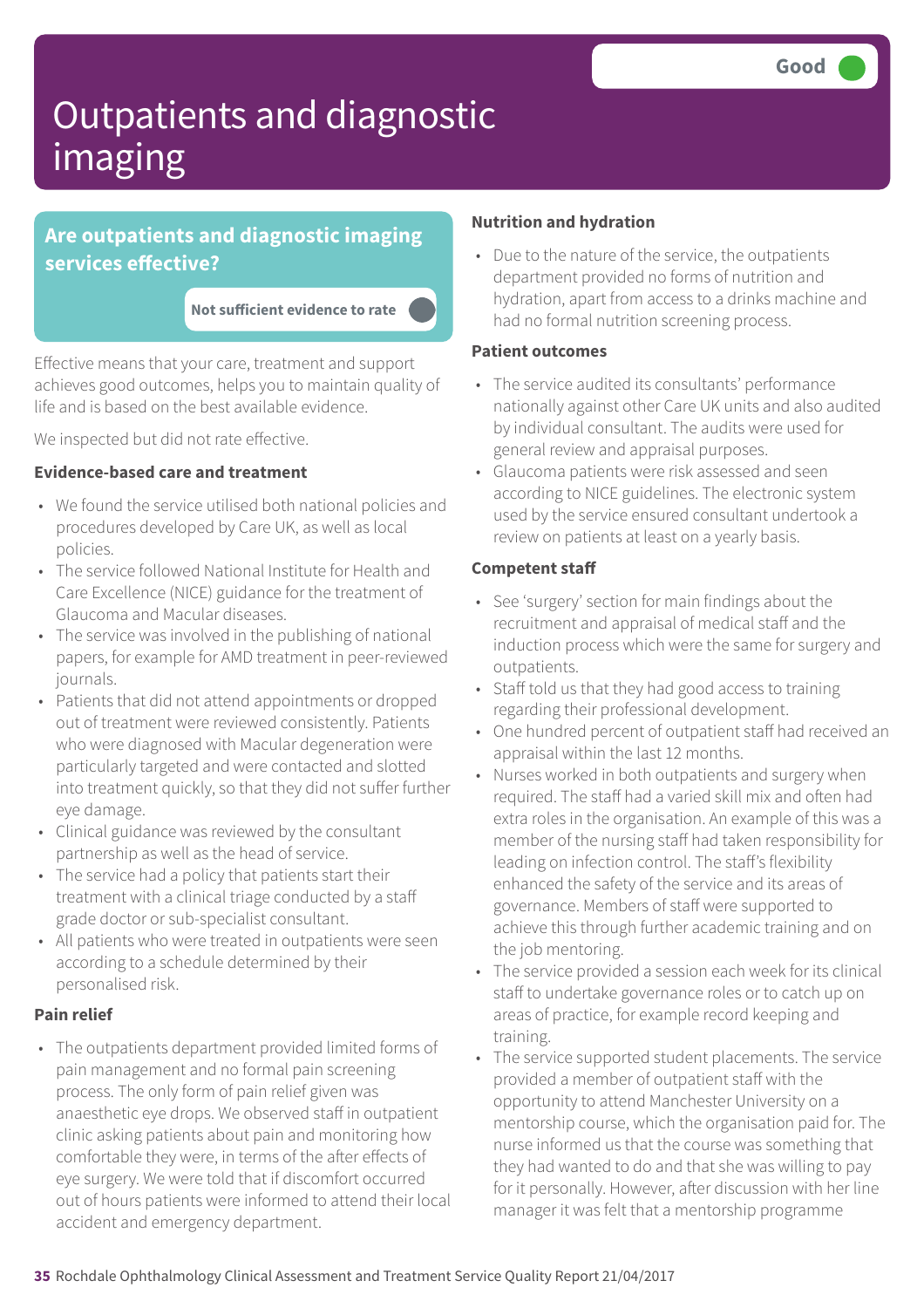would provide major benefits to both surgery and outpatient services. As well as becoming a mentor, the nurse had developed an introductory pack, which new recruits and students could use to evaluate learning.

### **Multidisciplinary working**

- Multidisciplinary working was effective and we found good communication and collaboration between different team members.
- A number of staff had shared roles covering surgery, outpatients and also governance duties. Nursing staff we spoke with told us that staff worked well together. Consultants were supportive of nursing staff and worked in a multi-disciplinary manner.
- We were informed by nurses that nurse led clinics were supported by consultants, who attended debriefs after clinics to support decision making and review.
- If and when appropriate, patients were referred to local district nursing teams for support due to welfare concerns or mobility problems.
- A team meeting was held on a bi-monthly basis, which included all staff from every discipline. The meeting enhanced shared learning and support.
- The staff said they had good working relationships with other service providers such as general practitioners (GP's) and opticians, which helped facilitate services working to meet the needs of the local population.
- The service worked closely with social care providers to address the needs of the local population, for example it worked closely with the eye clinic liaison officer (ECLO). The ECLO provides emotional and practical support for those who have issues with sight loss.

#### **Access to information**

- The information needed for staff to deliver treatment was readily available in a timely and accessible way. Electronic records we reviewed were easy to locate comprehensive and easy to follow.
- The service had access to a number of computer terminals in clinic rooms and reception, which were password sensitive. This meant staff could access all the information needed about patients easily and securely.
- Staff produced discharge summaries and sent them to the patients' general practitioner (GP) or optician within 24 hours, this enabled GP's or opticians to be aware of their patient's ongoing treatment.
- Discharge letters included relevant information about medications.

• Patients were given verbal information, as well as written leaflets, on when and how to take the prescribed medication, such as eye drops.

### **Consent, Mental Capacity Act and Deprivation of Liberty Safeguards**

- Mental Capacity Act (MCA) and Deprivation of Liberty Safeguards awareness (DoLS) training was part of a mandatory training package which staff had to attend. At the time of our inspection, we found compliance to be at 100% for the service.
- The staff we spoke with had a good understanding of the legal requirements of the Mental Capacity Act 2005 and Deprivation of Liberty Safeguards. The staff were able to give examples of when patients might lack the capacity to make their own decisions and how this would be managed.
- The service used a Care UK consent policy. The policy set out a framework for gaining consent both verbal and written. The service had strong processes in place once an issue with capacity was identified. We were able to review the services mental capacity assessment and best interests checklist form. Staff were aware of the assessment form and also told us that they would discuss any issue with consultants and the safeguarding lead champion, who could support the recording the decisions made.
- In all of the outpatient clinics we attended, patients were asked to confirm their date of birth and name.

### **Are outpatients and diagnostic imaging services caring?**

**Outstanding** 



Caring means that staff involve and treat you with compassion, kindness, dignity and respect.

We rated caring as Outstanding.

#### **Compassionate care**

- All staff, including reception staff and non-clinical staff, were highly compassionate and respectful to every patient who used the service.
- We saw extremely positive interaction from staff in clinic rooms and waiting areas, consistently throughout the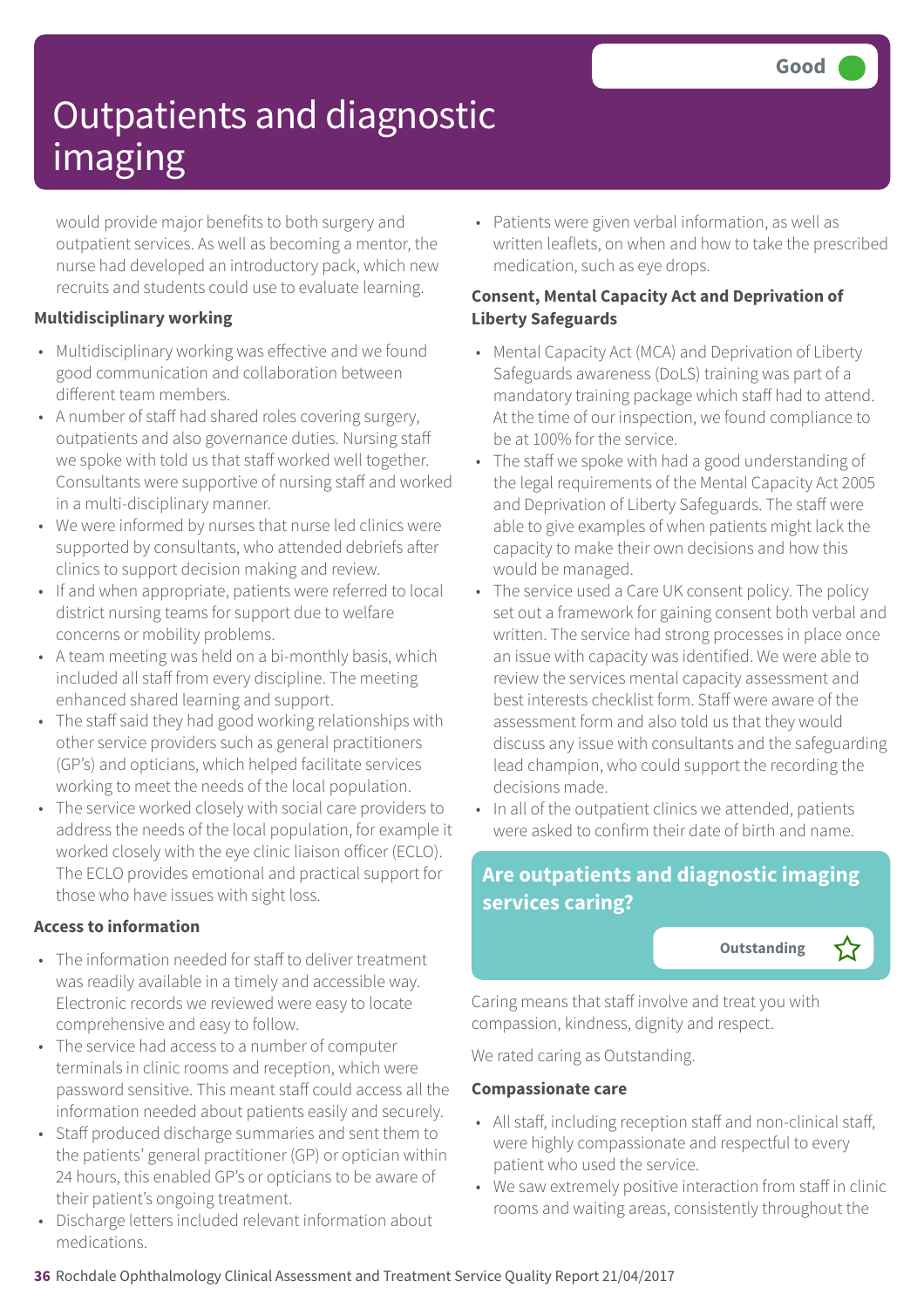inspection. Staff were kind towards patients, joking and smiling with them and putting their mind at ease. Patients responded warmly and the positive attitude of staff was reflected back by patients in the same manner.

- One hundred percent of staff in the yearly staff survey published in August 2016, said their number one priority was the care of patients and that they would 'go the extra mile' to provide quality care. We saw this in our inspection, staff were highly motivated and inspired to offer compassionate and kind care, and this was encouraged by the leaders of the service.
- We found staff demonstrated an excellent understanding of people's individual needs, particularly in terms of the social stigma and physical issues which are associated with sight defects. One member of staff told us that her role was "not just an every job, people rely on us".
- Between January 2016 and June 2016, an average of 96% of patients indicated they were 'extremely likely' or 'likely' to recommend the service to their friends and family. This was based on an average response rate of 15% of eligible patients; there was a general improvement in the actual response rate for May 2016 of 23% and June 2016 of 24%. The results were consistently better than the NHS average of 94%.
- Patients' expectations about the care they would receive were exceeded by the service. Four patients we spoke with said that staff were "great, wonderful" and "really supportive".
- The staff always ensured patients maintained privacy and dignity and took extra time to support patients who were anxious or who had mobility problems.

### **Understanding and involvement of patients and those close to them**

- We saw people being treated in two locations and in five outpatient appointments and patients were empowered to be partners in their care. Patients were asked about their opinions on the effectiveness of treatment. One member of staff said to a patient "you are in the best place to tell me if it's improved".
- We observed staff in outpatient appointments explaining conditions clearly to every patient. The staff displayed a person centred approach, which included patients as partners in treatment. One patient and his partner were shown pictures of the patient's eye before and after treatment and the nurse clearly indicated where improvements had occurred post-surgery. The

patient and his partner were actively involved in being able to ask questions at the end of the session. After the session the staff member showed us a large sized mock-up of a human eye, which was used regularly to explain conditions to patients and members of the family.

- Staff provided written information on conditions in large font for patients and patients were provided with contact numbers for the service if they had any questions or concerns following discharge or after they left appointments.
- Staff told us that patients' relatives often attend appointments and this occurred twice whilst we reviewed treatment in clinics. Staff told us relatives were more than welcome to attend with their family member, particularly if the patient was elderly and needed extra support. The staff told us they discussed treatment with the patient and their relatives where appropriate and with consent and we saw this being done in clinic.

### **Emotional support**

- We sat in on five patient treatment sessions with the patients consent. It was clear that patients felt fully supported and staff were warm and welcoming. We saw that every patient was given the necessary information on their treatment and this was repeated at the end of the session.
- Patients were supported in their treatment with kindness and understanding. Staff took themselves out of their professional roles and put themselves in the patients' position.
- Staff provided written information on aftercare if patients had recently had surgery or treatment and a contact number was given to patients if they wanted to contact staff after they left clinic.
- Staff told us that, where a patient was living with dementia or learning disabilities, they discussed aftercare with the patient and their relatives.
- We were told by the service manager that patients come first and the needs of differing patients were prioritised. An example of this was if an elderly patient had been waiting an excessive amount of time for transport and was becoming agitated, the service would order and pay for a taxi.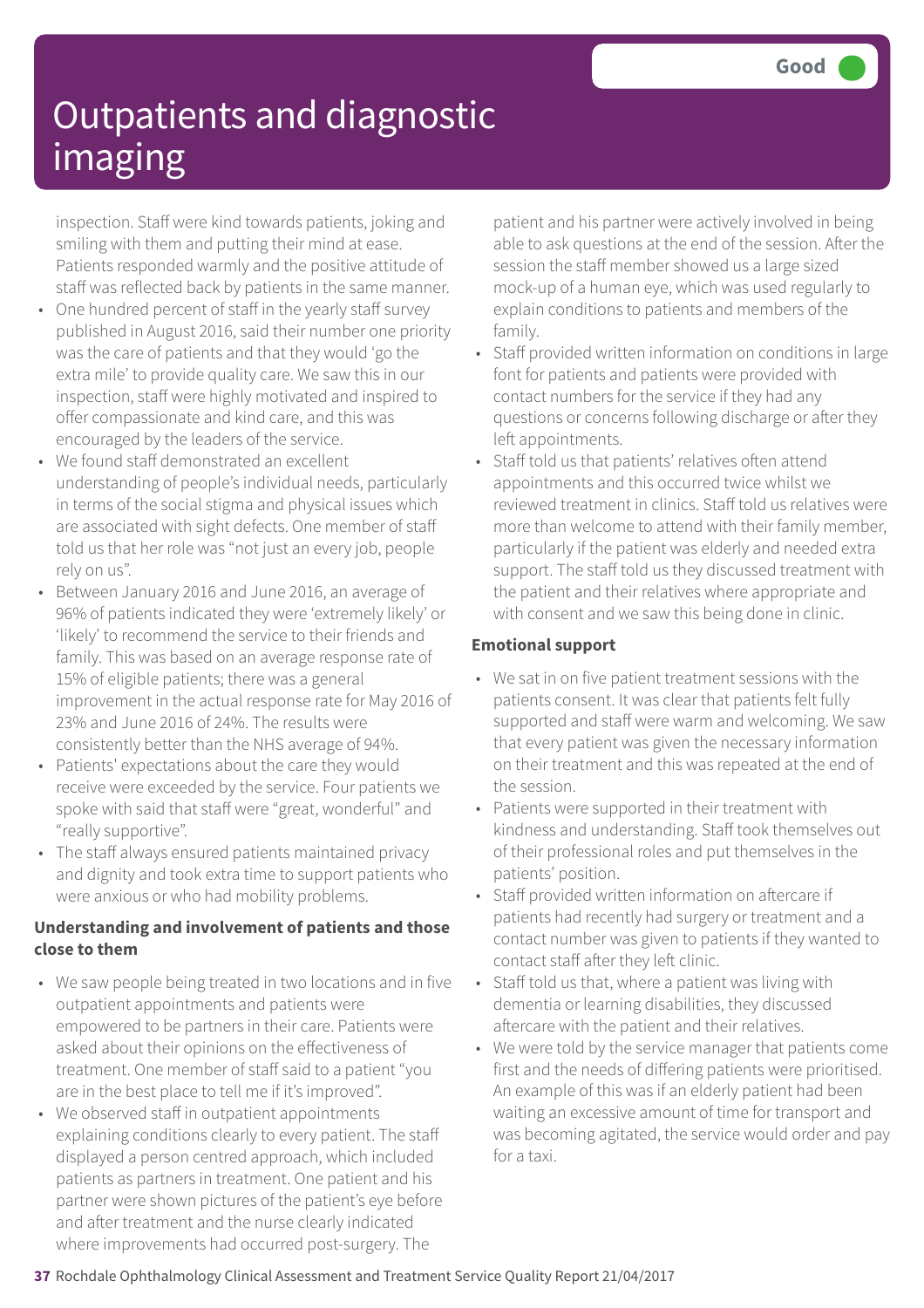• The service's patient forums for AMD and Glaucoma, which were also attended by a consultant, provided patients with an additional source of support. The forums enabled patients to discuss any concerns or anxieties with others with similar conditions.

### **Are outpatients and diagnostic imaging services responsive?**



Responsive services are organised so that they meet your needs.

We rated responsive as good.

### **Service planning and delivery to meet the needs of local people**

- The service had good relationships with the clinical commissioning groups (CCG's) who commissioned their services. The CCG's had recently extended its contract for three years.
- The service had flexible opening times so that patients could access treatment as well as different locations for ease of access.
- The outpatients department is a consultant led service, which is supported by a range of nurses who have specialisms. The range of skills in the nursing team and the support provided by consultants enabled the service to move resources to where they were needed, dependant on volume of patients.

### **Access and flow**

- Consultant led referral to treatment time (RTT) monitored the length of time from referral through to treatment. The service met the target, which was nationally abolished in June 2015, for 90% of NHS patients to begin treatment within 18 weeks of referral. Although the target had been abolished, organisations continue to report their waiting times.
- The service had recently changed the length of appointment times from 20 minutes to 30 minutes. The change occurred because staff felt that extra time with patients would permit them to assess and treat patients more thoroughly.
- The consultants and nurses in the service historically had a four hour slot to deliver 12 patient sessions, but

on the basis of patient feedback forms the consultants changed this to eight patient appointments. The reduction was made, because patients felt a longer consultant session would improve the quality of service provision.

- The main outpatients department is based in the Croft Shifa Health Centre, Belfield Road in Rochdale. The centers opening times are Monday, Wednesday, Thursday and Friday 9am-5pm and Tuesday 9am – 8pm. The service provided Saturday slots and increased the number of appointment slots if demand increases.
- The core service has a satellite clinic at the Phoenix Centre in Church St, Heywood. It is open 9am -5pm Monday to Friday. The satellite clinic supports people who may live further afield than Rochdale town centre.
- All clinic appointment times for specialities were under two weeks from referral to actual assessment in clinic. The services aim was to provide a 'one stop shop' where patients were assessed, diagnosed and started treatment in the same visit.
- Age related macular degeneration (AMD) had a 48hrs time span between referral, assessment and treatment. The AMD times reflected the fact that once diagnosed, any delay in treatment could cause loss of long term vision. AMD patients were prioritised in terms of rebooking in for missed appointments.
- The service had introduced virtual clinics system, where consultants reviewed the patient's latest clinic results and had a telephone appointment. The consultant then made a decision if the patient needed to have a face-to-face appointment in the outpatient department. The introduction of the service reduced the number of visits patients needed to make and also reduced pressure on appointment slots.
- We were able to see patients being slotted into appointments, sometimes on the day of referral. A patient we talked with, who was attending an outpatient's appointment at Heywood, had missed her first appointment due to illness, but was able to attend two days later. She told us she had received a telephone call from the department to see if she could attend, after a spare place had been found. After the appointment, we observed the patient being asked which service she wanted to attend on the following appointment for convenience of treatment.

### **Meeting people's individual needs**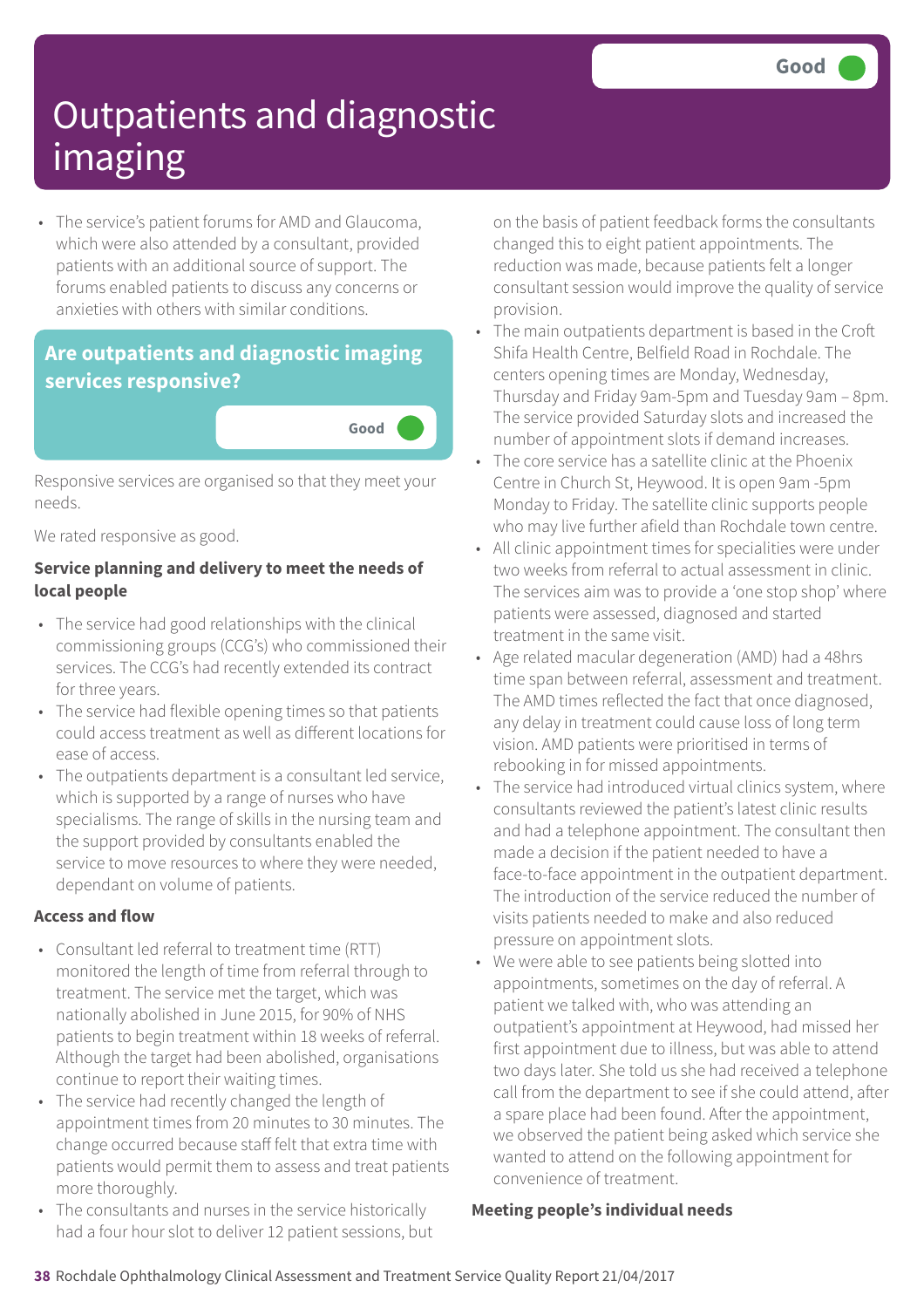- The service had developed information leaflets in both large print and smaller print.
- The outpatient department provide a home visits service to patients who have mobility issues and could not get to the service. Treatment at home was dependent on the complexity of the treatment being provided.
- Staff worked closely with patients with additional needs, who could not access mainstream outpatient services. The service worked closely with the eye clinic liaison officer (ECLO) to understand and support the needs of patients, before and after treatment.
- If, and when appropriate, patients were referred to local district nursing teams for support.
- The department is situated in a large South Asian community and had translated its post-operative information into Urdu.
- Car parking was limited at both sites, particularly at peak times. The lack of car parking spaces meant that patients and carers sometimes needed to park on local roads or pay for car parking.
- The waiting area was spacious and enabled administrators and staff to have private discussion if need be. The services also had confidential interview and clinic rooms, which enabled staff and patients to have private discussions.
- The service had recently developed a comprehensive equality goals action plan, based on an NHS auditing tool. The plan supports the measurement of equality performance and enhances the delivery of health outcomes for diverse communities identified in the Equality Act 2010.
- While the service collected information about the ethnicity of patients who used the service, within the year before the inspection we saw that 53% of patients who had been asked had not given information about their ethnicity. This meant the service did not have full information to identify trends or respond to the needs of individual groups of people using is service.

#### **Learning from complaints and concerns**

- See 'surgery' section for main findings
- The outpatient department displayed their complaints leaflet that informed patients of how to complain.

### **Are outpatients and diagnostic imaging services well-led?**



Well-led means that the leadership, management and governance of the organisation make sure it provides high-quality care based on your individual needs, that it encourages learning and innovation, and that it promotes an open and fair culture.

We rated well-led as good.

### **Leadership and culture of service**

- There were clear reporting lines with the clinical teams led by the head of clinical services (and registered manager), who reported through the cluster service manager into the Care UK medical director. The head of clinical services also undertook some clinical sessions. The Care UK clinical director of ophthalmology, who was based at the service, supported the service, as well as providing surgical and clinical sessions on a day-to-day basis.
- The services managers, practitioners, consultants and administrators were all proud of the service they provided. All the staff spoke warmly about every manager in the service. We heard comments like "always there, supportive, considerate, kind".
- Staff told us there was comradery amongst staff, which made the service a positive environment to work in and staff told us they could rely on managers to listen and act decisively when needed. One member of staff told us that she had been part of a group who had requested a longer time period to see patients and this was agreed by managers. The member of staff used this to show how managers viewed quality just as importantly as quantity.
- Staff spoke highly of the flexibility of the managers and the organisation. One member of staff told us that she "she owed the service a lot" for the support she had received from the organisation after a career break. The service manager and regional manager were highlighted as being kind, considerate and knowledgeable.
- We saw that managers and clinicians were knowledgeable and experts in their field.
- Staff within the service were collectively responsible for service provision. Staff knew each other's professional backgrounds and therefore knew who to contact for advice.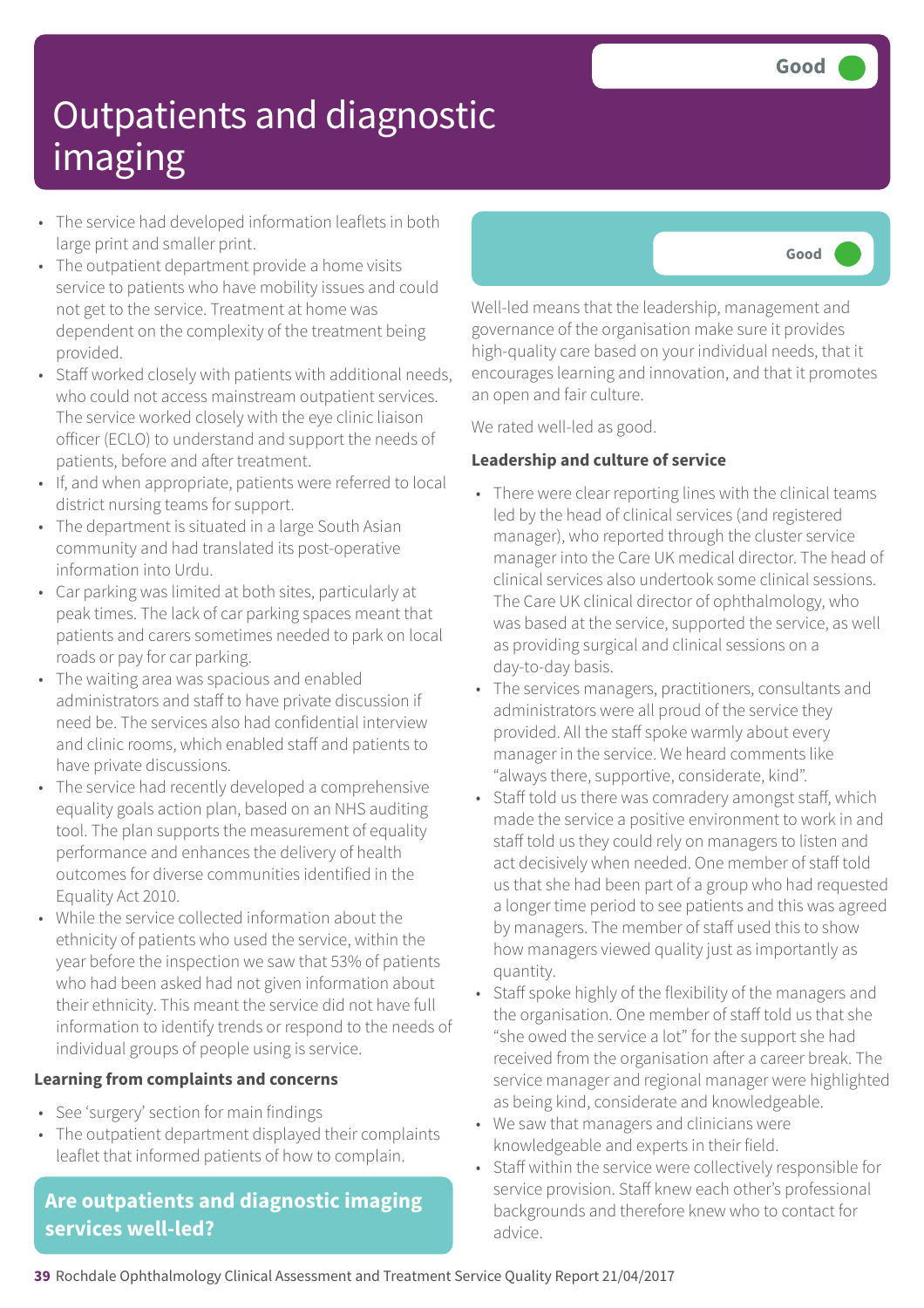#### **Vision and strategy for this this core service**

- See 'surgery' section for main findings
- Staff in outpatients could not recall what the actual vision wording was, but they did talk about providing quality care, which was well governed.
- The service also told us that it planned to invest in its staff through training. During the inspection we spoke with two members of staff, who told us about the service's extra investment in them and how positive it was.

#### **Governance, risk management and quality measurement**

• See 'surgery' section for main findings

- All staff within the service were aware of the governance arrangements.
- There was evidence of governance meetings, both corporately and locally, where managers discussed and reviewed risks and incidents. Staff we spoke to told us that the outpatient's staff attended the service-wide meeting, which were minuted with agreed structures.
- The risk register for the whole service covered risks from both surgery and outpatients.

#### **Public and staff engagement**

• See 'surgery' section for main findings

#### **Innovation, improvement and sustainability**

• See 'surgery' section for main findings